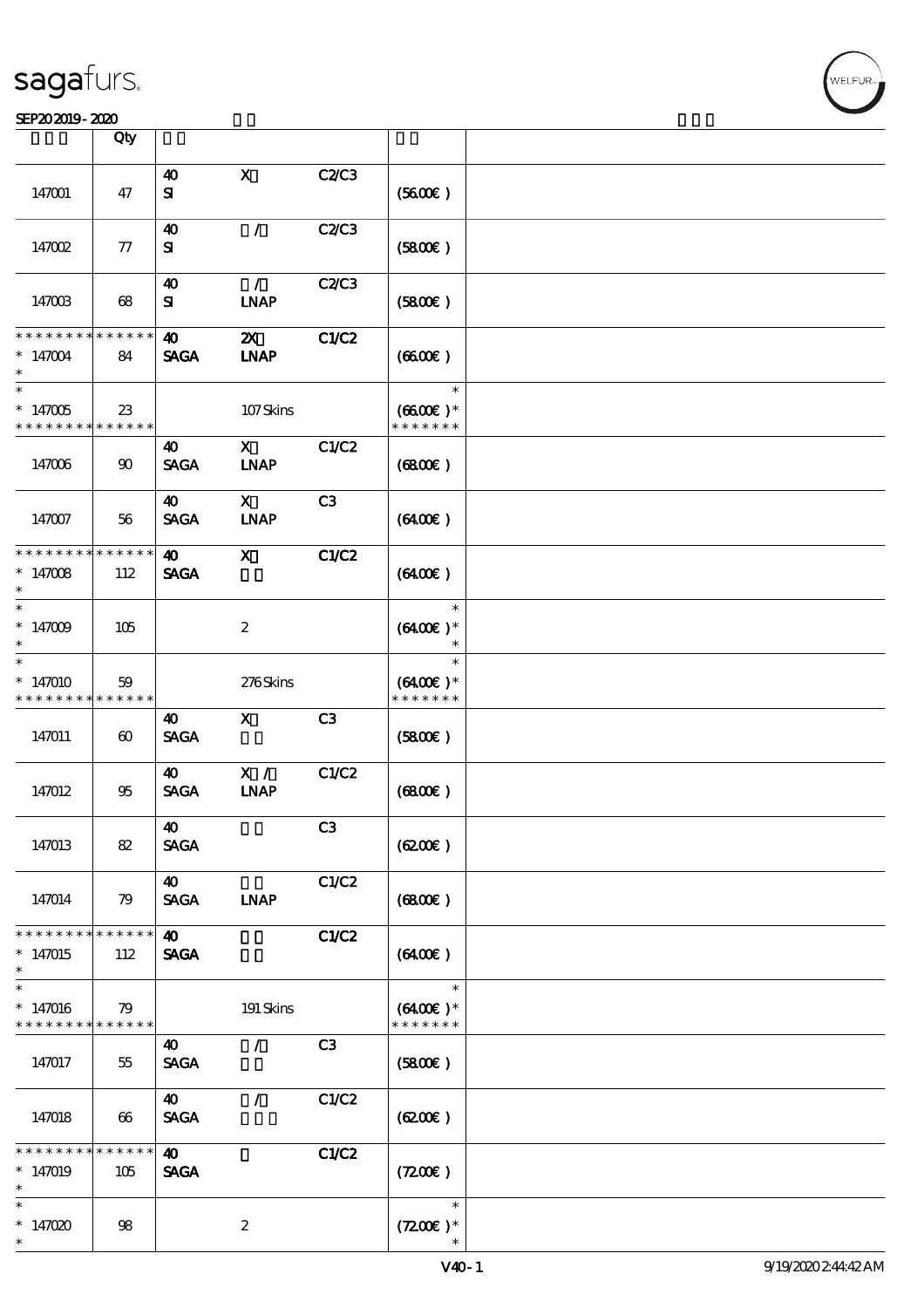|                          | Qty                |                       |                           |                |                      |  |
|--------------------------|--------------------|-----------------------|---------------------------|----------------|----------------------|--|
| $\ast$                   |                    | $\boldsymbol{\omega}$ |                           | C1/C2          | $\ast$               |  |
| $* 147021$               | $98\,$             | <b>SAGA</b>           |                           |                | $(7200)$ *           |  |
|                          |                    |                       |                           |                |                      |  |
| $\ast$                   |                    |                       |                           |                | $\ast$               |  |
| $*147022$                | 87                 |                       | 388Skins                  |                | $(7200)$ *           |  |
| * * * * * * * *          | * * * * * *        |                       |                           |                | * * * * * * *        |  |
|                          |                    | 40                    |                           | C <sub>3</sub> |                      |  |
|                          | 62                 | <b>SAGA</b>           |                           |                | (660)                |  |
| 147023                   |                    |                       |                           |                |                      |  |
|                          |                    | $\boldsymbol{\omega}$ |                           | C3             |                      |  |
|                          |                    | <b>SAGA</b>           | <b>INAP</b>               |                |                      |  |
| 147024                   | 51                 |                       |                           |                | (6800)               |  |
| * * * * * * * *          | * * * * * *        | $\boldsymbol{\omega}$ |                           | C1/C2          |                      |  |
| $*147025$                | 112                | <b>SAGA</b>           |                           |                | (6800)               |  |
| $\ast$                   |                    |                       |                           |                |                      |  |
| $\ast$                   |                    |                       |                           |                | $\ast$               |  |
| $*147026$                | ${\bf 32}$         |                       | 144Skins                  |                | $(6800)$ *           |  |
| * * * * * * * *          | * * * * * *        |                       |                           |                | * * * * * * *        |  |
|                          |                    | $\boldsymbol{\omega}$ | $\mathcal{L}$             | C1/C2          |                      |  |
| 147027                   | 55                 | IA                    | COR1                      |                | (600)                |  |
|                          |                    |                       |                           |                |                      |  |
|                          |                    | 40                    | $\mathbf{x}$              | C1/C2          |                      |  |
| 147028                   | 94                 | <b>SROY</b>           |                           |                | (7200)               |  |
|                          |                    |                       |                           |                |                      |  |
|                          |                    | 40                    | $\mathbf{x}$              | C1/C2          |                      |  |
| 147029                   | $37\,$             | <b>SROY</b>           |                           |                | (6800)               |  |
|                          |                    |                       |                           |                |                      |  |
|                          |                    | $\boldsymbol{\omega}$ | $\mathbf x$               | C1/C2          |                      |  |
| 147030                   | 54                 | <b>SROY</b>           |                           |                | (6800)               |  |
|                          |                    |                       |                           |                |                      |  |
|                          |                    | 40                    | $\boldsymbol{\mathrm{X}}$ | C1/C2          |                      |  |
| 147031                   | 42                 | <b>SROY</b>           | <b>INAP</b>               |                | (7000)               |  |
|                          |                    |                       |                           |                |                      |  |
| * * * * * * * *          | * * * * * *        | $\boldsymbol{\omega}$ |                           | C1/C2          |                      |  |
| $*147032$                | $\boldsymbol{\pi}$ | <b>SROY</b>           |                           |                | (800)                |  |
| $\ast$                   |                    |                       |                           |                |                      |  |
| $\ast$                   |                    |                       |                           |                | $\ast$               |  |
| $*147033$                | 26                 |                       | 96Skins                   |                | $(8000\varepsilon)*$ |  |
| * * * * * * * *          | * * * * * *        |                       |                           |                | * * * * * * *        |  |
| * * * * * * * *          | * * * * * *        | $\boldsymbol{\omega}$ |                           | C1/C2          |                      |  |
| $*147034$                | 98                 | <b>SROY</b>           |                           |                | (7600)               |  |
| $\ast$                   |                    |                       |                           |                |                      |  |
| $\overline{\phantom{0}}$ |                    |                       |                           |                | $\ast$               |  |
| $*147035$                | 91                 |                       | $\boldsymbol{2}$          |                | $(7600)$ *           |  |
| $\ast$                   |                    |                       |                           |                |                      |  |
| $\ast$                   |                    |                       |                           |                | $\ast$               |  |
| $*147036$                | 91                 |                       | 3                         |                | $(7600)$ *           |  |
| $\ast$                   |                    |                       |                           |                |                      |  |
| $\ast$                   |                    |                       |                           |                | $\ast$               |  |
| $* 147037$               | 36                 |                       | 316Skins                  |                | $(7600)$ *           |  |
| * * * * * * * *          | * * * * * *        |                       |                           |                | * * * * * * *        |  |
| * * * * * * * *          | * * * * * *        | $\boldsymbol{\omega}$ |                           | C1/C2          |                      |  |
| $*147038$                | 105                | <b>SROY</b>           |                           |                | (720)                |  |
| $\ast$                   |                    |                       |                           |                |                      |  |
| $\ast$                   |                    |                       |                           |                | $\ast$               |  |
| $*147039$                | 92                 |                       | 197Skins                  |                | $(7200)$ *           |  |
| * * * * * * * *          | * * * * * *        |                       |                           |                | * * * * * * *        |  |
| * * * * * * * *          | * * * * * *        | 40                    |                           | C1/C2          |                      |  |
| $*147040$                | 98                 | <b>SROY</b>           |                           |                | (7200)               |  |
| $\ast$                   |                    |                       |                           |                |                      |  |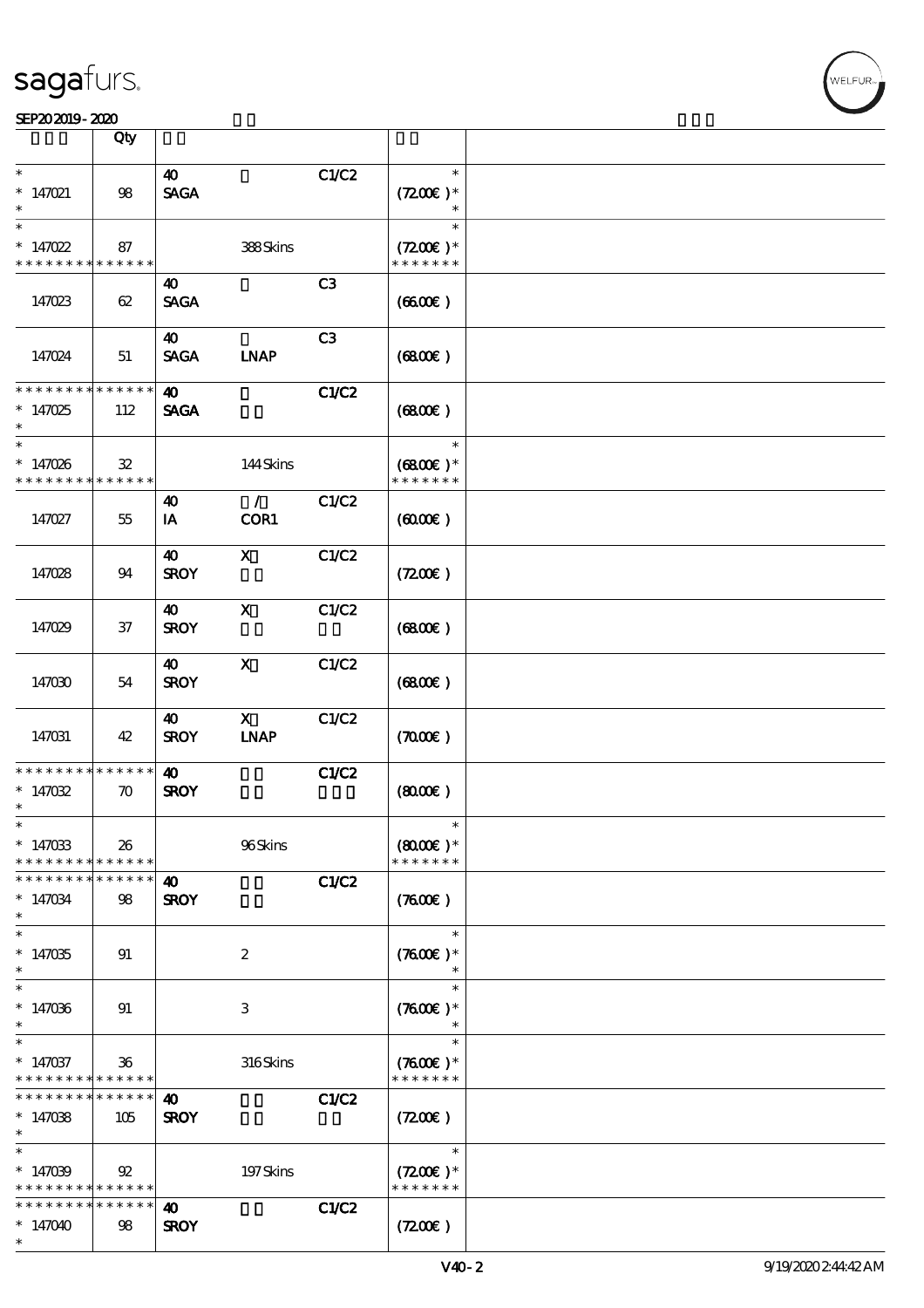#### SEP202019-2020

|                               | Qty |                        |                  |       |               |  |
|-------------------------------|-----|------------------------|------------------|-------|---------------|--|
| $\ast$                        |     | $\boldsymbol{\omega}$  |                  | C1/C2 | $\ast$        |  |
| $* 147041$                    | 56  | <b>SROY</b>            |                  |       | $(7200)$ *    |  |
| * * * * * * * * * * * * * *   |     |                        |                  |       | * * * * * * * |  |
| * * * * * * * * * * * * * * * |     | 40                     |                  | C1/C2 |               |  |
| $*147042$<br>$\ast$           | 84  | <b>SROY</b>            | <b>LNAP</b>      |       | (7400)        |  |
| $\ast$                        |     |                        |                  |       | $\ast$        |  |
| $* 147043$                    | 25  |                        | 109Skins         |       | $(7400)$ *    |  |
| * * * * * * * * * * * * * *   |     |                        |                  |       | * * * * * * * |  |
|                               |     | 40                     |                  | C1/C2 |               |  |
| 147044                        | 45  | <b>SROY</b>            |                  |       | 8000          |  |
| * * * * * * * * * * * * * *   |     | $\boldsymbol{\Lambda}$ |                  | C1/C2 |               |  |
| $*147045$<br>$\ast$           | 98  | <b>SROY</b>            |                  |       | 7800          |  |
| $\overline{\phantom{0}}$      |     |                        |                  |       | $\ast$        |  |
| $* 147046$<br>$\ast$          | 91  |                        | $\boldsymbol{2}$ |       | $7600$ $*$    |  |
| $\overline{\ast}$             |     |                        |                  |       | $\ast$        |  |
| $* 147047$                    | 71  |                        | 260Skins         |       | $7600$ $*$    |  |
| * * * * * * * * * * * * * *   |     |                        |                  |       | * * * * * * * |  |
| * * * * * * * * * * * * * * * |     | $\boldsymbol{\omega}$  |                  | C1/C2 |               |  |
| $*147048$<br>$\ast$           | 105 | <b>SROY</b>            |                  |       | (7400)        |  |
| $\overline{\ast}$             |     |                        |                  |       | $\ast$        |  |
| $* 147049$                    | 68  |                        | 173Skins         |       | $(7400)$ *    |  |
| * * * * * * * * * * * * * *   |     |                        |                  |       | * * * * * * * |  |
|                               |     | $\boldsymbol{\omega}$  |                  | C1/C2 |               |  |
| 147050                        | 47  | <b>SROY</b>            |                  |       | 7600          |  |
|                               |     |                        |                  |       |               |  |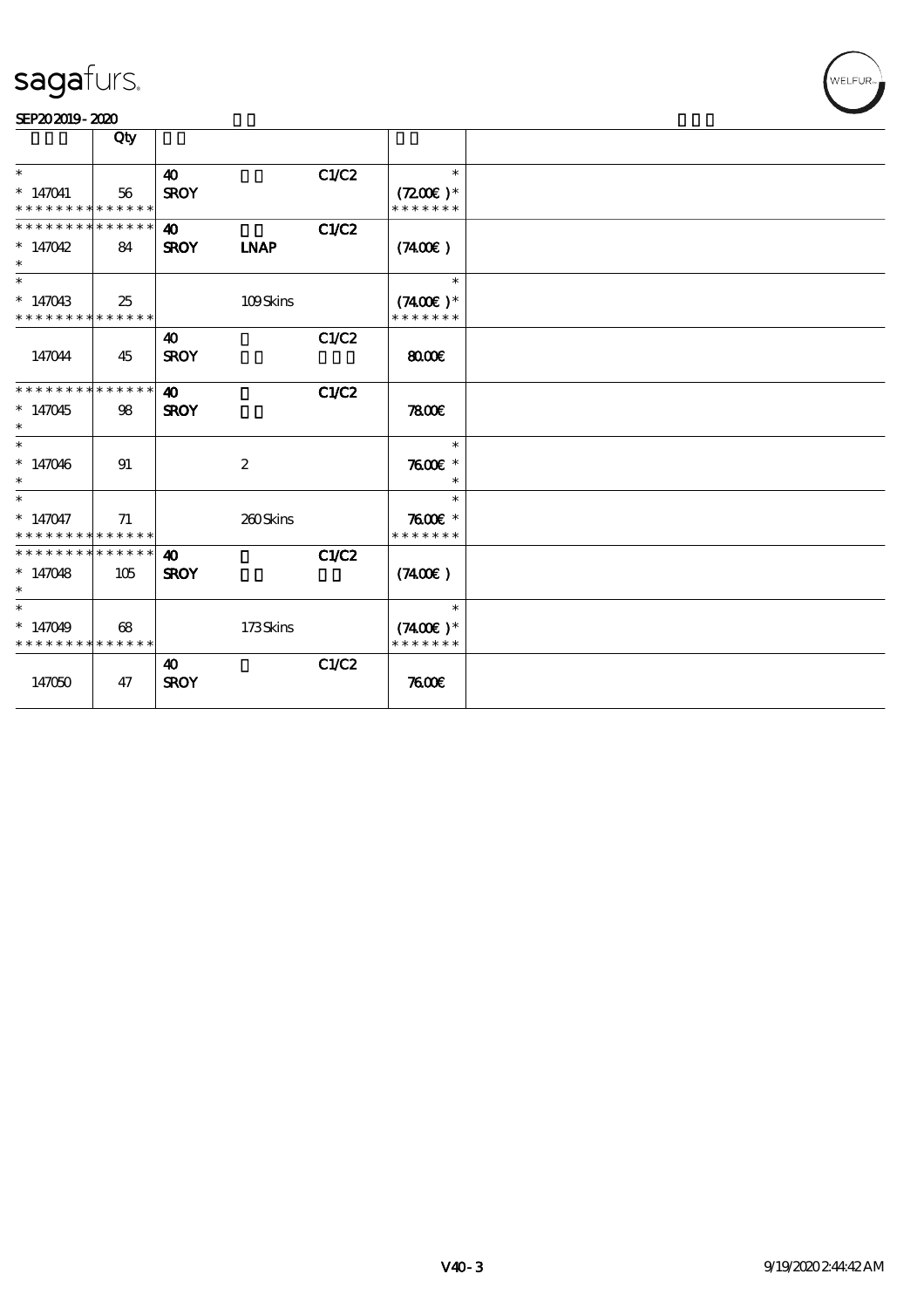| SEP202019-2020                                        |                                |                                          |                                          |              |                                       |  |
|-------------------------------------------------------|--------------------------------|------------------------------------------|------------------------------------------|--------------|---------------------------------------|--|
|                                                       | Qty                            |                                          |                                          |              |                                       |  |
| 147101                                                | 45                             | $\boldsymbol{\mathfrak{D}}$<br>${\bf s}$ | $\boldsymbol{\mathsf{Z}}$<br><b>INAP</b> | C2C3         | (4800)                                |  |
| 14710 <sub>2</sub>                                    | $36\,$                         | $\boldsymbol{\mathfrak{D}}$<br>${\bf s}$ | $\mathbf x$                              | C1/C2        | (4800)                                |  |
| * * * * * * * *<br>$*14710B$<br>$\ast$                | $* * * * * * *$<br>112         | $\boldsymbol{\mathfrak{D}}$<br>Я         | $\mathbf{x}$<br><b>INAP</b>              | C1/C2        | (500)                                 |  |
| $\ast$<br>$*147104$<br>* * * * * * * *                | 30 <sup>°</sup><br>* * * * * * |                                          | 142Skins                                 |              | $\ast$<br>$(5000)$ *<br>* * * * * * * |  |
| 147105                                                | 44                             | $\boldsymbol{\mathfrak{D}}$<br>${\bf s}$ | $\mathbf{x}$<br><b>LNAP</b>              | C2/C3        | (480E)                                |  |
| * * * * * * * *<br>$*147106$<br>$\ast$                | * * * * * *<br>112             | $\boldsymbol{\mathfrak{D}}$<br>${\bf s}$ |                                          | C1/C2        | (5400)                                |  |
| $\overline{\ast}$<br>$*147107$<br>* * * * * * * *     | $90^{\circ}$<br>* * * * * *    |                                          | 202Skins                                 |              | $\ast$<br>$(5400)$ *<br>* * * * * * * |  |
| 147108                                                | 47                             | $\boldsymbol{\mathfrak{D}}$<br>${\bf s}$ |                                          | C3           | (490E)                                |  |
| * * * * * * * * * * * * * *<br>$*147109$<br>$\ast$    | 98                             | $\boldsymbol{\mathfrak{D}}$<br>${\bf s}$ | <b>INAP</b>                              | <b>C1/C2</b> | (5600)                                |  |
| $\ast$<br>$*147110$<br>* * * * * * * * * * * * * *    | 26                             |                                          | 124Skins                                 |              | $\ast$<br>5600€ *<br>* * * * * * *    |  |
| 147111                                                | 86                             | $\boldsymbol{\mathfrak{D}}$<br>${\bf s}$ | <b>INAP</b>                              | C2/C3        | (5200)                                |  |
| 147112                                                | 72                             | $\boldsymbol{\mathfrak{D}}$<br>${\bf s}$ | <b>LNAP</b>                              | C3           | (4900)                                |  |
| 147113                                                | 46                             | $\boldsymbol{\mathfrak{D}}$<br>${\bf s}$ |                                          | C3           | (4900)                                |  |
| 147114                                                | 108                            | $\boldsymbol{\mathfrak{D}}$<br>${\bf s}$ | <b>INAP</b>                              | C2/C3        | (5600)                                |  |
| 147115                                                | 48                             | $\boldsymbol{\mathfrak{D}}$<br>${\bf s}$ |                                          | C2/C3        | (4900)                                |  |
| 147116                                                | 86                             | $\boldsymbol{\mathfrak{D}}$<br>${\bf s}$ | <b>LNAP</b>                              | C1/C2        | (5600)                                |  |
| 147117                                                | 47                             | $\boldsymbol{\mathfrak{D}}$<br>${\bf s}$ |                                          | C1/C2        | (5200)                                |  |
| 147118                                                | 105                            | $\boldsymbol{\mathfrak{D}}$<br>${\bf s}$ | $\mathbf{x}$                             | C1/C2        | (5400)                                |  |
| * * * * * * *<br>$*147119$<br>$\ast$                  | $***$ * * *<br>105             | $\boldsymbol{\mathfrak{D}}$<br>${\bf s}$ | $\mathbf{x}$<br><b>INAP</b>              | C1/C2        | (5800)                                |  |
| $\ast$<br>$*147120$<br>* * * * * * * * <mark>*</mark> | 24<br>$* * * * * * *$          |                                          | 129Skins                                 |              | $\ast$<br>$(5800)$ *<br>* * * * * * * |  |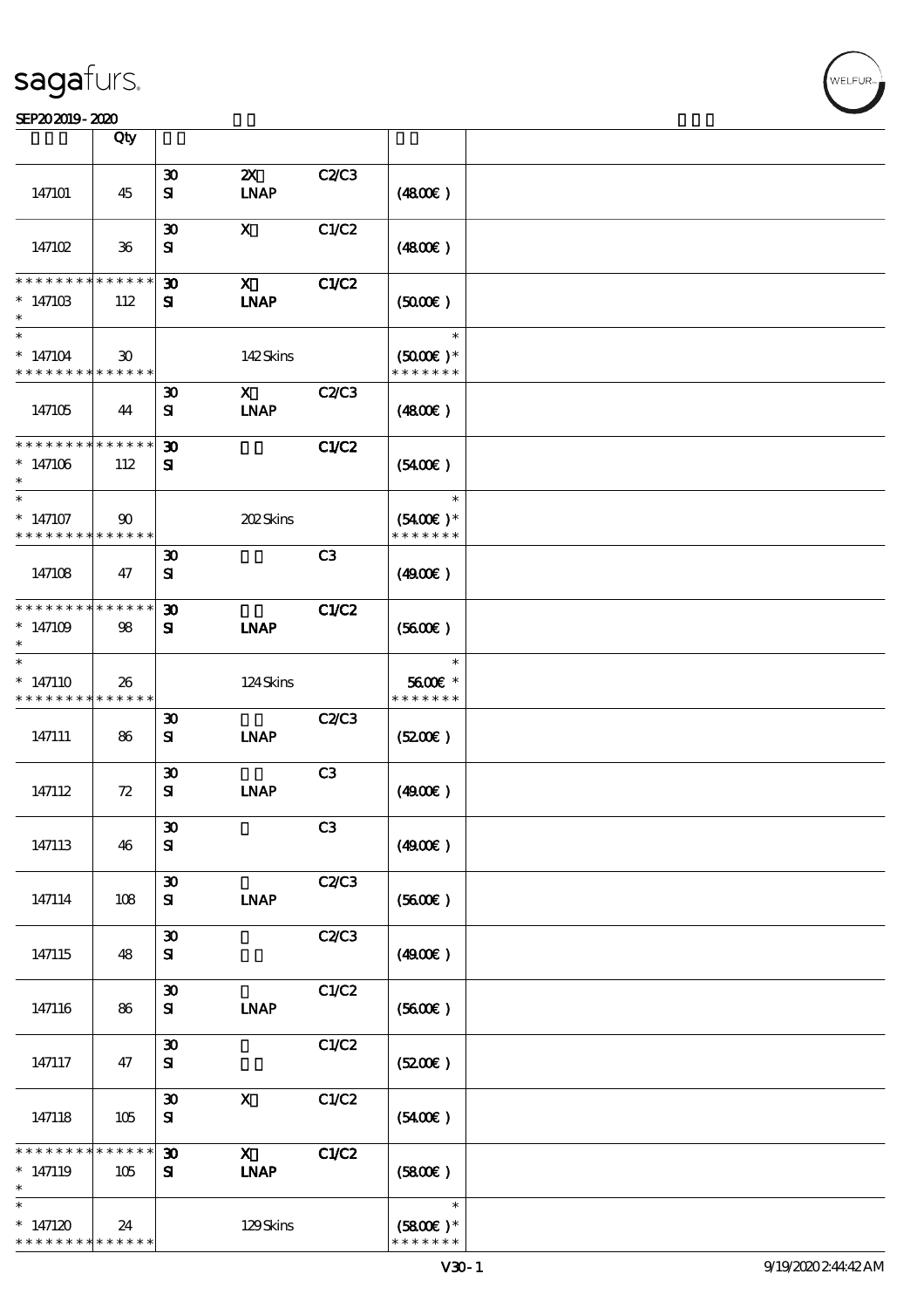### SEP202019-2020

|                                                                   | Qty                                  |                                            |                                          |                |                                                 |  |
|-------------------------------------------------------------------|--------------------------------------|--------------------------------------------|------------------------------------------|----------------|-------------------------------------------------|--|
|                                                                   |                                      |                                            |                                          |                |                                                 |  |
| 147121                                                            | 59                                   | $\boldsymbol{\mathfrak{D}}$<br><b>SAGA</b> | $\mathbf{x}$                             | C2/C3          | (5400)                                          |  |
| 147122                                                            | 51                                   | 30 <sup>2</sup><br><b>SAGA</b>             | $\boldsymbol{\mathsf{Z}}$                | C1/C2          | (5600)                                          |  |
| 147123                                                            | 65                                   | 30 <sup>2</sup><br><b>SAGA</b>             | $\boldsymbol{\mathsf{z}}$                | <b>C3C4</b>    | (5200)                                          |  |
| * * * * * * * *                                                   | * * * * * *                          |                                            |                                          |                |                                                 |  |
| $* 147124$<br>$\ast$                                              | 91                                   | 30 <sub>o</sub><br><b>SAGA</b>             | $\boldsymbol{\mathsf{Z}}$<br><b>INAP</b> | C1/C2          | (6000)                                          |  |
| $\ast$<br>$*147125$<br>* * * * * * * *                            | $\mathfrak{D}$<br>* * * * * *        |                                            | 121 Skins                                |                | $\ast$<br>$(6000\varepsilon)*$<br>* * * * * * * |  |
| 147126                                                            | 31                                   | $\boldsymbol{\mathfrak{D}}$<br><b>SAGA</b> | $\boldsymbol{\alpha}$<br><b>INAP</b>     | <b>C3C4</b>    | $(5400\varepsilon)$                             |  |
| * * * * * * *                                                     | * * * * * *                          | 30 <sub>o</sub>                            | $\mathbf{x}$                             | C1/C2          |                                                 |  |
| $* 147127$<br>$\ast$                                              | 105                                  | <b>SAGA</b>                                |                                          |                | (6000)                                          |  |
| $\ast$                                                            |                                      |                                            |                                          |                | $\ast$                                          |  |
| $*147128$<br>$\ast$<br>$\ast$                                     | 105                                  |                                            | $\boldsymbol{2}$                         |                | $(6000\varepsilon)*$<br>$\ast$<br>$\ast$        |  |
|                                                                   |                                      |                                            |                                          |                |                                                 |  |
| $*147129$<br>* * * * * * * *                                      | $\boldsymbol{\omega}$<br>* * * * * * |                                            | 279Skins                                 |                | $(6000\varepsilon)*$<br>* * * * * * *           |  |
| 147130                                                            | 74                                   | $\boldsymbol{\mathfrak{D}}$<br><b>SAGA</b> | $\mathbf{x}$                             | <b>C3C4</b>    | (5400)                                          |  |
| * * * * * * * * * * * * * *                                       |                                      | 30 <sup>2</sup>                            | $\mathbf{X}$                             | C1/C2          |                                                 |  |
| $*147131$<br>$\ast$                                               | 105                                  | <b>SAGA</b>                                | <b>INAP</b>                              |                | (0,000)                                         |  |
| $\ast$<br>$* 147132$<br>$\ast$                                    | 91                                   |                                            | $\boldsymbol{2}$                         |                | $\ast$<br>$(6000\varepsilon)*$                  |  |
|                                                                   |                                      |                                            |                                          |                |                                                 |  |
| $\ast$<br>$*147133$<br>* * * * * * * *                            | $\boldsymbol{\omega}$<br>* * * * * * |                                            | 256Skins                                 |                | $(6000\varepsilon)*$<br>* * * * * * *           |  |
| 147134                                                            | 96                                   | $\boldsymbol{\mathfrak{D}}$<br><b>SAGA</b> | $\mathbf{X}$<br><b>INAP</b>              | C <sub>3</sub> | (5600)                                          |  |
| 147135                                                            | 47                                   | 30 <sub>o</sub><br><b>SACA</b>             | $\mathbf{x}$                             | C1/C2          | (5400)                                          |  |
| * * * * * * * *<br>$* 147136$<br>$\ast$                           | * * * * * *<br>119                   | $\boldsymbol{\mathfrak{D}}$<br><b>SAGA</b> | $\mathbf{x}$                             | C1/C2          | $(5400\varepsilon)$                             |  |
| $\ast$<br>$*$ 147137<br>$\ast$                                    | 119                                  |                                            | $\boldsymbol{2}$                         |                | $\ast$<br>$(5400)$ *                            |  |
| $\ast$<br>$*147138$<br>* * * * * * * * <mark>* * * * * * *</mark> | 119                                  |                                            | 357Skins                                 |                | $\ast$<br>$(5400)$ *<br>* * * * * * *           |  |
| 147139                                                            | 73                                   | 30 <sup>2</sup><br><b>SAGA</b>             | X                                        | C3             | (490E)                                          |  |
| * * * * * * * *<br>$*147140$<br>$\ast$                            | $* * * * * * *$<br>112               | 30 <sup>2</sup><br><b>SAGA</b>             | $\mathbf{x}$                             | <b>C3C4</b>    | (490E)                                          |  |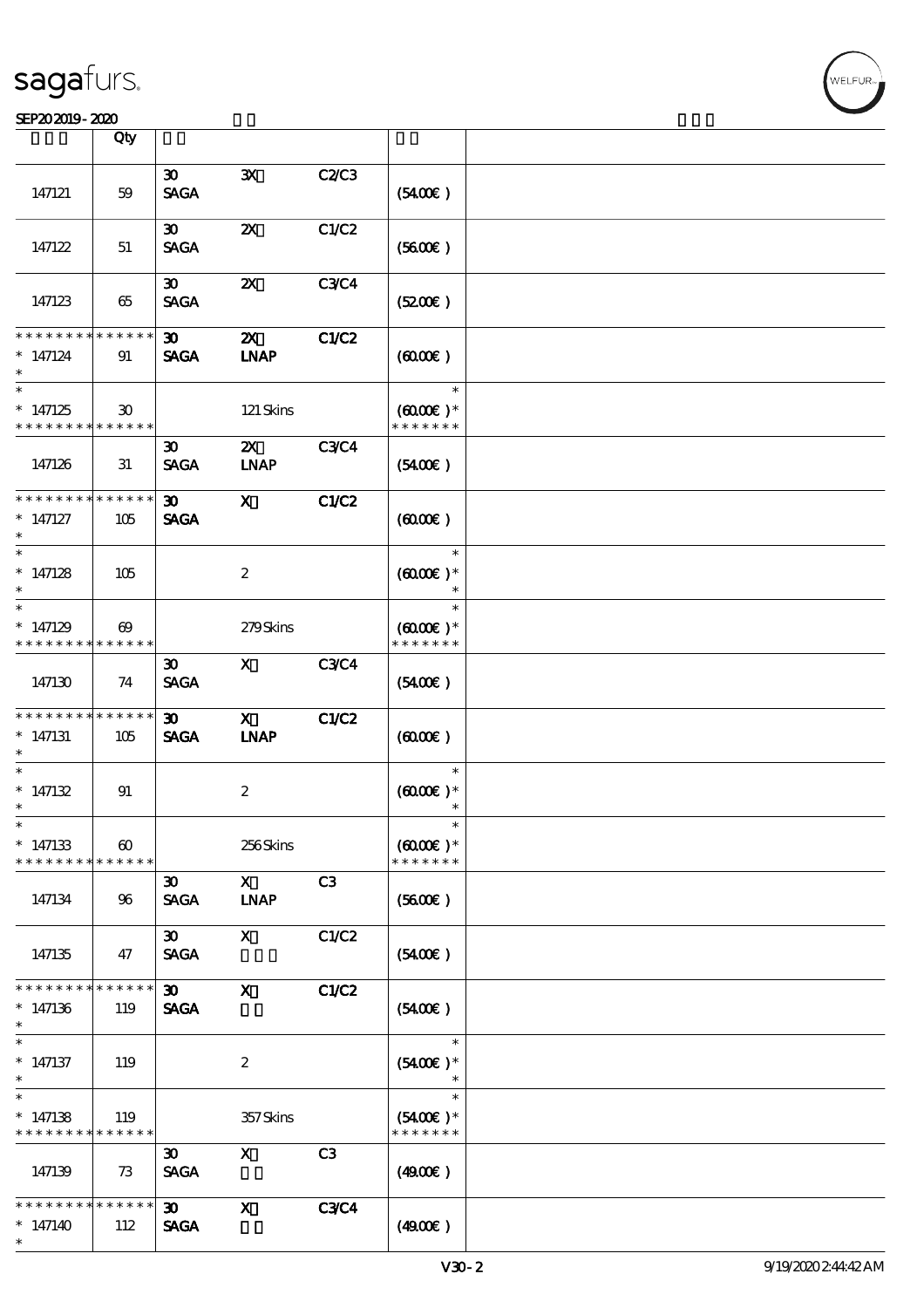**VELFUR** 

|                                                 | Qty                |                                                           |             |                                                    |  |
|-------------------------------------------------|--------------------|-----------------------------------------------------------|-------------|----------------------------------------------------|--|
| $\ast$<br>$*$ 147141<br>$\ast$                  | 105                | $\mathbf X$<br>$\boldsymbol{\mathfrak{D}}$<br><b>SAGA</b> | <b>C3C4</b> | $\ast$<br>$(4900)$ *<br>$\ast$                     |  |
| $\ast$<br>$* 147142$<br>$\ast$                  | 105                | 3                                                         |             | $\ast$<br>$(4900)$ *<br>$\ast$                     |  |
| $\ast$<br>$*147143$<br>* * * * * * * *          | 29<br>* * * * * *  |                                                           | $351$ Skins | $\ast$<br>$(4900)$ *<br>* * * * * * *              |  |
| * * * * * * *<br>$* 147144$<br>$\ast$           | * * * * * *<br>91  | $\boldsymbol{\mathfrak{D}}$<br><b>SAGA</b>                | C1/C2       | (6000)                                             |  |
| $\overline{\ast}$<br>$* 147145$<br>$\ast$       | 91                 | $\boldsymbol{2}$                                          |             | $\ast$<br>$(0,000)$ *<br>$\ast$                    |  |
| $\ast$<br>$* 147146$<br>$\ast$                  | 91                 | $\ensuremath{\mathsf{3}}$                                 |             | $\ast$<br>$(6000\varepsilon)*$<br>$\ast$           |  |
| $\ast$<br>$*$ 147147<br>$\ast$                  | 91                 | $\boldsymbol{4}$                                          |             | $\ast$<br>$(6000\varepsilon)*$<br>$\ast$           |  |
| $\ast$<br>$* 147148$<br>$\ast$<br>$\ast$        | 91                 | $\mathbf 5$                                               |             | $\ast$<br>$(6000\varepsilon)*$<br>$\ast$           |  |
| $* 147149$<br>$\ast$<br>$\ast$                  | 91                 | $\boldsymbol{6}$                                          |             | $\ast$<br>$(6000\varepsilon)*$<br>$\ast$<br>$\ast$ |  |
| $*147150$<br>* * * * * * * *                    | 73<br>* * * * * *  |                                                           | 619Skins    | $(6000\varepsilon)*$<br>* * * * * * *              |  |
| * * * * * * *<br>$* 147151$<br>$\ast$<br>$\ast$ | * * * * * *<br>105 | $\boldsymbol{\mathfrak{D}}$<br><b>SAGA</b>                | C3          | (5800)                                             |  |
| $*147152$<br>$\ast$                             | 98                 | $\boldsymbol{2}$                                          |             | $\ast$<br>$(5800)$ *<br>$\ast$                     |  |
| $\ast$<br>$* 147153$<br>* * * * * * * *         | 58<br>* * * * * *  |                                                           | 261 Skins   | $\ast$<br>$(5800)$ *<br>* * * * * * *              |  |
| 147154<br>* * * * * * *                         | 71                 | $\boldsymbol{\mathfrak{D}}$<br><b>SAGA</b>                | C2C3        | (5800)                                             |  |
| $*147155$<br>$\ast$                             | * * * * * *<br>98  | $\boldsymbol{\mathfrak{D}}$<br><b>SAGA</b>                | C1/C2       | (5800)                                             |  |
| $\ast$<br>$* 147156$<br>$\ast$<br>$\ast$        | 98                 | $\boldsymbol{2}$                                          |             | $\ast$<br>$(5800)$ *<br>$\ast$                     |  |
| $*$ 147157<br>$\ast$<br>$\overline{\ast}$       | 98                 | $\,3$                                                     |             | $\ast$<br>$(5800)$ *<br>$\ast$                     |  |
| $*$ 147158<br>$\ast$<br>$\ast$                  | $98$               | $\boldsymbol{4}$                                          |             | $\ast$<br>$(5800)$ *<br>$\ast$<br>$\ast$           |  |
| $* 147159$<br>$\ast$<br>$\ast$                  | 91                 | $\mathbf 5$                                               |             | $(5800)$ *<br>$\ast$<br>$\ast$                     |  |
| $*147160$<br>* * * * * * * *                    | 27<br>* * * * * *  |                                                           | $510$ Skins | $(5800)$ *<br>* * * * * * *                        |  |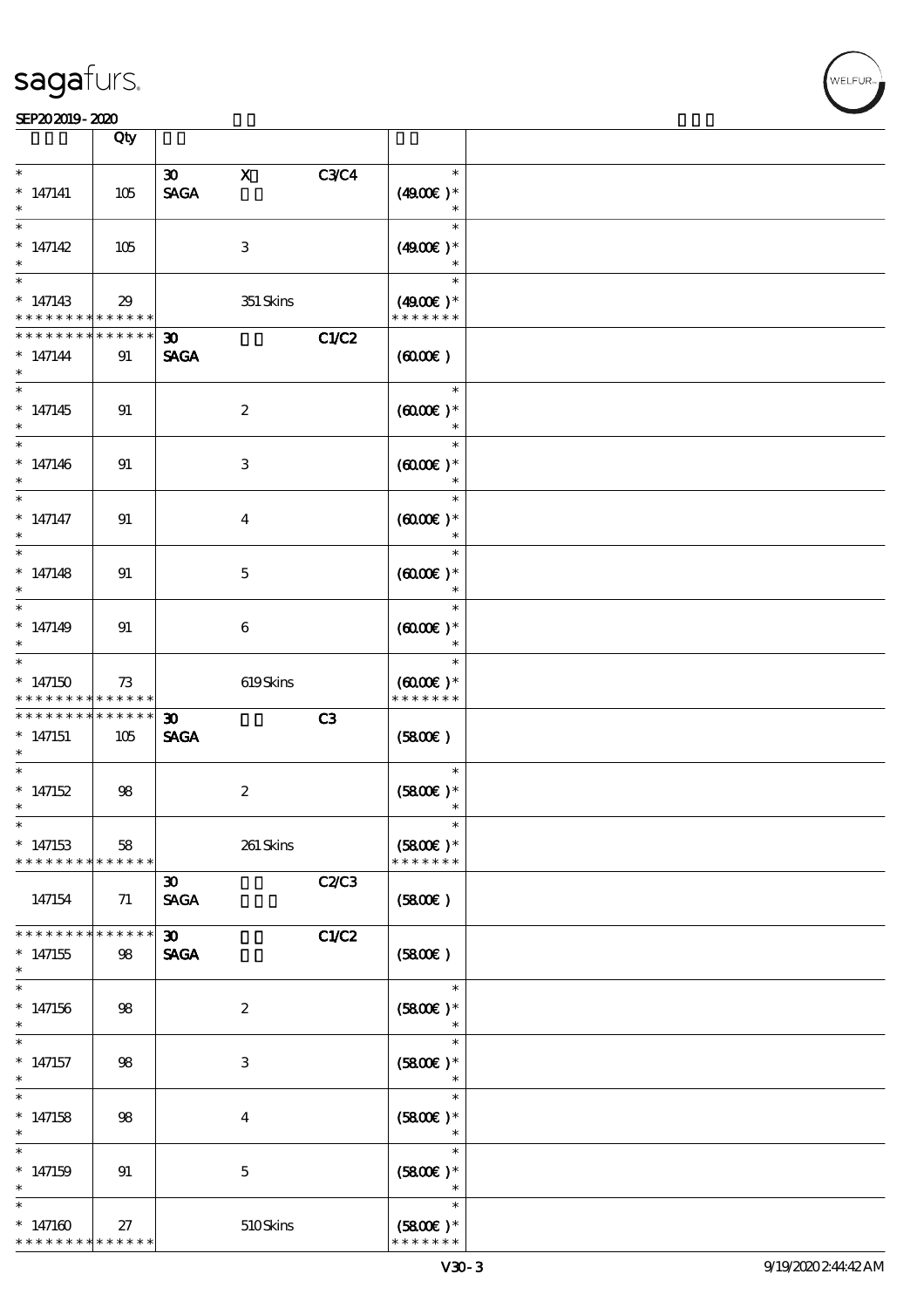|                                                        | Qty             |                                            |                  |              |                                       |  |
|--------------------------------------------------------|-----------------|--------------------------------------------|------------------|--------------|---------------------------------------|--|
|                                                        |                 |                                            |                  | C3           |                                       |  |
| 147161                                                 | 66              | $\boldsymbol{\mathfrak{D}}$<br><b>SAGA</b> |                  |              | (5200)                                |  |
|                                                        |                 | $\boldsymbol{\mathfrak{D}}$                |                  | C2/C3        |                                       |  |
| 147162                                                 | 90              | <b>SAGA</b>                                |                  |              | (5200)                                |  |
| * * * * * * *                                          | * * * * *       |                                            |                  |              |                                       |  |
| $*147163$                                              | 91              | 30 <sub>o</sub><br><b>SAGA</b>             |                  | C1/C2        | (6400)                                |  |
| $\ast$                                                 |                 |                                            |                  |              | $\ast$                                |  |
| $* 147164$                                             | 98              |                                            | $\boldsymbol{z}$ |              | $(6400)$ *<br>$\ast$                  |  |
| $\overline{\ast}$                                      |                 |                                            |                  |              | $\ast$                                |  |
| $*147165$                                              | 98              |                                            | 3                |              | $(6400E)*$                            |  |
| $\ast$                                                 |                 |                                            |                  |              | $\ast$                                |  |
| $* 147166$<br>$\ast$                                   | 91              |                                            | $\overline{4}$   |              | $(6400)$ *                            |  |
| $\ast$                                                 |                 |                                            |                  |              | $\ast$                                |  |
| $*147167$<br>* * * * * * * * <mark>*</mark>            | 21<br>******    |                                            | 399Skins         |              | $(6400)$ *<br>* * * * * * *           |  |
| * * * * * * * *                                        | $* * * * * * *$ | $\boldsymbol{\mathfrak{D}}$                |                  | C3           |                                       |  |
| $*147168$<br>$\ast$                                    | 105             | <b>SAGA</b>                                |                  |              | (6000)                                |  |
| $\ast$                                                 |                 |                                            |                  |              | $\ast$                                |  |
| $*147169$<br>$\ast$                                    | 98              |                                            | $\boldsymbol{z}$ |              | $(6000\varepsilon)*$<br>$\ast$        |  |
| $\ast$                                                 |                 |                                            |                  |              | $\ast$                                |  |
| * $147170$                                             | $33\,$          |                                            | 236Skins         |              | $(6000\varepsilon)*$                  |  |
| * * * * * * * *                                        | ******          |                                            |                  |              | * * * * * * *                         |  |
| * * * * * * * * <mark>* * * * * *</mark>               |                 | 30 <sub>o</sub>                            |                  | C1/C2        |                                       |  |
| $*$ 147171                                             | 98              | <b>SAGA</b>                                | <b>INAP</b>      |              | (6600)                                |  |
| $\ast$                                                 |                 |                                            |                  |              |                                       |  |
| $\ast$                                                 |                 |                                            |                  |              | $\ast$                                |  |
| * $147172$<br>$\ast$                                   | 84              |                                            | $\boldsymbol{2}$ |              | $(6600)$ *                            |  |
| $\ast$                                                 |                 |                                            |                  |              |                                       |  |
| $*147173$                                              | 23              |                                            | 205Skins         |              | $(6600\text{E})*$                     |  |
| * * * * * * * * <mark>* * * * * *</mark>               |                 |                                            |                  |              | * * * * * * *                         |  |
|                                                        |                 | $\boldsymbol{\mathfrak{D}}$                |                  | C2/C3        |                                       |  |
| 147174                                                 | 56              | <b>SAGA</b>                                |                  |              | (5800)                                |  |
| * * * * * * * *                                        | * * * * * *     | $\boldsymbol{\mathfrak{D}}$                |                  | C1/C2        |                                       |  |
| $*147175$                                              | 98              | <b>SAGA</b>                                |                  |              | (600)                                 |  |
| $\ast$                                                 |                 |                                            |                  |              |                                       |  |
| $\ast$                                                 |                 |                                            |                  |              | $\ast$                                |  |
| $* 147176$<br>* * * * * * * * <mark>* * * * * *</mark> | 34              |                                            | 132Skins         |              | $(6000\varepsilon)*$<br>* * * * * * * |  |
| * * * * * * * * * * * * * * *                          |                 | 30 <sub>o</sub>                            |                  | C1/C2        |                                       |  |
| $*$ 147177                                             | 91              | <b>SAGA</b>                                |                  |              | (600)                                 |  |
| $\ast$                                                 |                 |                                            |                  |              |                                       |  |
| $\ast$                                                 |                 |                                            |                  |              | $\ast$                                |  |
| $* 147178$                                             | 26              |                                            | 117Skins         |              | $(6000\varepsilon)*$                  |  |
| * * * * * * * * <mark>* * * * * * *</mark>             |                 |                                            |                  |              | * * * * * * *                         |  |
| * * * * * * * *                                        | * * * * * *     | $\boldsymbol{\mathfrak{D}}$                |                  | <b>C2/C3</b> |                                       |  |
| $*147179$                                              | 105             | <b>SAGA</b>                                |                  |              | (0,000)                               |  |
| $\ast$                                                 |                 |                                            |                  |              |                                       |  |
| $\ast$                                                 |                 |                                            |                  |              | $\ast$                                |  |
| $*147180$                                              | 25              |                                            | 130Skins         |              | $(6000\varepsilon)*$                  |  |
| * * * * * * * *                                        | * * * * * *     |                                            |                  |              | * * * * * * *                         |  |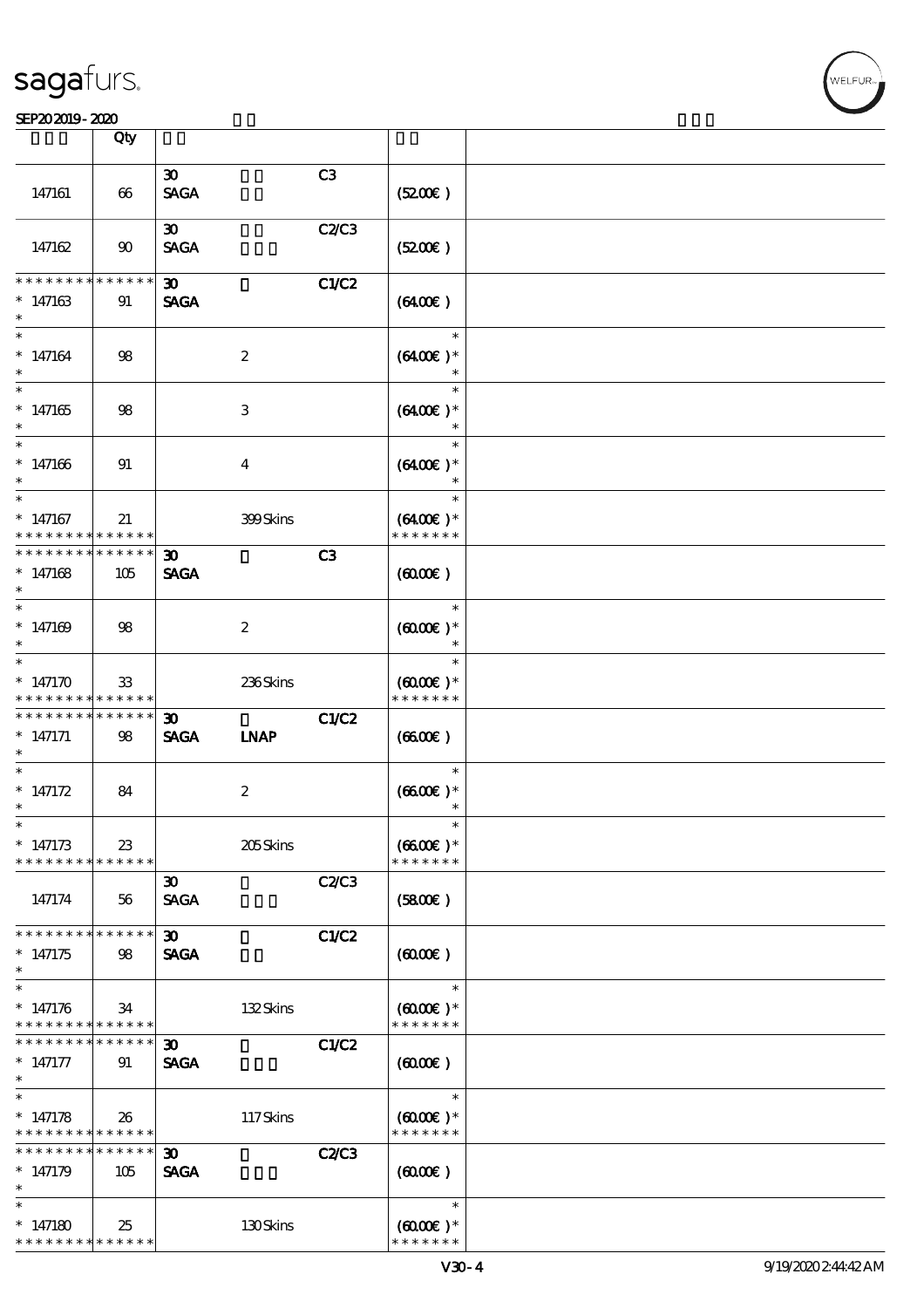|                                                                    | Qty                    |                                            |                  |             |                                                 |  |
|--------------------------------------------------------------------|------------------------|--------------------------------------------|------------------|-------------|-------------------------------------------------|--|
| * * * * * * * * * * * * * *<br>$* 147181$                          | 91                     | 30 <sub>o</sub><br><b>SAGA</b>             |                  | C1/C2       | (6600)                                          |  |
| $\overline{\ast}$<br>$* 147182$<br>* * * * * * * *                 | 54<br>$* * * * * * *$  |                                            | 145Skins         |             | $\ast$<br>$(6600)$ *<br>* * * * * * *           |  |
| * * * * * * * *<br>$*147183$<br>$\ast$                             | ******<br>105          | $\boldsymbol{\mathfrak{D}}$<br><b>SAGA</b> |                  | C3          | (620)                                           |  |
| $\ast$<br>$* 147184$<br>* * * * * * * * <mark>* * * * * *</mark>   | 47                     |                                            | 152Skins         |             | $\ast$<br>$(6200)$ *<br>* * * * * * *           |  |
| * * * * * * * *<br>$*147185$<br>$\ast$                             | $* * * * * * *$<br>112 | $\boldsymbol{\mathfrak{D}}$<br><b>SAGA</b> |                  | C1/C2       | (6200)                                          |  |
| $\ast$<br>$*147186$<br>$\ast$                                      | 105                    |                                            | $\boldsymbol{2}$ |             | $\ast$<br>$(6200)$ *<br>$\ast$                  |  |
| $\ast$<br>$* 147187$<br>$^{\ast}$                                  | 105                    |                                            | 3                |             | $\ast$<br>$(6200)$ *<br>$\ast$                  |  |
| $\ast$<br>$*147188$<br>$\ast$                                      | 105                    |                                            | $\bf{4}$         |             | $\ast$<br>$(6200)$ *<br>$\ast$                  |  |
| $\overline{\ast}$<br>$* 147189$<br>$\ast$                          | 105                    |                                            | 5                |             | $\ast$<br>$(6200)$ *<br>$\ast$                  |  |
| $\ast$<br>$*147190$<br>* * * * * * * *                             | 41<br>* * * * * *      |                                            | 573Skins         |             | $\ast$<br>$(6200)$ *<br>* * * * * * *           |  |
| * * * * * * * *<br>$*147191$<br>$\ast$                             | ******<br>112          | $\boldsymbol{\mathfrak{D}}$<br><b>SAGA</b> |                  | C3          | (600)                                           |  |
| $\ast$<br>* $147192$<br>* * * * * * * * <mark>* * * * * * *</mark> | $\boldsymbol{\omega}$  |                                            | 178Skins         |             | $\ast$<br>$(6000\varepsilon)*$<br>* * * * * * * |  |
| 147193                                                             | $\boldsymbol{\pi}$     | $\boldsymbol{\mathfrak{D}}$<br><b>SAGA</b> |                  | <b>C3C4</b> | (6000)                                          |  |
| 147194                                                             | 98                     | $\boldsymbol{\mathfrak{D}}$<br><b>SAGA</b> |                  | C1/C2       | (6000)                                          |  |
| 147195                                                             | 62                     | $\infty$<br><b>SAGA</b>                    | $\boldsymbol{X}$ | C1/C2       | (600)                                           |  |
| 147196                                                             | 93                     | $\boldsymbol{\mathfrak{D}}$<br><b>SAGA</b> | $\boldsymbol{X}$ | C1/C2       | (5800)                                          |  |
| * * * * * * * *<br>$*$ 147197<br>$*$                               | * * * * * *<br>105     | $\boldsymbol{\mathfrak{D}}$<br><b>SAGA</b> | $\mathbf{x}$     | C1/C2       | (6600)                                          |  |
| $\overline{\phantom{0}}$<br>$* 147198$<br>$\ast$                   | 98                     |                                            | $\boldsymbol{2}$ |             | $\ast$<br>$(6600)$ *<br>$\ast$                  |  |
| $\overline{\ast}$<br>$*147199$<br>$\ast$                           | 98                     |                                            | 3                |             | $\ast$<br>$(6600E)*$<br>$\ast$                  |  |
| $\ast$<br>* $147200$<br>$\ast$                                     | 84                     |                                            | $\boldsymbol{4}$ |             | $\ast$<br>$(6600)$ *                            |  |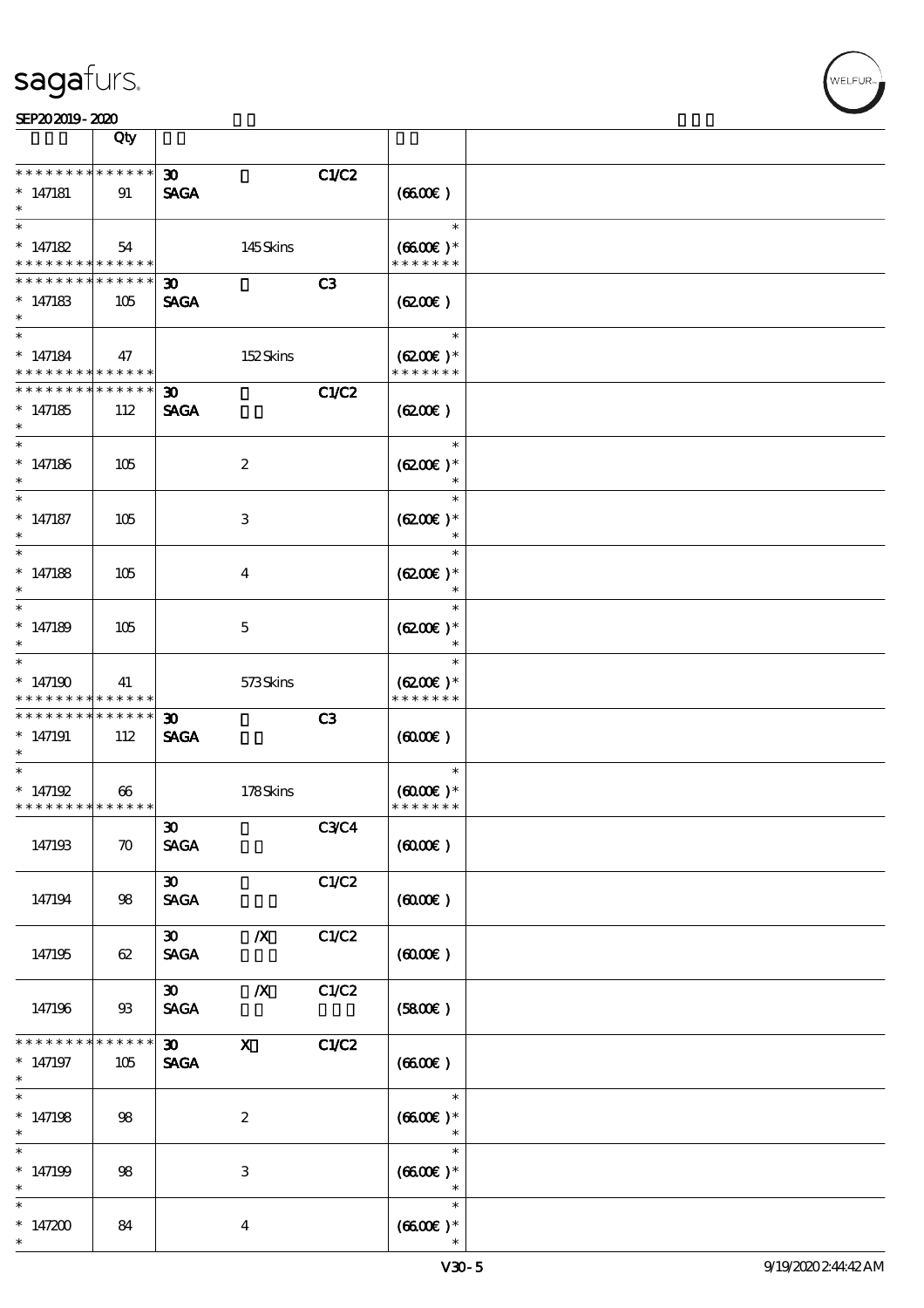#### SEP202019-2020

|                                                                    | Qty                    |                                            |                           |                |                                       |  |
|--------------------------------------------------------------------|------------------------|--------------------------------------------|---------------------------|----------------|---------------------------------------|--|
| $\ast$                                                             |                        |                                            |                           |                | $\ast$                                |  |
| $*147201$<br>* * * * * * * * * * * * * *                           | 23                     | $\boldsymbol{\mathfrak{D}}$<br><b>SAGA</b> | $\mathbf{x}$              | C1/C2          | $(6600E)*$<br>* * * * * * *           |  |
| 147202                                                             | 72                     | 30 <sup>2</sup><br><b>SAGA</b>             | $\mathbf{x}$              | C <sub>3</sub> | (6000)                                |  |
| * * * * * * * * <mark>* * * * * * *</mark><br>$* 14720B$<br>$\ast$ | 112                    | 30 <sub>o</sub><br><b>SAGA</b>             | $\boldsymbol{\mathsf{X}}$ | C1/C2          | (620)                                 |  |
| $\ast$<br>$* 147204$<br>$\ast$                                     | 105                    |                                            | $\boldsymbol{2}$          |                | $\ast$<br>$(6200)$ *                  |  |
| $\overline{\ast}$<br>$* 147205$<br>* * * * * * * * * * * * * *     | 88                     |                                            | 305Skins                  |                | $\ast$<br>$(6200)$ *<br>* * * * * * * |  |
| 147206                                                             | 110                    | $\boldsymbol{\mathfrak{D}}$<br><b>SAGA</b> | $\mathbf{x}$              | C3             | (5800)                                |  |
| * * * * * * * * * * * * * *<br>$* 147207$<br>$\ast$                | 91                     | 30 <sup>1</sup><br><b>SAGA</b>             | $\mathbf{x}$              | C1/C2          | (6200)                                |  |
| $\ast$<br>$* 147208$<br>* * * * * * * * * * * * * * *              | 25                     |                                            | 116Skins                  |                | $\ast$<br>$(6200)$ *<br>* * * * * * * |  |
| 147209                                                             | 85                     | $\boldsymbol{\mathfrak{D}}$<br>IA          | $\mathbf{X}$<br>COR1      | <b>C2/C3</b>   | (4900)                                |  |
| 147210                                                             | 56                     | $\boldsymbol{\mathfrak{D}}$<br>IA          | $\mathbf{X}$<br>COR1      | C2/C3          | (5400)                                |  |
| * * * * * * * * * * * * * *<br>$* 147211$<br>$\ast$                | 105                    | $\boldsymbol{\mathfrak{D}}$<br>IA          | COR1                      | <b>C2/C3</b>   | $(5400\varepsilon)$                   |  |
| $\ast$<br>$* 147212$<br>* * * * * * * * * * * * * *                | 35                     |                                            | 140Skins                  |                | $\ast$<br>$(5400)$ *<br>* * * * * * * |  |
| 147213                                                             | 88                     | $\boldsymbol{\mathfrak{D}}$<br>IA          | COR1                      | <b>C2/C3</b>   | (5600)                                |  |
| * * * * * * * *<br>$* 147214$<br>$\ast$                            | * * * * * *<br>98      | 30 <sub>o</sub><br><b>SROY</b>             | $\mathbf{x}$              | C1/C2          | (660)                                 |  |
| $\ast$<br>$* 147215$<br>$\ast$                                     | 91                     |                                            | $\boldsymbol{2}$          |                | $\ast$<br>$(6600)$ *                  |  |
| $\ast$<br>$* 147216$<br>$\ast$                                     | 91                     |                                            | 3                         |                | $\ast$<br>$(6600E)*$                  |  |
| $\ast$<br>$* 147217$<br>$\ast$                                     | 91                     |                                            | $\boldsymbol{4}$          |                | $\ast$<br>$(6600E)*$<br>$\ast$        |  |
| $\overline{\ast}$<br>$* 147218$<br>* * * * * * * * * * * * * *     | 87                     |                                            | 458Skins                  |                | $\ast$<br>$(6600)$ *<br>* * * * * * * |  |
| 147219                                                             | 76                     | $\boldsymbol{\mathfrak{D}}$<br><b>SROY</b> | $\boldsymbol{\mathsf{X}}$ | C3             | (6000)                                |  |
| * * * * * * * *<br>$*147220$<br>$\ast$                             | $* * * * * * *$<br>105 | 30 <sub>o</sub><br><b>SROY</b>             | $\mathbf{x}$              | C1/C2          | (620)                                 |  |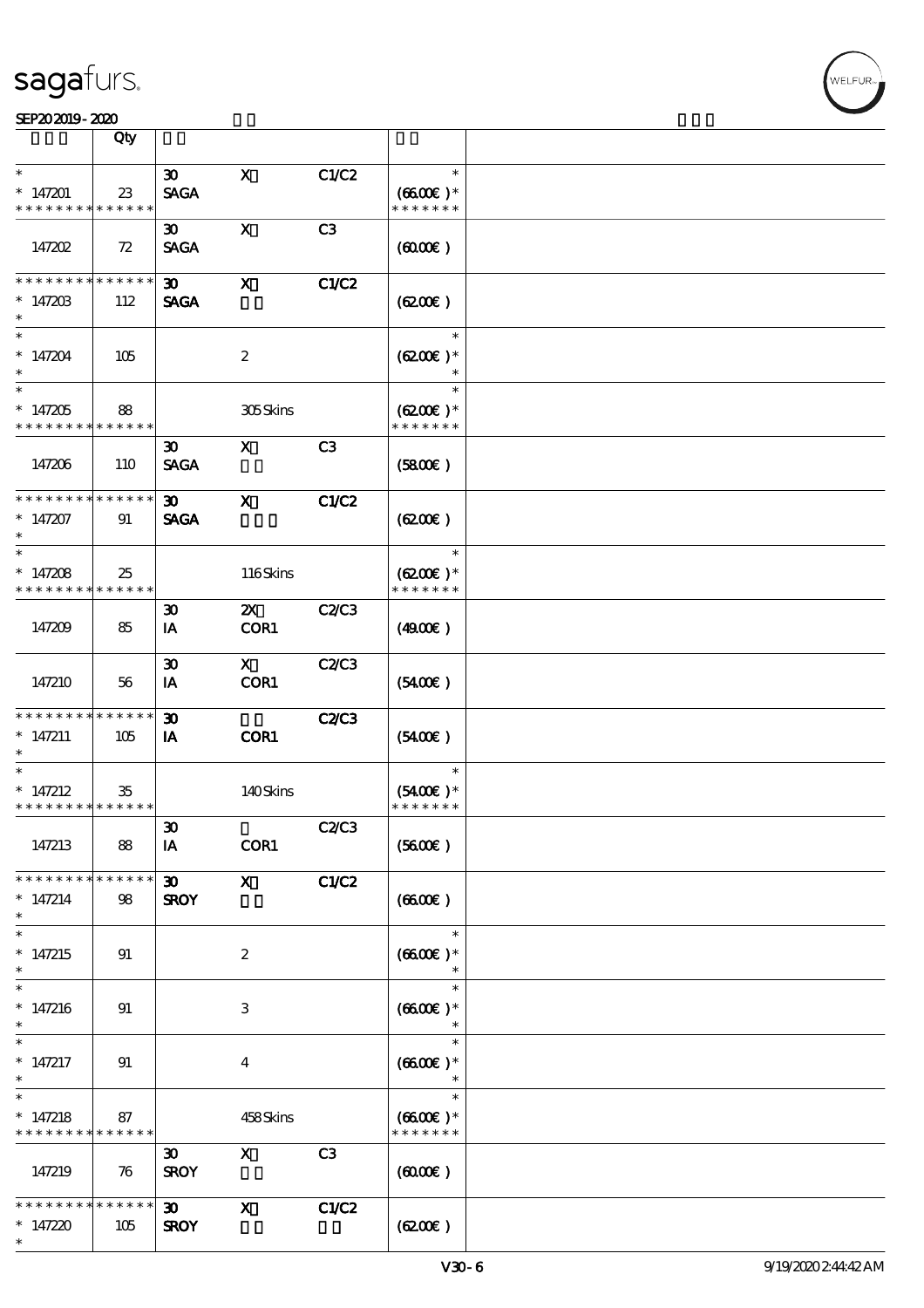#### SEP202019-2020 BEER AND EXAMPLE TO A LIMITED A LIMITED AND THE SEPEDENT CONTROL CONTROL CONTROL CONTROL CONTROL CONTROL CONTROL CONTROL CONTROL CONTROL CONTROL CONTROL CONTROL CONTROL CONTROL CONTROL CONTROL CONTROL CONTRO

|                                                               | Qty                |                                            |                             |                      |                                          |  |
|---------------------------------------------------------------|--------------------|--------------------------------------------|-----------------------------|----------------------|------------------------------------------|--|
| $\ast$<br>$*$ 147221<br>$\ast$                                | 98                 | $\boldsymbol{\mathfrak{D}}$<br><b>SROY</b> | $\mathbf X$                 | C1/C2                | $\ast$<br>$(6200)$ *<br>$\ast$           |  |
| $\ast$<br>$* 147222$<br>$\ast$                                | 98                 |                                            | 3                           |                      | $\ast$<br>$(6200)$ *<br>$\ast$           |  |
| $\ast$<br>$* 147223$<br>$\ast$                                | 98                 |                                            | $\bf{4}$                    |                      | $\ast$<br>$(6200)$ *                     |  |
| $\ast$<br>$* 147224$<br>$\ast$                                | 84                 |                                            | $\mathbf{5}$                |                      | $\ast$<br>$(6200)$ *                     |  |
| $\overline{\ast}$<br>$*147225$<br>* * * * * * * * * * * * * * | 23                 |                                            | 506Skins                    |                      | $\ast$<br>$(6200)$ *<br>* * * * * * *    |  |
| 147226                                                        | 49                 | $\boldsymbol{\mathfrak{D}}$<br><b>SROY</b> | $\mathbf{x}$                | C <sub>3</sub>       | (5800)                                   |  |
| * * * * * * * *<br>$* 147227$<br>$\ast$                       | * * * * * *<br>105 | 30 <sub>o</sub><br><b>SROY</b>             | $\mathbf{x}$                | <b>C1/C2</b>         | (6200)                                   |  |
| $\ast$<br>$* 147228$<br>$\ast$                                | 98                 |                                            | $\boldsymbol{z}$            |                      | $\ast$<br>$(6200)$ *<br>$\ast$           |  |
| $\ast$<br>$*147229$<br>* * * * * * * *                        | 88<br>* * * * * *  |                                            | $291\,$ Skins               |                      | $\ast$<br>$(6200)$ *<br>* * * * * * *    |  |
| * * * * * * * *<br>$*147230$<br>$\ast$                        | * * * * * *<br>98  | $\boldsymbol{\mathfrak{D}}$<br><b>SROY</b> | $\mathbf{x}$<br><b>INAP</b> | <b>C1/C2</b>         | (6400)                                   |  |
| $\overline{\phantom{0}}$<br>$*$ 147231<br>$\ast$              | 91                 |                                            | $\boldsymbol{z}$            |                      | $\ast$<br>$(6400)$ *<br>$\ast$           |  |
| $\ast$<br>$* 147232$<br>* * * * * * * * * * * * * *           | 85                 |                                            | 274Skins                    |                      | $\ast$<br>$(6400)$ *<br>* * * * * * *    |  |
| 147233                                                        | 38                 | $\boldsymbol{\mathfrak{D}}$<br><b>SROY</b> | X / C1/C2                   |                      | (6200)                                   |  |
| 147234                                                        | 54                 | $\boldsymbol{\mathfrak{D}}$<br><b>SROY</b> | X /                         | C1/C2                | (6800)                                   |  |
| 147235                                                        | 84                 | $\infty$<br><b>SROY</b>                    | X /                         | C1/C2<br><b>LNAP</b> | (6600)                                   |  |
| * * * * * * *<br>$*147236$<br>$\ast$<br>$\ast$                | * * * * * *<br>98  | $\boldsymbol{\mathfrak{D}}$<br><b>SROY</b> |                             | <b>C1/C2</b>         | 6600                                     |  |
| $* 147237$<br>$\ast$<br>$\overline{\ast}$                     | 91                 |                                            | $\boldsymbol{2}$            |                      | $\ast$<br>$(6600E)*$<br>$\ast$           |  |
| $*147238$<br>$\ast$<br>$\ast$                                 | 91                 |                                            | $\,3$                       |                      | $\ast$<br>$(6600)$ *<br>$\ast$<br>$\ast$ |  |
| $*147239$<br>* * * * * * * * <mark>* * * * * * *</mark>       | 91                 |                                            | $371$ Skins                 |                      | $(6600\text{E})*$<br>* * * * * * *       |  |
| * * * * * * *<br>$*147240$<br>$\ast$                          | * * * * * *<br>98  | $\boldsymbol{\mathfrak{D}}$<br><b>SROY</b> |                             | C1/C2                | (6200)                                   |  |

 $\top$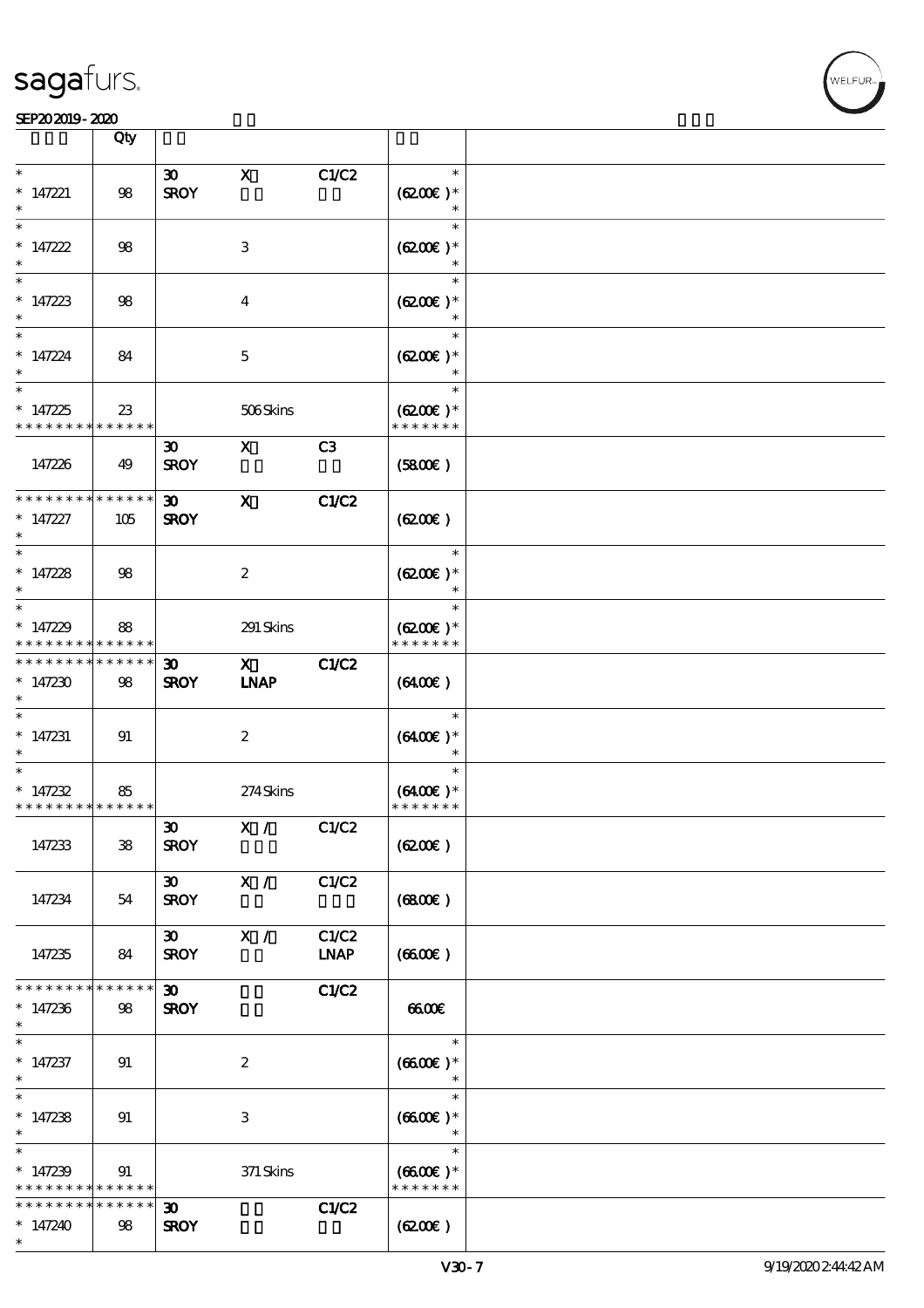|                                                       | Qty                   |                                            |                  |                      |                                                 |  |
|-------------------------------------------------------|-----------------------|--------------------------------------------|------------------|----------------------|-------------------------------------------------|--|
| $\ast$<br>$* 147241$<br>$\ast$                        | 98                    | $\boldsymbol{\mathfrak{D}}$<br><b>SROY</b> |                  | C1/C2                | $\ast$<br>$(6200)$ *<br>$\ast$                  |  |
| $\ast$<br>$* 147242$<br>$\ast$                        | 98                    |                                            | 3                |                      | $\ast$<br>$(6200)$ *<br>$\ast$                  |  |
| $\ast$<br>$* 147243$<br>$\ast$                        | 91                    |                                            | $\bf{4}$         |                      | $\ast$<br>$(6200)$ *                            |  |
| $\ast$<br>$* 147244$<br>* * * * * * * * * * * * * *   | 27                    |                                            | 412Skins         |                      | $\ast$<br>$(6200)$ *<br>* * * * * * *           |  |
| 147245                                                | 23                    | $\boldsymbol{\mathfrak{D}}$<br><b>SROY</b> | <b>LNAP</b>      | C1/C2                | (6200)                                          |  |
| * * * * * * * * * * * * * *<br>$* 147246$<br>$\ast$   | 98                    | $\boldsymbol{\mathfrak{D}}$<br><b>SROY</b> |                  | C1/C2                | (6000)                                          |  |
| $\ast$<br>$* 147247$<br>$\ast$                        | 91                    |                                            | $\boldsymbol{2}$ |                      | $\ast$<br>$(6000\varepsilon)*$<br>$\ast$        |  |
| $\ast$<br>$* 147248$<br>* * * * * * * * * * * * * * * | 39                    |                                            | 228Skins         |                      | $\ast$<br>$(6000\varepsilon)*$<br>* * * * * * * |  |
| 147249                                                | 51                    | $\boldsymbol{\mathfrak{D}}$<br><b>SROY</b> |                  | C1/C2                | 7200E                                           |  |
| * * * * * * * *<br>$*147250$<br>$\ast$                | $* * * * * * *$<br>98 | $\boldsymbol{\mathfrak{D}}$<br><b>SROY</b> |                  | <b>C1/C2</b>         | $\pi$                                           |  |
| $\overline{\phantom{0}}$<br>$*147251$<br>$\ast$       | 91                    |                                            | $\boldsymbol{2}$ |                      | $\ast$<br>6800€ *<br>$\ast$                     |  |
| $\ast$<br>$* 147252$<br>* * * * * * * * * * * * * * * | 91                    |                                            | 280Skins         |                      | $\ast$<br>6800€ *<br>* * * * * * *              |  |
| 147253                                                | 66                    | $\boldsymbol{\mathfrak{D}}$<br><b>SROY</b> |                  | C3                   | (6400)                                          |  |
| 147254                                                | 88                    | $\boldsymbol{\mathfrak{D}}$<br><b>SROY</b> |                  | C1/C2<br><b>LNAP</b> | (700)                                           |  |
| 147255                                                | 40                    | $\boldsymbol{\mathfrak{D}}$<br><b>SROY</b> |                  | C1/C2                | (6600)                                          |  |
| 147256                                                | 64                    | 30 <sub>o</sub><br><b>SROY</b>             | <b>INAP</b>      | C1/C2                | (660)                                           |  |
| * * * * * *<br>$* 147257$<br>$\ast$                   | * * * * * *<br>98     | 30 <sub>o</sub><br><b>SROY</b>             |                  | C1/C2                | (7200)                                          |  |
| $\overline{\ast}$<br>$* 147258$<br>$\ast$             | 91                    |                                            | $\boldsymbol{2}$ |                      | $\ast$<br>$(7200)$ *<br>$\ast$                  |  |
| $\ast$<br>$* 147259$<br>$\ast$                        | 91                    |                                            | $\,3$            |                      | $\ast$<br>$(7200)$ *<br>$\ast$                  |  |
| $\ast$<br>$*147260$<br>$\ast$                         | 91                    |                                            | $\boldsymbol{4}$ |                      | $\ast$<br>$(7200)$ *                            |  |

T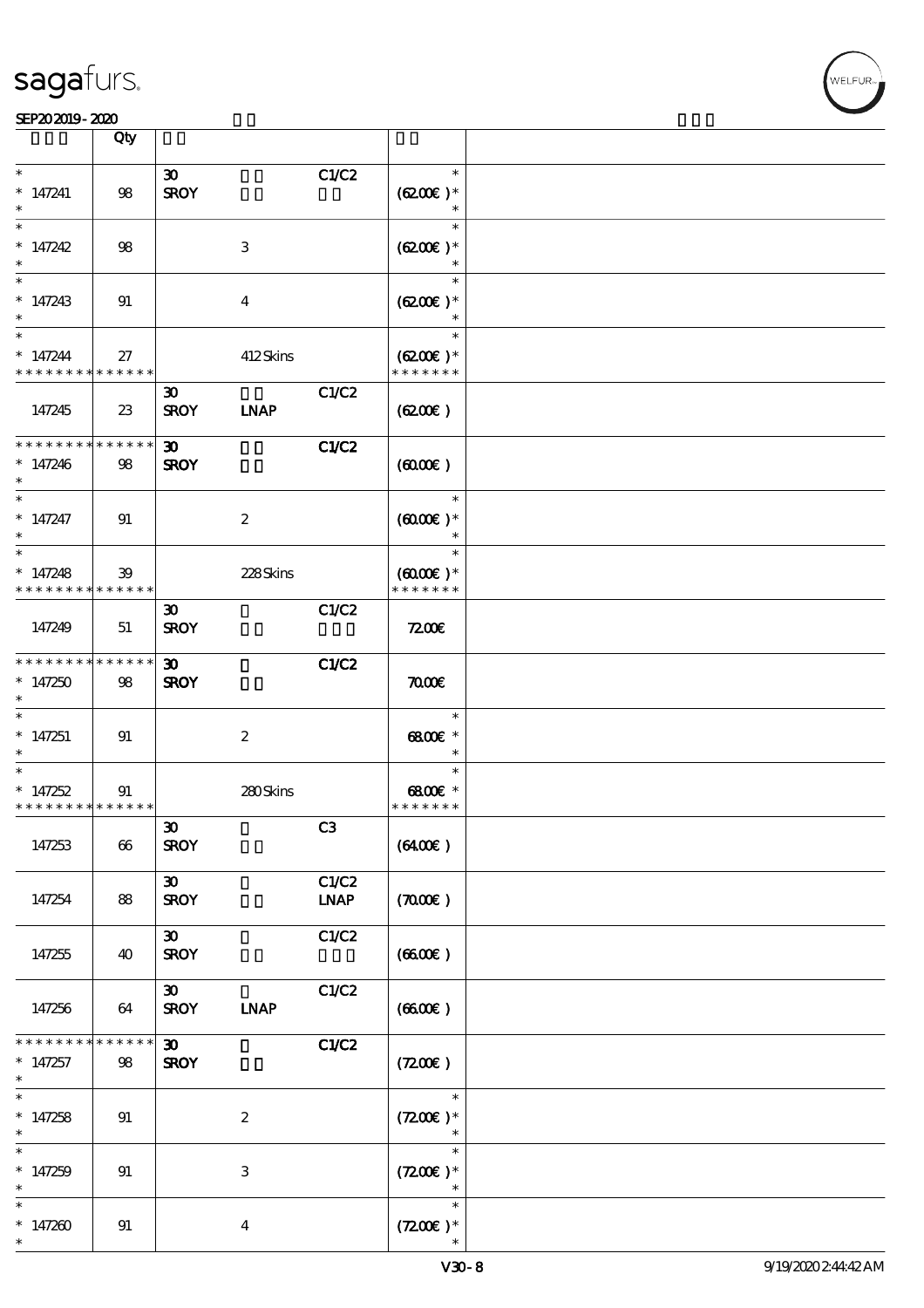

|                                                      | Qty               |                                            |                  |       |                                                 |  |
|------------------------------------------------------|-------------------|--------------------------------------------|------------------|-------|-------------------------------------------------|--|
| $\ast$<br>$*147261$<br>* * * * * * * * * * * * * *   | 49                | $\boldsymbol{\mathfrak{D}}$<br><b>SROY</b> |                  | C1/C2 | $\ast$<br>$(7200)$ *<br>* * * * * * *           |  |
| * * * * * * * * * * * * * *<br>$* 147262$<br>$\ast$  | 105               | $30-1$<br><b>SROY</b>                      |                  | C1/C2 | (6800)                                          |  |
| $\ast$<br>$*147263$<br>$\ast$                        | 98                |                                            | $\boldsymbol{2}$ |       | $\ast$<br>$(6800)$ *                            |  |
| $\ast$<br>$* 147264$<br>* * * * * * * * * * * * * *  | $\mathbf{3}$      |                                            | 236Skins         |       | $\ast$<br>$(6800)$ *<br>* * * * * * *           |  |
| * * * * * * * * * * * * * *<br>$* 147265$<br>$\ast$  | 98                | $30-1$<br><b>SROY</b>                      |                  | C1/C2 | 6800                                            |  |
| $\ast$<br>$* 147266$<br>$\ast$                       | 91                |                                            | $\boldsymbol{2}$ |       | $\ast$<br>$6600E$ *<br>$\overline{\phantom{a}}$ |  |
| $\ast$<br>$* 147267$<br>$\ast$                       | 84                |                                            | 3                |       | $\ast$<br>$6600E$ *<br>$\ast$                   |  |
| $\ast$<br>$*147268$<br>* * * * * * * * * * * * * * * | $23\,$            |                                            | 296Skins         |       | $\ast$<br>$6600E$ *<br>* * * * * * *            |  |
| 147269                                               | 98                | $\boldsymbol{\mathfrak{D}}$<br><b>SROY</b> |                  | C3    | 6200E                                           |  |
| 147270                                               | 94                | $\boldsymbol{\mathfrak{D}}$<br><b>SROY</b> | $\boldsymbol{X}$ | C3    | 6600                                            |  |
| * * * * * * * * * * * * * *<br>$* 147271$<br>$\ast$  | 105               | $\boldsymbol{\mathfrak{D}}$<br><b>SROY</b> | $\mathbf{X}$     | C1/C2 | (6800)                                          |  |
| $\ast$<br>$* 147272$<br>$\ast$                       | 98                |                                            | $\boldsymbol{2}$ |       | $\ast$<br>$(6800)$ *<br>$\ast$                  |  |
| $*$<br>$* 147273$<br>$\ast$                          | 98                |                                            | $\,3$            |       | $\ast$<br>$(6800)$ *                            |  |
| $\ast$<br>$* 147274$<br>* * * * * * * *              | 57<br>* * * * * * |                                            | 358Skins         |       | $\ast$<br>$(6800)$ *<br>* * * * * * *           |  |
| $* 147275$<br>$\ast$                                 | * * * * * *<br>91 | 30 <sub>o</sub><br><b>SROY</b>             | $\mathbf{x}$     | C1/C2 | 68000                                           |  |
| $\ast$<br>$* 147276$<br>* * * * * * * * * * * * * *  | 24                |                                            | 115Skins         |       | $\ast$<br>$6600E$ *<br>* * * * * * *            |  |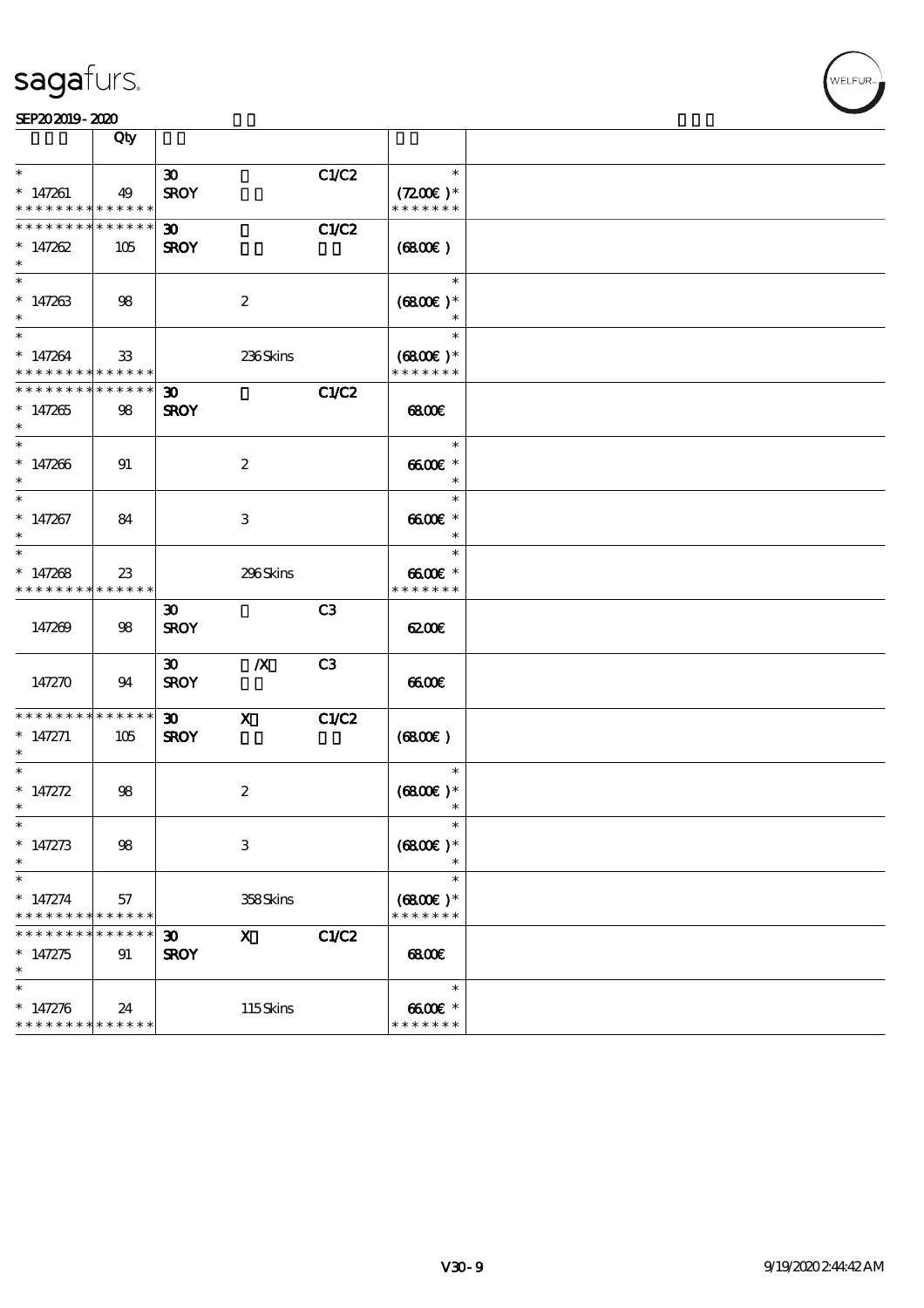|                    | Qty                     |                             |                              |             |                     |  |
|--------------------|-------------------------|-----------------------------|------------------------------|-------------|---------------------|--|
|                    |                         |                             |                              |             |                     |  |
|                    |                         | $\boldsymbol{\mathsf{20}}$  | $\boldsymbol{\mathsf{Z}}$    | C2C3        |                     |  |
| 147301             | 51                      | ${\bf s}$                   | <b>INAP</b>                  |             | (360)               |  |
|                    |                         |                             |                              |             |                     |  |
| * * * * * * * *    | $* * * * * *$<br>$\ast$ |                             |                              |             |                     |  |
|                    |                         | $\boldsymbol{\mathfrak{D}}$ | $\mathbf{x}$                 | CLC2        |                     |  |
| * $147302$         | 112                     | ${\bf s}$                   |                              |             | (400E)              |  |
|                    |                         |                             |                              |             |                     |  |
| $\ast$             |                         |                             |                              |             | $\ast$              |  |
|                    |                         |                             |                              |             |                     |  |
| $*14730B$          | 105                     |                             | $\boldsymbol{2}$             |             | $(4000)$ *          |  |
|                    |                         |                             |                              |             | $\ast$              |  |
| $\ast$             |                         |                             |                              |             | $\ast$              |  |
| $*147304$          | 91                      |                             | $\ensuremath{\mathbf{3}}$    |             | $(4000)$ *          |  |
|                    |                         |                             |                              |             |                     |  |
|                    |                         |                             |                              |             | $\ast$              |  |
| $\ast$             |                         |                             |                              |             | $\ast$              |  |
| $*147305$          | $\mathbf{32}$           |                             | 340Skins                     |             | $(4000)$ *          |  |
| * * * * * * * *    | ******                  |                             |                              |             | * * * * * * *       |  |
|                    |                         |                             |                              |             |                     |  |
|                    |                         | $\boldsymbol{\mathbf{z}}$   | $\boldsymbol{\mathrm{X}}$    | <b>C3C4</b> |                     |  |
| 147306             | $99$                    | ${\bf s}$                   |                              |             | (37.00)             |  |
|                    |                         |                             |                              |             |                     |  |
|                    |                         | $\boldsymbol{\mathfrak{D}}$ | $\mathbf X$                  | C2C3        |                     |  |
|                    |                         |                             |                              |             |                     |  |
| 147307             | 67                      | ${\bf s}$                   | $\ensuremath{\mathbf{INAP}}$ |             | (400E)              |  |
|                    |                         |                             |                              |             |                     |  |
|                    |                         | $\boldsymbol{\mathfrak{D}}$ |                              | C3          |                     |  |
| 147308             | $\boldsymbol{\pi}$      | ${\bf s}$                   |                              |             | (300E)              |  |
|                    |                         |                             |                              |             |                     |  |
|                    |                         |                             |                              |             |                     |  |
|                    |                         | $\boldsymbol{\mathbf{z}}$   |                              | C2C3        |                     |  |
| 147309             | 66                      | ${\bf s}$                   |                              |             | (300)               |  |
|                    |                         |                             |                              |             |                     |  |
|                    |                         | $\boldsymbol{\mathsf{20}}$  |                              | C1/C2       |                     |  |
|                    |                         |                             |                              |             |                     |  |
| 147310             | 112                     | ${\bf s}$                   |                              |             | 4300€               |  |
|                    |                         |                             |                              |             |                     |  |
|                    |                         | $\boldsymbol{\mathfrak{D}}$ |                              | C2C3        |                     |  |
| 147311             | 80                      | ${\bf s}$                   |                              |             | (420)               |  |
|                    |                         |                             |                              |             |                     |  |
|                    |                         |                             |                              |             |                     |  |
|                    |                         | $\boldsymbol{\mathbf{z}}$   |                              | C2C3        |                     |  |
| 147312             | 94                      | ${\bf s}$                   |                              |             | (400E)              |  |
|                    |                         |                             |                              |             |                     |  |
| *************** 20 |                         |                             |                              |             |                     |  |
|                    |                         |                             |                              | C1/C2       |                     |  |
| $*147313$          | 112                     | ${\bf s}$                   |                              |             | (4600E)             |  |
| $\ast$             |                         |                             |                              |             |                     |  |
| $\ast$             |                         |                             |                              |             | $\ast$              |  |
|                    |                         |                             |                              |             |                     |  |
| $* 147314$         | 21                      |                             | 133Skins                     |             | $(4600E)*$          |  |
| * * * * * * * *    | * * * * * *             |                             |                              |             | * * * * * * *       |  |
|                    |                         | $\boldsymbol{\mathsf{20}}$  | $\boldsymbol{X}$             | C3          |                     |  |
| 147315             | 67                      | ${\bf s}$                   |                              |             | (4300)              |  |
|                    |                         |                             |                              |             |                     |  |
|                    |                         |                             |                              |             |                     |  |
|                    |                         | $\boldsymbol{\mathfrak{D}}$ | $\boldsymbol{\mathrm{X}}$    | C2C3        |                     |  |
| 147316             | 81                      | ${\bf s}$                   |                              |             | (4300)              |  |
|                    |                         |                             |                              |             |                     |  |
|                    |                         | $\boldsymbol{\mathfrak{D}}$ | $\mathbf X$                  | C2C3        |                     |  |
|                    |                         |                             |                              |             |                     |  |
| 147317             | 58                      | ${\bf s}$                   |                              |             | (41.00)             |  |
|                    |                         |                             |                              |             |                     |  |
|                    |                         | $\boldsymbol{\mathsf{20}}$  | $\mathbf{x}$                 | C2C3        |                     |  |
| 147318             | 72                      | $\mathbf{B}$                | COR2                         |             | (31.00)             |  |
|                    |                         |                             |                              |             |                     |  |
|                    |                         |                             |                              |             |                     |  |
|                    |                         | $\boldsymbol{\mathfrak{D}}$ |                              | <b>C3C4</b> |                     |  |
| 147319             | $98$                    | $\mathbf{B}$                | COR <sub>2</sub>             |             | (330)               |  |
|                    |                         |                             |                              |             |                     |  |
|                    |                         | $\boldsymbol{\mathfrak{D}}$ | $\mathbf{x}$                 | C1/C2       |                     |  |
| 147320             |                         | <b>SAGA</b>                 |                              |             |                     |  |
|                    | 66                      |                             |                              |             | $(4500\varepsilon)$ |  |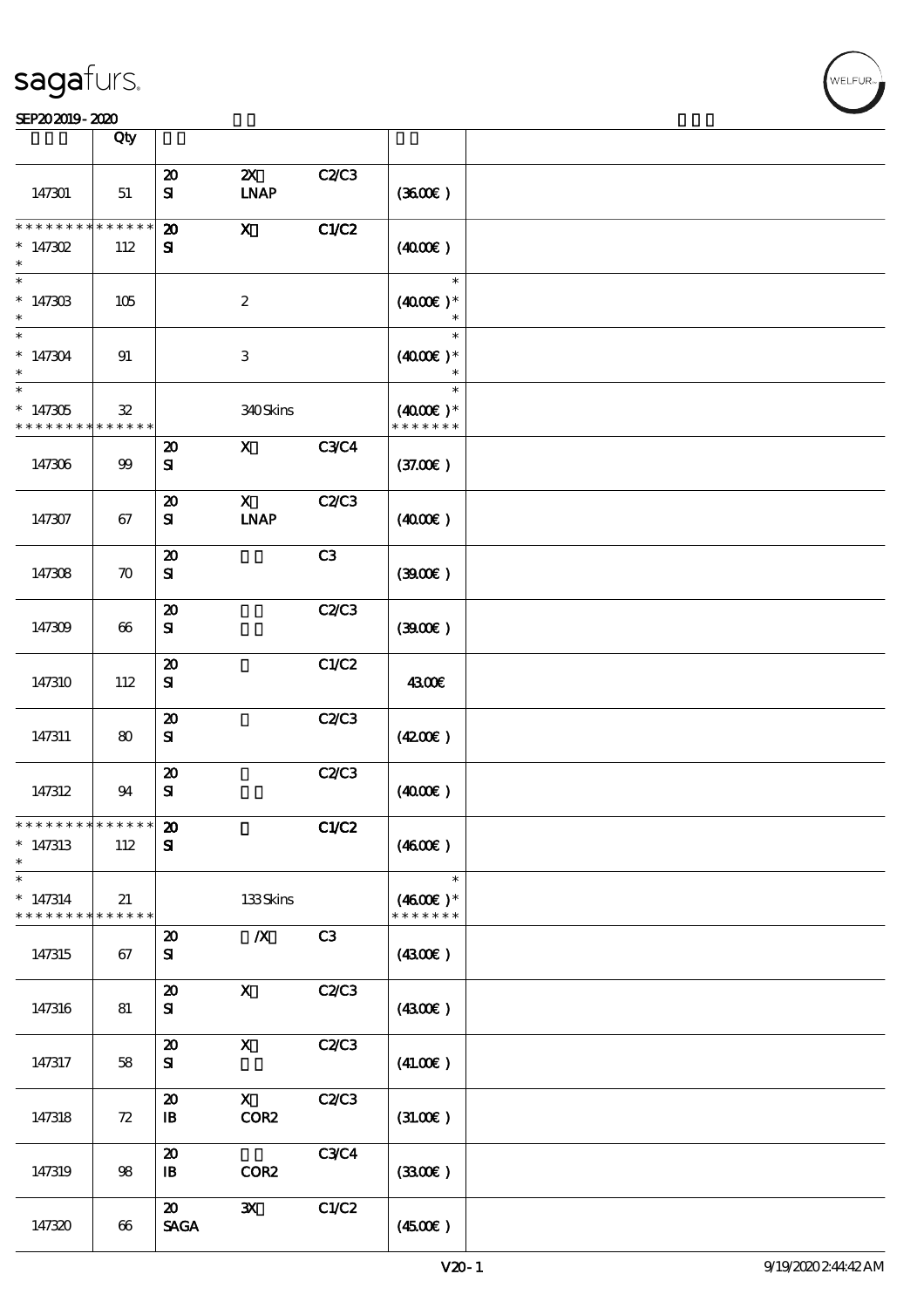|                                             | Qty               |                             |                           |                |                                       |  |
|---------------------------------------------|-------------------|-----------------------------|---------------------------|----------------|---------------------------------------|--|
| * * * * * * * *                             | $******$          | $\boldsymbol{\mathsf{20}}$  | $\boldsymbol{\mathsf{z}}$ | <b>C1/C2</b>   |                                       |  |
| $* 147321$<br>$\ast$                        | 112               | <b>SAGA</b>                 |                           |                | (4800)                                |  |
| $\ast$                                      |                   |                             |                           |                | $\ast$                                |  |
| $*147322$<br>$\ast$                         | 105               |                             | $\boldsymbol{2}$          |                | $(4800)$ *<br>$\ast$                  |  |
| $*$                                         |                   |                             |                           |                | $\ast$                                |  |
| $*147323$<br>* * * * * * * * * * * * * *    | 48                |                             | 265Skins                  |                | $(4800)$ *<br>* * * * * * *           |  |
|                                             |                   | 20                          | $\boldsymbol{\mathsf{Z}}$ | C1/C2          |                                       |  |
| 147324                                      | 97                | <b>SAGA</b>                 | <b>INAP</b>               |                | (4800)                                |  |
|                                             |                   | $\boldsymbol{\mathfrak{D}}$ | $\boldsymbol{\mathsf{Z}}$ | C <sub>3</sub> |                                       |  |
| 147325                                      | 37                | <b>SAGA</b>                 | <b>LNAP</b>               |                | (460E)                                |  |
| * * * * * * * *                             | $* * * * * * *$   | $\boldsymbol{\mathfrak{D}}$ | $\boldsymbol{\mathsf{X}}$ | C1/C2          |                                       |  |
| $*147326$<br>$\ast$                         | 119               | <b>SAGA</b>                 |                           |                | (460E)                                |  |
| $\ast$                                      |                   |                             |                           |                | $\ast$                                |  |
| $* 147327$<br>* * * * * * * * * * * * * * * | 62                |                             | 181 Skins                 |                | $(4600)$ *<br>* * * * * * *           |  |
| * * * * * * * * * * * * * * *               |                   | $\boldsymbol{\mathfrak{D}}$ | $\mathbf{X}$              | C1             |                                       |  |
| $* 147328$<br>$\ast$                        | 119               | <b>SAGA</b>                 |                           |                | (4900)                                |  |
| $*$                                         |                   |                             |                           |                | $\ast$                                |  |
| $*147329$<br>* * * * * * * * * * * * * *    | 119               |                             | 238Skins                  |                | $(4900)$ *<br>* * * * * * *           |  |
| * * * * * * * *                             | $* * * * * * *$   | $\boldsymbol{\mathfrak{D}}$ | $\mathbf{x}$              | <b>C1/C2</b>   |                                       |  |
| $*147330$<br>$\ast$                         | 105               | <b>SAGA</b>                 |                           |                | (4900)                                |  |
| $\ast$                                      |                   |                             |                           |                | $\ast$                                |  |
| $* 147331$<br>$\ast$                        | 98                |                             | $\boldsymbol{2}$          |                | $(4900E)*$<br>$\ast$                  |  |
| $\ast$                                      |                   |                             |                           |                | $\ast$                                |  |
| $* 147332$                                  | $98$              |                             | $\ensuremath{\mathsf{3}}$ |                | $(4900)$ *                            |  |
| $\ast$                                      |                   |                             |                           |                | $\ast$                                |  |
| $*$                                         |                   |                             |                           |                | $\ast$                                |  |
| $*147333$<br>$\ast$                         | $98$              |                             | $\boldsymbol{4}$          |                | $(4900)$ *                            |  |
| $\ast$                                      |                   |                             |                           |                | $\ast$                                |  |
| $*147334$<br>* * * * * * * *                | 98<br>* * * * * * |                             | 497 Skins                 |                | $(4900)$ *<br>* * * * * * *           |  |
| * * * * * * *                               | * * * * *         |                             |                           |                |                                       |  |
| $*147335$<br>$\ast$                         | $98$              |                             |                           |                | (4900)                                |  |
| $\ast$                                      |                   |                             |                           |                | $\ast$                                |  |
| $* 147336$<br>$\ast$                        | 98                |                             | $\boldsymbol{z}$          |                | $(4900)$ *                            |  |
| $\ast$                                      |                   |                             |                           |                | $\ast$                                |  |
| $* 147337$<br>$\ast$                        | 98                |                             | $\ensuremath{\mathsf{3}}$ |                | $(4900)$ *<br>$\ast$                  |  |
| $\ast$                                      |                   |                             |                           |                | $\ast$                                |  |
| $*147338$<br>$\ast$                         | 98                |                             | $\bf{4}$                  |                | $(4900)$ *<br>$\ast$                  |  |
| $\ast$                                      |                   |                             |                           |                | $\ast$                                |  |
| $*147339$<br>$\ast$                         | 98                |                             | $\mathbf 5$               |                | $(4900)$ *<br>$\ast$                  |  |
| $\ast$                                      |                   |                             |                           |                | $\ast$                                |  |
| $*147340$<br>* * * * * * * *                | 33<br>* * * * * * |                             | 523Skins                  |                | $(4900\varepsilon)*$<br>* * * * * * * |  |

 $\top$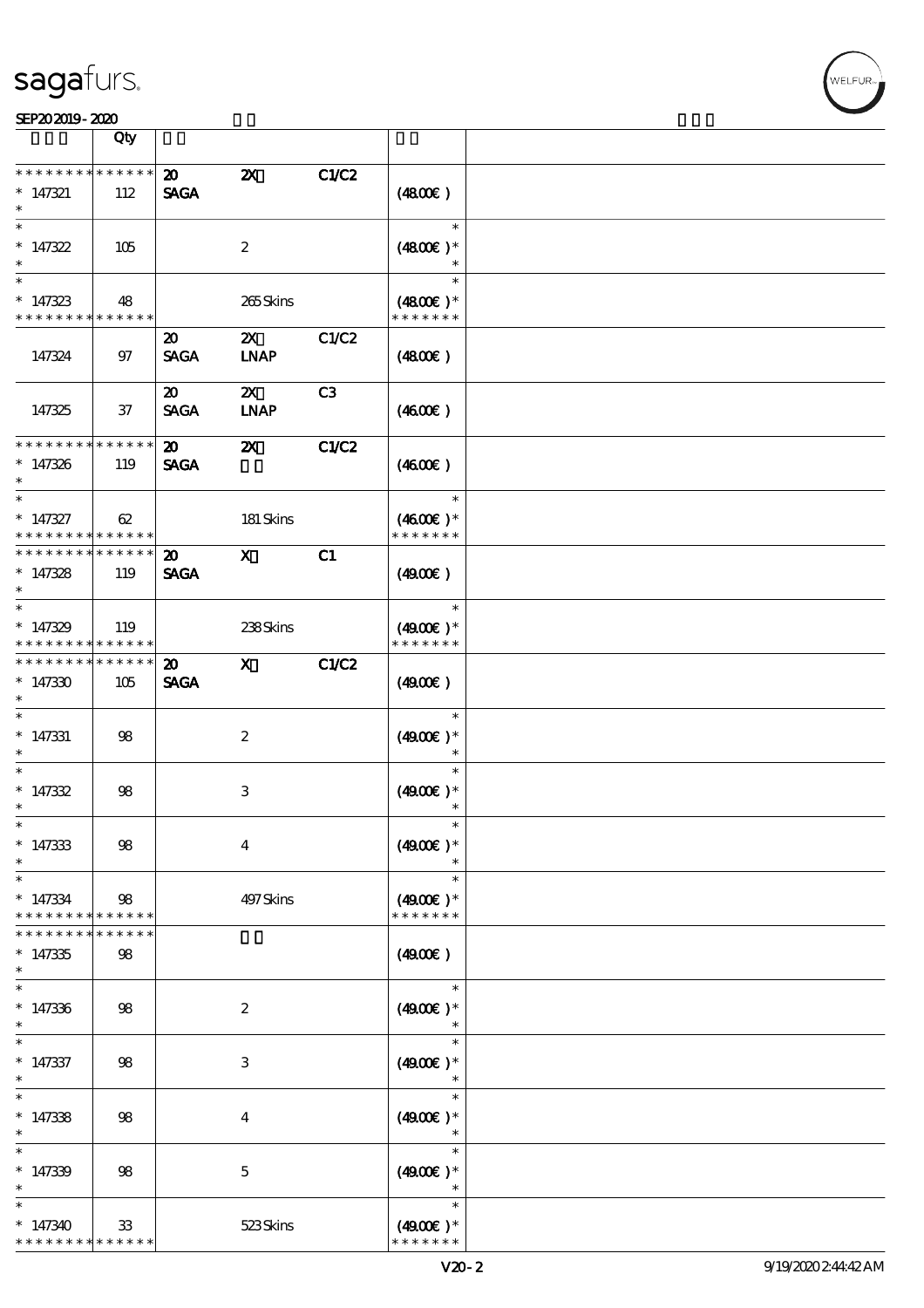|                                                                                  | Qty                    |                                            |                                                                                                                                                                                                                                                                                                                                                |                |                                          |  |
|----------------------------------------------------------------------------------|------------------------|--------------------------------------------|------------------------------------------------------------------------------------------------------------------------------------------------------------------------------------------------------------------------------------------------------------------------------------------------------------------------------------------------|----------------|------------------------------------------|--|
| * * * * * * * *<br>$* 147341$                                                    | * * * * * * *<br>112   | $\boldsymbol{\mathfrak{D}}$<br><b>SAGA</b> | $\mathbf x$                                                                                                                                                                                                                                                                                                                                    | C3             | (47.00)                                  |  |
| $*147342$                                                                        | 98                     |                                            | 2                                                                                                                                                                                                                                                                                                                                              |                | $\ast$<br>$(47.00)$ *                    |  |
| $* 147343$<br>* * * * * * * * <mark>* * * * * * *</mark>                         | 25                     |                                            | 235Skins                                                                                                                                                                                                                                                                                                                                       |                | $\ast$<br>$(47.00)$ *<br>* * * * * * *   |  |
| * * * * * * * *<br>$* 147344$<br>$\ast$                                          | * * * * * *<br>112     | 20<br><b>SAGA</b>                          | $\mathbf x$ and $\mathbf x$ and $\mathbf x$ and $\mathbf x$ and $\mathbf x$ and $\mathbf x$ and $\mathbf x$ and $\mathbf x$ and $\mathbf x$ and $\mathbf x$ and $\mathbf x$ and $\mathbf x$ and $\mathbf x$ and $\mathbf x$ and $\mathbf x$ and $\mathbf x$ and $\mathbf x$ and $\mathbf x$ and $\mathbf x$ and $\mathbf x$ and<br><b>INAP</b> | C1/C2          | (5000)                                   |  |
| $*147345$<br>$\ast$                                                              | 105                    |                                            | $\boldsymbol{2}$                                                                                                                                                                                                                                                                                                                               |                | $\ast$<br>$(5000\varepsilon)*$<br>$\ast$ |  |
| $\ast$<br>$* 147346$<br>$\ast$                                                   | 91                     |                                            | 3                                                                                                                                                                                                                                                                                                                                              |                | $\ast$<br>$(5000\varepsilon)*$<br>$\ast$ |  |
| $\ast$<br>$*$ 147347<br>* * * * * * * * <mark>* * * * * *</mark>                 | 26                     |                                            | 334Skins                                                                                                                                                                                                                                                                                                                                       |                | $\ast$<br>$(5000)$ *<br>* * * * * * *    |  |
| * * * * * * * * * * * * * * *<br>$*147348$<br>$\ast$<br>$\overline{\phantom{0}}$ | 107                    | $\boldsymbol{\mathfrak{D}}$<br><b>SAGA</b> | $\mathbf X$ and $\mathbf X$ and $\mathbf X$ and $\mathbf X$ and $\mathbf X$ and $\mathbf X$ and $\mathbf X$ and $\mathbf X$ and $\mathbf X$ and $\mathbf X$ and $\mathbf X$ and $\mathbf X$ and $\mathbf X$ and $\mathbf X$ and $\mathbf X$ and $\mathbf X$ and $\mathbf X$ and $\mathbf X$ and $\mathbf X$ and $\mathbf X$ and<br><b>INAP</b> | C <sub>3</sub> | (480)                                    |  |
| $*147349$<br>* * * * * * * * <mark>* * * * * *</mark>                            | 24                     |                                            | 131 Skins                                                                                                                                                                                                                                                                                                                                      |                | $\ast$<br>$(4800)$ *<br>* * * * * * *    |  |
| 147350                                                                           | 43                     | $\boldsymbol{\mathfrak{D}}$<br><b>SAGA</b> | $\mathbf{x}$                                                                                                                                                                                                                                                                                                                                   | C2/C3          | (480)                                    |  |
| * * * * * * * *<br>$*147351$<br>$\ast$                                           | $* * * * * * *$<br>133 | $\boldsymbol{\mathfrak{D}}$<br><b>SAGA</b> | $\mathbf{x}$                                                                                                                                                                                                                                                                                                                                   | C1             | (480)                                    |  |
| $\ast$<br>$*147352$<br>* * * * * * * * <mark>* * * * * *</mark>                  | 126                    |                                            | 259Skins                                                                                                                                                                                                                                                                                                                                       |                | $\ast$<br>$(4800)$ *<br>* * * * * * *    |  |
| *************** 20<br>$*147353$<br>$\ast$                                        | 133                    | <b>SAGA</b>                                | $X$ $C1/C2$                                                                                                                                                                                                                                                                                                                                    |                | (4800)                                   |  |
| $\ast$<br>$*147354$<br>$\ast$<br>$\ast$                                          | 126                    |                                            | $\boldsymbol{2}$                                                                                                                                                                                                                                                                                                                               |                | $\ast$<br>$(4800)$ *<br>$\ast$           |  |
| $*147355$<br>* * * * * * * *                                                     | 89<br>* * * * * *      |                                            | 348Skins                                                                                                                                                                                                                                                                                                                                       |                | $\ast$<br>$(4800)$ *<br>* * * * * * *    |  |
| 147356                                                                           | 79                     | $\boldsymbol{\mathfrak{D}}$<br><b>SAGA</b> | $\mathbf{X}$                                                                                                                                                                                                                                                                                                                                   | C3             | $(4600\varepsilon)$                      |  |
| 147357                                                                           | 107                    | $\boldsymbol{\mathfrak{D}}$<br><b>SAGA</b> | X /<br>$\ensuremath{\mathbf{INAP}}$                                                                                                                                                                                                                                                                                                            | C3             | (4900)                                   |  |
| * * * * * * *<br>$*147358$<br>$\ast$<br>$\ast$                                   | *****<br>105           | $\boldsymbol{\mathfrak{D}}$<br><b>SAGA</b> |                                                                                                                                                                                                                                                                                                                                                | C1/C2          | $(5000\varepsilon)$<br>$\ast$            |  |
| $*147359$<br>$\ast$                                                              | 98                     |                                            | $\boldsymbol{2}$                                                                                                                                                                                                                                                                                                                               |                | $(5000\varepsilon)*$<br>$\ast$<br>$\ast$ |  |
| $*147300$<br>$\ast$                                                              | 98                     |                                            | 3                                                                                                                                                                                                                                                                                                                                              |                | $(5000\varepsilon)*$                     |  |

 $\overline{\mathsf{T}}$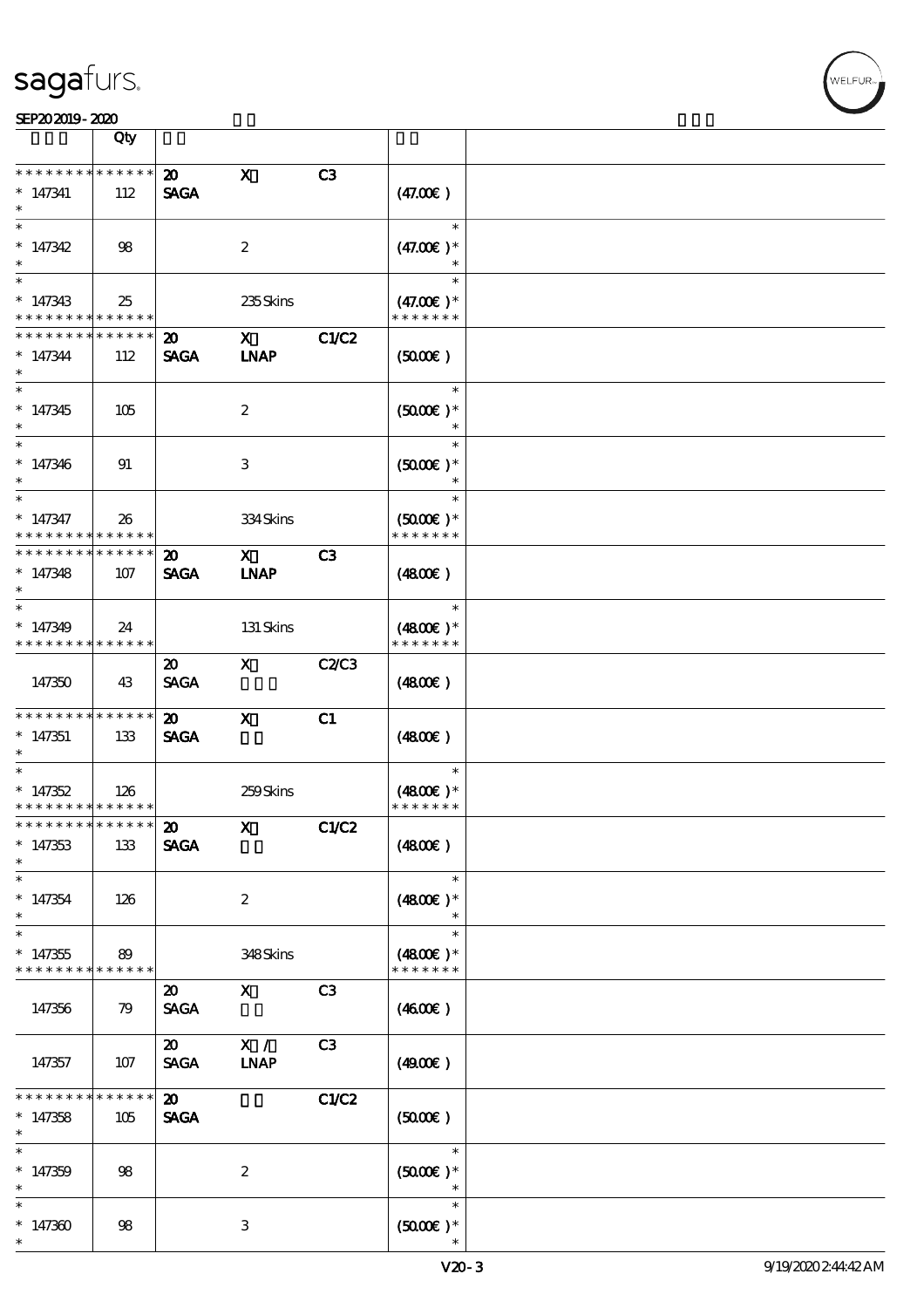|                                                        | Qty                |                                            |                  |                |                                       |  |
|--------------------------------------------------------|--------------------|--------------------------------------------|------------------|----------------|---------------------------------------|--|
| $\ast$                                                 |                    |                                            |                  |                | $\ast$                                |  |
| $* 147361$<br>$\ast$                                   | 98                 | $\boldsymbol{\mathfrak{D}}$<br><b>SAGA</b> |                  | C1/C2          | $(5000)$ *                            |  |
| $\ast$                                                 |                    |                                            |                  |                | $\ast$                                |  |
| $*147362$                                              | 98                 |                                            | $\mathbf{5}$     |                | $(5000)$ *<br>$\ast$                  |  |
| $\ast$                                                 |                    |                                            |                  |                | $\ast$                                |  |
| $*147363$                                              | 98                 |                                            | $\boldsymbol{6}$ |                | $(5000)$ *<br>$\ast$                  |  |
| $\ast$                                                 |                    |                                            |                  |                | $\ast$                                |  |
| $* 147364$<br>* * * * * * * * <mark>* * * * * *</mark> | 89                 |                                            | 684Skins         |                | $(5000\varepsilon)*$<br>* * * * * * * |  |
| * * * * * * * *                                        | $* * * * * * *$    | $\boldsymbol{\mathfrak{D}}$                |                  | C <sub>3</sub> |                                       |  |
| $*147365$                                              | 112                | <b>SAGA</b>                                |                  |                | (4800)                                |  |
| $\ast$                                                 |                    |                                            |                  |                | $\ast$                                |  |
| $*147366$<br>* * * * * * * *                           | 10B<br>* * * * * * |                                            | 215Skins         |                | $(4800)$ *<br>* * * * * * *           |  |
| * * * * * * * *                                        | * * * * * *        | $\boldsymbol{\mathfrak{D}}$                |                  | C1/C2          |                                       |  |
| $* 147367$<br>$\ast$                                   | 112                | <b>SAGA</b>                                | <b>INAP</b>      |                | (5400)                                |  |
| $\ast$                                                 |                    |                                            |                  |                | $\ast$                                |  |
| $*147368$<br>$\ast$                                    | 105                |                                            | $\boldsymbol{z}$ |                | $(5400)$ *                            |  |
| $\ast$                                                 |                    |                                            |                  |                | $\ast$                                |  |
| $*147309$<br>* * * * * * * *                           | 104<br>* * * * * * |                                            | $321\,$ Skins    |                | $(5400)$ *<br>* * * * * * *           |  |
|                                                        |                    | $\boldsymbol{\mathfrak{D}}$                |                  | C3             |                                       |  |
| 147370                                                 | 100                | <b>SAGA</b>                                | <b>LNAP</b>      |                | (4800)                                |  |
| ___<br>* * * * * * * * * * * * * * <mark>*</mark>      |                    | $\boldsymbol{\mathsf{20}}$                 |                  | C1/C2          |                                       |  |
| $* 147371$                                             | 112                | <b>SAGA</b>                                |                  |                | (4800)                                |  |
|                                                        |                    |                                            |                  |                |                                       |  |
| $\ast$                                                 |                    |                                            |                  |                | $\ast$                                |  |
| $* 147372$                                             | $90^{\circ}$       |                                            | 202Skins         |                | $(4800)$ *                            |  |
| * * * * * * * * <mark>* * * * * *</mark>               |                    |                                            |                  |                | * * * * * * *                         |  |
| * * * * * * * * <mark>* * * * * *</mark>               |                    | 20                                         |                  | C1/C2          |                                       |  |
| $* 147373$<br>$\ast$                                   | 133                | <b>SAGA</b>                                |                  |                | (4800)                                |  |
| $\ast$                                                 |                    |                                            |                  |                | $\ast$                                |  |
| $* 147374$<br>$\ast$                                   | 126                |                                            | $\boldsymbol{2}$ |                | $(4800)$ *                            |  |
| $\ast$                                                 |                    |                                            |                  |                | $\ast$                                |  |
| $*147375$                                              | 39                 |                                            | 298Skins         |                | $(4800)$ *                            |  |
| * * * * * * * *                                        | ******             |                                            |                  |                | * * * * * * *                         |  |
| 147376                                                 | 55                 | $\boldsymbol{\mathfrak{D}}$<br><b>SAGA</b> |                  | C3             | $(4500\varepsilon)$                   |  |
|                                                        |                    | $\boldsymbol{\mathfrak{D}}$                |                  | <b>C3C4</b>    |                                       |  |
| 147377                                                 | 78                 | <b>SAGA</b>                                |                  |                | (440E)                                |  |
|                                                        |                    | $\boldsymbol{\mathfrak{D}}$                | 7.               | C2/C3          |                                       |  |
| 147378                                                 | 55                 | <b>SAGA</b>                                |                  |                | (480E)                                |  |
| * * * * * *                                            | * * * * * *        | $\boldsymbol{\mathfrak{D}}$                |                  | C1/C2          |                                       |  |
| $* 147379$                                             | 98                 | <b>SAGA</b>                                |                  |                | (460E)                                |  |
| $\ast$                                                 |                    |                                            |                  |                |                                       |  |
| $\ast$                                                 |                    |                                            |                  |                | $\ast$                                |  |
| $*147380$<br>$\ast$                                    | 98                 |                                            | $\boldsymbol{2}$ |                | $(460E)$ *                            |  |
|                                                        |                    |                                            |                  |                |                                       |  |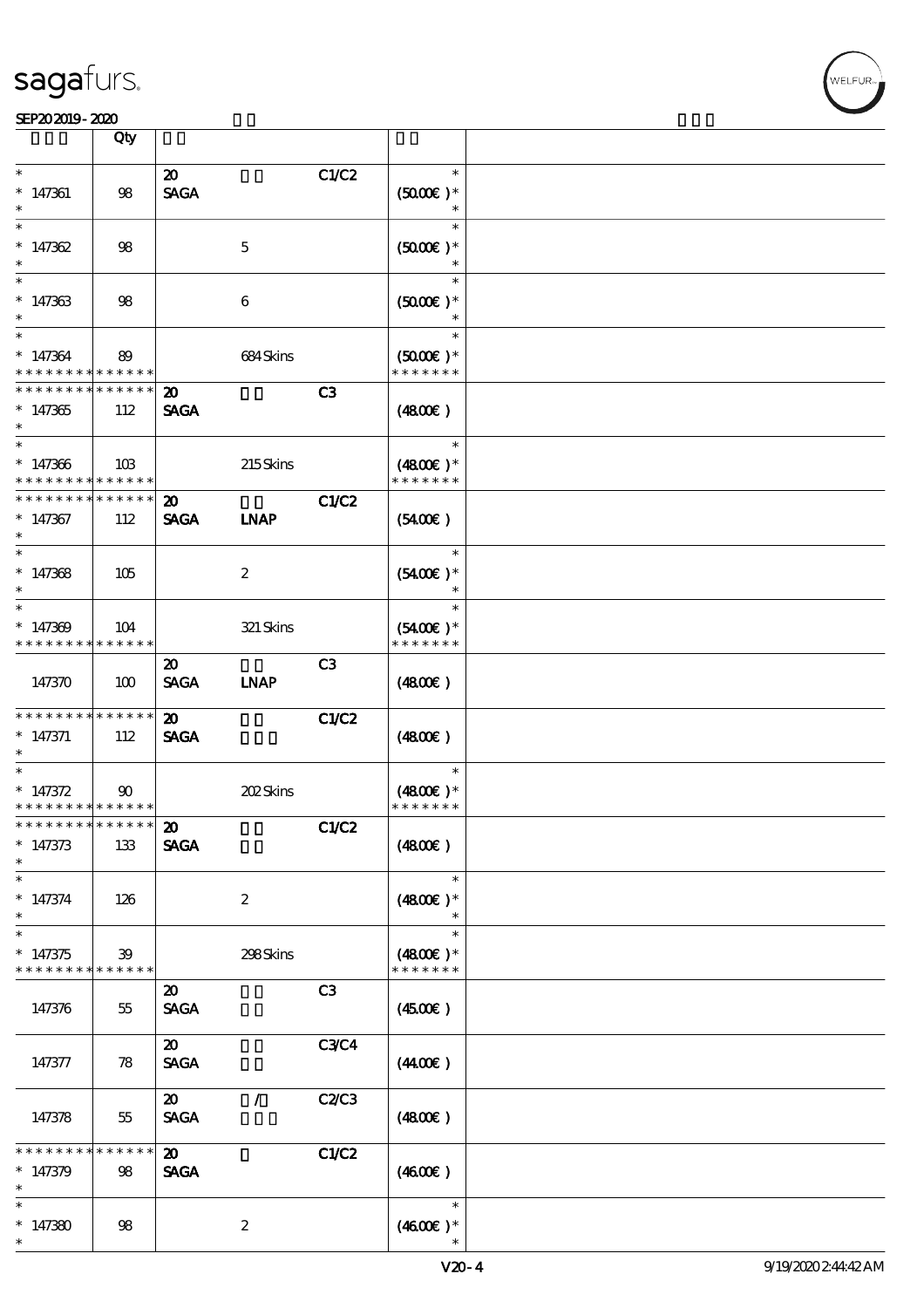|                                                    | Qty                               |                                            |                  |                |                                                 |  |
|----------------------------------------------------|-----------------------------------|--------------------------------------------|------------------|----------------|-------------------------------------------------|--|
| $\ast$<br>$* 147381$<br>$\ast$                     | 98                                | $\boldsymbol{\mathfrak{D}}$<br><b>SAGA</b> |                  | C1/C2          | $\ast$<br>$(4600E)*$                            |  |
| $\ast$<br>$* 147382$<br>$\ast$                     | 98                                |                                            | $\boldsymbol{4}$ |                | $\ast$<br>$(4600E)*$<br>$\ast$                  |  |
| $\ast$<br>$* 147383$<br>$\ast$                     | 98                                |                                            | $\mathbf 5$      |                | $\ast$<br>$(4600)$ *                            |  |
| $\ast$<br>$* 147384$<br>* * * * * * * *            | 98<br>* * * * * *                 |                                            | 588Skins         |                | $\ast$<br>$(460E)^*$<br>* * * * * * *           |  |
| * * * * * * * *<br>$*147385$<br>$\ast$             | * * * * * *<br>112                | $\boldsymbol{\mathfrak{D}}$<br><b>SAGA</b> |                  | C <sub>3</sub> | (5000)                                          |  |
| $\ast$<br>$* 147386$<br>* * * * * * * *            | $\boldsymbol{\pi}$<br>* * * * * * |                                            | 182Skins         |                | $\ast$<br>$(5000)$ *<br>* * * * * * *           |  |
| * * * * * * * *<br>$* 147387$<br>$\ast$            | * * * * * *<br>98                 | $\boldsymbol{\mathfrak{D}}$<br><b>SAGA</b> | <b>INAP</b>      | <b>C1/C2</b>   | (5800)                                          |  |
| $\ast$<br>$*147388$<br>* * * * * * * * * * * * * * | 98                                |                                            | 196Skins         |                | $\ast$<br>$(5800)$ *<br>* * * * * * *           |  |
| 147389                                             | 86                                | $\boldsymbol{\mathfrak{D}}$<br><b>SAGA</b> | <b>INAP</b>      | C <sub>3</sub> | (5200)                                          |  |
| * * * * * * * *<br>$*147390$<br>$\ast$             | * * * * * *<br>112                | $\boldsymbol{\mathfrak{D}}$<br><b>SAGA</b> |                  | <b>C1/C2</b>   | (5000)                                          |  |
| $\ast$<br>$*147391$<br>* * * * * * * *             | 25<br>* * * * * *                 |                                            | 137Skins         |                | $\ast$<br>$(5000\varepsilon)*$<br>* * * * * * * |  |
| * * * * * * * *<br>$* 147392$<br>$\ast$            | * * * * * *<br>105                | $\boldsymbol{\mathfrak{D}}$<br><b>SAGA</b> |                  | C1/C2          | $(5000\varepsilon)$                             |  |
| $*$<br>$* 14730B$<br>$\ast$                        | 105                               |                                            | $\boldsymbol{2}$ |                | $\ast$<br>$(5000)$ *                            |  |
| $\ast$<br>$* 147394$<br>$\ast$                     | 105                               |                                            | $\,3$            |                | $\ast$<br>$(5000\varepsilon)*$<br>$\ast$        |  |
| $\ast$<br>$*147395$<br>* * * * * * * *             | 30<br>* * * * * *                 |                                            | 345Skins         |                | $\ast$<br>$(5000\varepsilon)*$<br>* * * * * * * |  |
| 147396                                             | 46                                | $\boldsymbol{\mathfrak{D}}$<br><b>SAGA</b> |                  | C3             | (47.00)                                         |  |
| 147397                                             | 112                               | $\boldsymbol{\mathfrak{D}}$<br><b>SAGA</b> |                  | <b>C3C4</b>    | (460E)                                          |  |
| 147398                                             | $\boldsymbol{\omega}$             | $\boldsymbol{\mathfrak{D}}$<br><b>SAGA</b> |                  | C2C3           | (4900)                                          |  |
| 147399                                             | 98                                | $\boldsymbol{\mathfrak{D}}$<br><b>SAGA</b> |                  | C1/C2          | (5600)                                          |  |
| * * * *<br>$*147400$<br>$\ast$                     | * * * * * *<br>112                | $\boldsymbol{\mathfrak{D}}$<br><b>SAGA</b> |                  | C3             | (5400)                                          |  |

т

.<br>FLEUR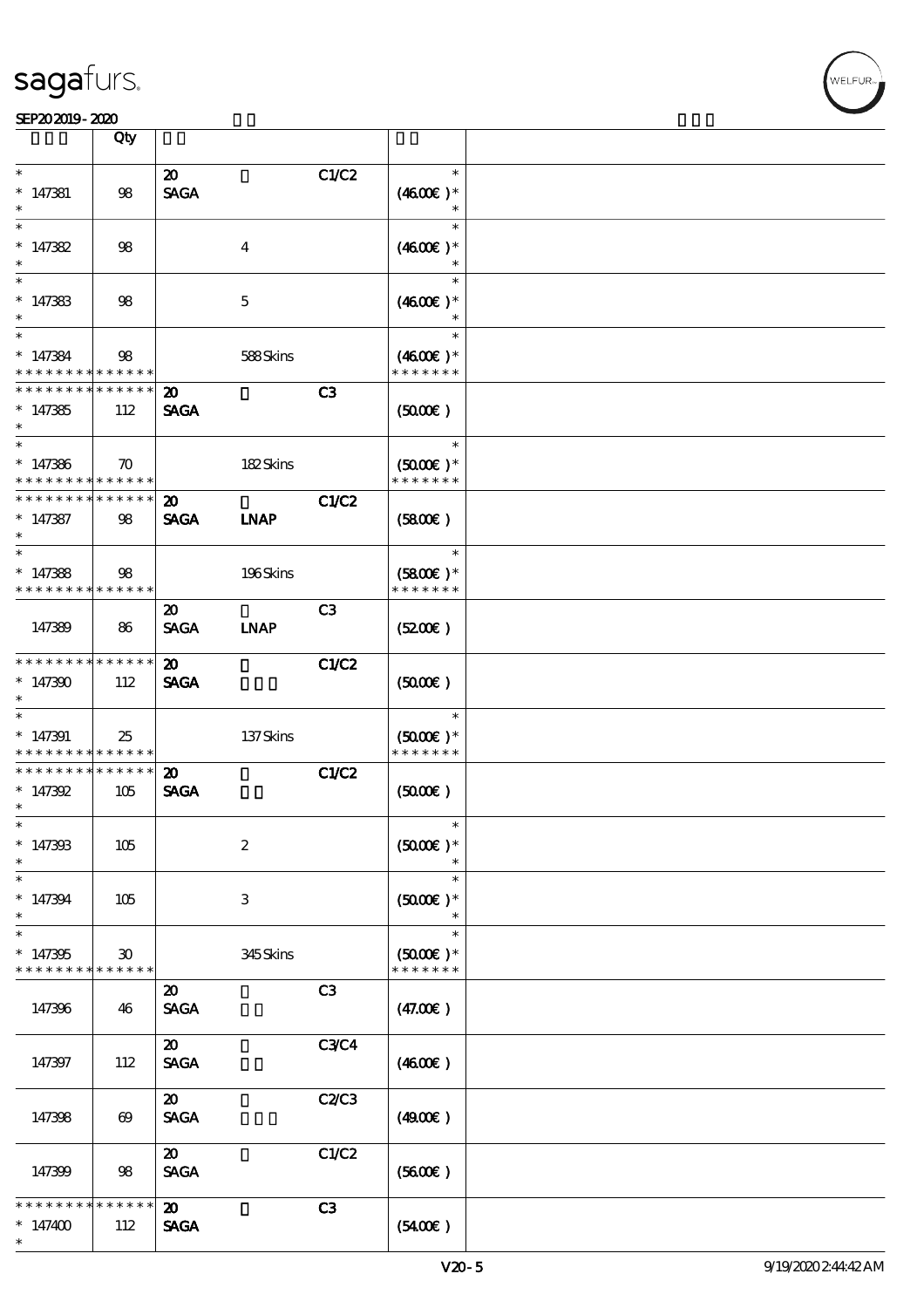|                                                          | Qty                          |                                            |                  |                |                                       |  |
|----------------------------------------------------------|------------------------------|--------------------------------------------|------------------|----------------|---------------------------------------|--|
| $\ast$                                                   |                              |                                            |                  |                | $\ast$                                |  |
| $*147401$<br>$\ast$                                      | 105                          | $\boldsymbol{\mathfrak{D}}$<br><b>SAGA</b> |                  | C3             | $(5400)$ *                            |  |
| $\ast$<br>* $147402$                                     | 44                           |                                            | 261 Skins        |                | $\ast$<br>$(5400)$ *                  |  |
| * * * * * * * *                                          | * * * * * *                  |                                            |                  |                | * * * * * * *                         |  |
| * * * * * * * *<br>$*14740B$                             | * * * * * *  <br>119         | $\boldsymbol{\mathfrak{D}}$<br><b>SAGA</b> |                  | C1/C2          | $(5400\varepsilon)$                   |  |
| $\ast$<br>$*147404$                                      | 112                          |                                            | $\boldsymbol{2}$ |                | $\ast$<br>$(5400)$ *<br>$\ast$        |  |
| $\overline{\ast}$<br>$*147405$                           | 112                          |                                            | 3                |                | $\ast$<br>$(5400)$ *                  |  |
| $\ast$<br>$* 147406$<br>$\ast$                           | 112                          |                                            | $\overline{4}$   |                | $\ast$<br>$(5400)$ *                  |  |
| $\overline{\phantom{0}}$<br>$*147407$<br>* * * * * * * * | $\boldsymbol{\pi}$<br>****** |                                            | 525Skins         |                | $\ast$<br>5200E *<br>* * * * * * *    |  |
| 147408                                                   | 50                           | $\boldsymbol{\mathfrak{D}}$<br><b>SAGA</b> |                  | C <sub>3</sub> | (480)                                 |  |
| * * * * * * * *<br>$*147409$<br>$^{\ast}$                | * * * * * *<br>105           | $\boldsymbol{\mathfrak{D}}$<br><b>SAGA</b> |                  | <b>C2/C3</b>   | (5200)                                |  |
| $\ast$<br>$*147410$<br>* * * * * * * *                   | $22\,$<br>* * * * * *        |                                            | 127Skins         |                | $\ast$<br>$(5200)$ *<br>* * * * * * * |  |
| 147411                                                   | 110                          | $\boldsymbol{\mathfrak{D}}$<br><b>SAGA</b> | $\boldsymbol{X}$ | C2C3           | (5200)                                |  |
| * * * * * * * *<br>$*147412$<br>$\ast$                   | * * * * * *<br>112           | $\boldsymbol{\mathfrak{D}}$<br><b>SAGA</b> | $\mathbf x$      | C1/C2          | (5800)                                |  |
| $\ast$<br>$*147413$<br>$\ast$                            | 105                          |                                            | $\boldsymbol{2}$ |                | $(5800)$ *                            |  |
| $\ast$<br>$* 147414$<br>$\ast$                           | 105                          |                                            | 3                |                | $\ast$<br>$(5800)$ *<br>$\ast$        |  |
| $\ast$<br>$*147415$<br>$\ast$                            | 105                          |                                            | $\bf{4}$         |                | $\ast$<br>$(5800)$ *<br>$\ast$        |  |
| $\ast$<br>$*147416$<br>$\ast$                            | 105                          |                                            | $\mathbf 5$      |                | $\ast$<br>$(5800)$ *<br>$\ast$        |  |
| $\ast$<br>$*$ 147417<br>$\ast$                           | 105                          |                                            | 6                |                | $\ast$<br>$(5800)$ *<br>$\ast$        |  |
| $\ast$<br>$* 147418$<br>* * * * * * * *                  | 61<br>* * * * * *            |                                            | 698Skins         |                | $\ast$<br>5800€ *<br>* * * * * * *    |  |
| * * * * * * * *<br>* 147419<br>$\ast$                    | * * * * * *<br>112           | $\boldsymbol{\mathfrak{D}}$<br><b>SAGA</b> | $\mathbf{x}$     | C3             | (5200)                                |  |
| $\ast$<br>$*147420$<br>* * * * * * * *                   | $23\,$<br>* * * * * *        |                                            | 135Skins         |                | $\ast$<br>$(5200)$ *<br>* * * * * * * |  |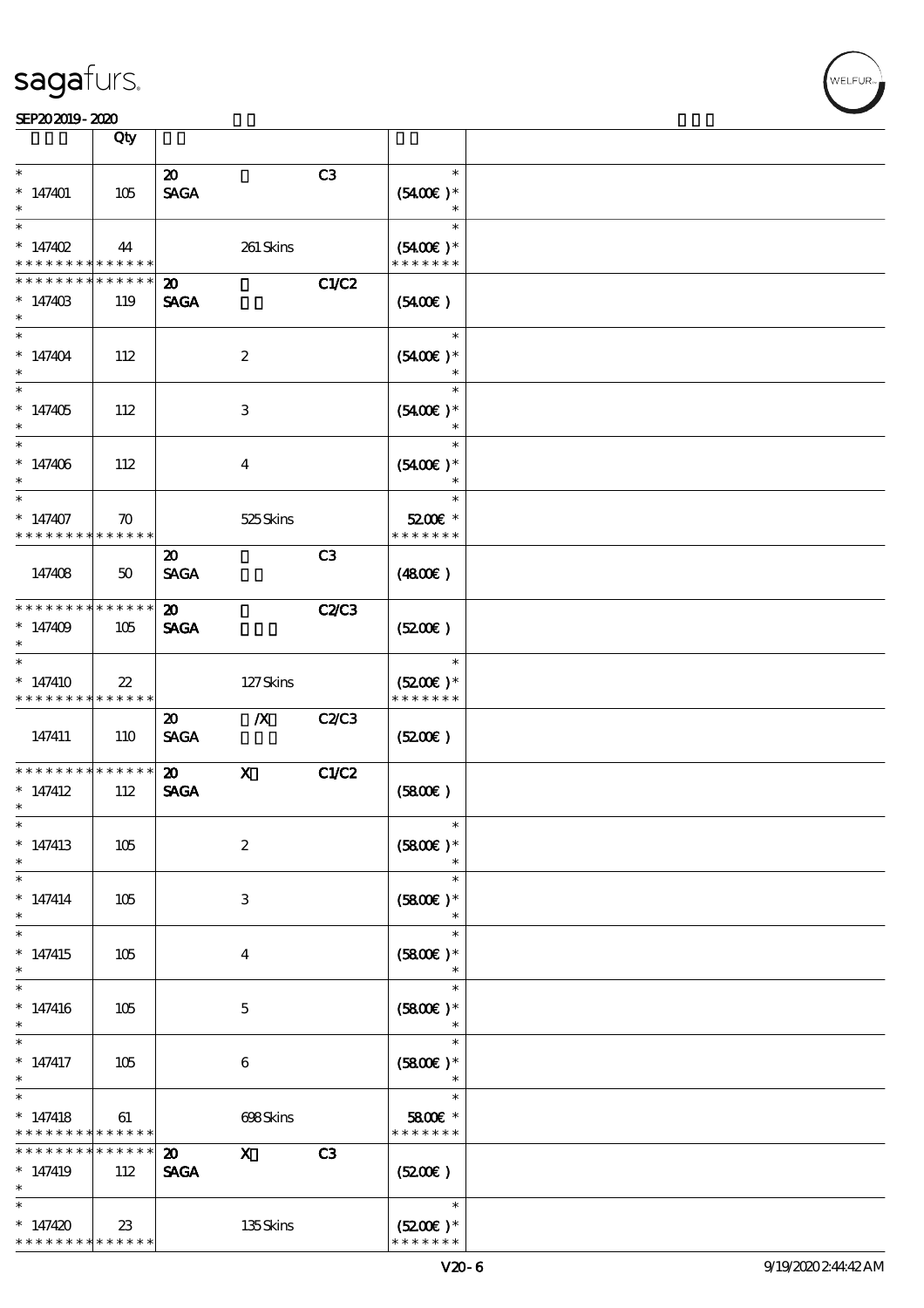#### $SED202019 - 2020$  $\overline{\phantom{a}}$  Qty  $\overline{\phantom{a}}$

|                                                                   | ৲৺                                   |                                            |                           |              |                                                         |  |
|-------------------------------------------------------------------|--------------------------------------|--------------------------------------------|---------------------------|--------------|---------------------------------------------------------|--|
| * * * * * * * * * * * * * *<br>$*147421$<br>$\ast$                | 120                                  | $\boldsymbol{\mathfrak{D}}$<br><b>SAGA</b> | $\mathbf x$               | C1/C2        | (5400)                                                  |  |
| $\ast$<br>$*147422$<br>$\ast$                                     | 112                                  |                                            | $\boldsymbol{2}$          |              | $\ast$<br>$(5400)$ *<br>$\ast$                          |  |
| $\ast$<br>$*147423$<br>$\ast$                                     | 112                                  |                                            | 3                         |              | $\ast$<br>$(5400)$ *                                    |  |
| $\ast$<br>$* 147424$                                              | 98                                   |                                            | $\bf{4}$                  |              | $\ast$<br>$(5400)$ *<br>$\ast$                          |  |
| $\ast$<br>$*147425$<br>* * * * * * * *                            | 25<br>* * * * * *                    |                                            | 467Skins                  |              | $\ast$<br>$(5400)$ *<br>* * * * * * *                   |  |
| 147426                                                            | 51                                   | $\boldsymbol{\mathfrak{D}}$<br><b>SAGA</b> | $\mathbf x$               | C3           | (4800)                                                  |  |
| * * * * * * * *<br>$*147427$                                      | $\ast\ast\ast\ast\ast\ast$<br>112    | $\boldsymbol{\mathfrak{D}}$<br><b>SAGA</b> | $\mathbf{x}$              | <b>C2/C3</b> | (5400)                                                  |  |
| $\ast$<br>$* 147428$<br>* * * * * * * *                           | $\boldsymbol{\omega}$<br>* * * * * * |                                            | 172Skins                  |              | $\overline{\phantom{a}}$<br>$(5400)$ *<br>* * * * * * * |  |
| 147429                                                            | 89                                   | $\boldsymbol{\mathbf{z}}$<br>IA            | $\mathbf{x}$<br>COR1      | C2C3         | (4300)                                                  |  |
| 147430                                                            | 78                                   | $\boldsymbol{\mathfrak{D}}$<br>IA          | X /<br>COR1               | C2/C3        | (4300)                                                  |  |
| 147431                                                            | 82                                   | $\boldsymbol{\mathsf{20}}$<br>IA           | COR1                      | C2C3         | (4800)                                                  |  |
| 147432                                                            | 54                                   | $\boldsymbol{\mathfrak{D}}$<br>IA          | $\boldsymbol{X}$<br>COR1  | C2C3         | (4800)                                                  |  |
| 147433                                                            | 96                                   | $\boldsymbol{\mathfrak{D}}$<br><b>SROY</b> | $\boldsymbol{\mathsf{z}}$ | C1/C2        | (5200)                                                  |  |
| * * * * * * * *<br>$*147434$<br>$\ast$                            | * * * * * *<br>105                   | $\boldsymbol{\mathsf{20}}$<br><b>SROY</b>  | $\boldsymbol{\mathrm{X}}$ | C1/C2        | (5800)                                                  |  |
| $\ast$<br>$*147435$<br>$\ast$                                     | 98                                   |                                            | $\boldsymbol{2}$          |              | $\ast$<br>$(5800)$ *                                    |  |
| $\overline{\ast}$<br>$*147436$<br>$\ast$                          | 98                                   |                                            | $\ensuremath{\mathsf{3}}$ |              | $\ast$<br>$(5800)$ *<br>$\ast$                          |  |
| $\ast$<br>$* 147437$<br>* * * * * * * *                           | 87<br>* * * * * *                    |                                            | 388Skins                  |              | $\ast$<br>$(5800)$ *<br>* * * * * * *                   |  |
| * * * * * * *<br>$*147438$<br>$\ast$                              | * * * * * *<br>112                   | $\boldsymbol{\mathfrak{D}}$<br><b>SROY</b> | $\mathbf{x}$              | <b>C1/C2</b> | (5400)                                                  |  |
| $\ast$<br>$*147439$<br>$\ast$                                     | 105                                  |                                            | $\boldsymbol{z}$          |              | $\ast$<br>$(5400)$ *<br>$\ast$                          |  |
| $\ast$<br>$*147440$<br>* * * * * * * * <mark>* * * * * * *</mark> | 76                                   |                                            | 293Skins                  |              | $\ast$<br>$(5400)$ *<br>* * * * * * *                   |  |

.<br>WELFUR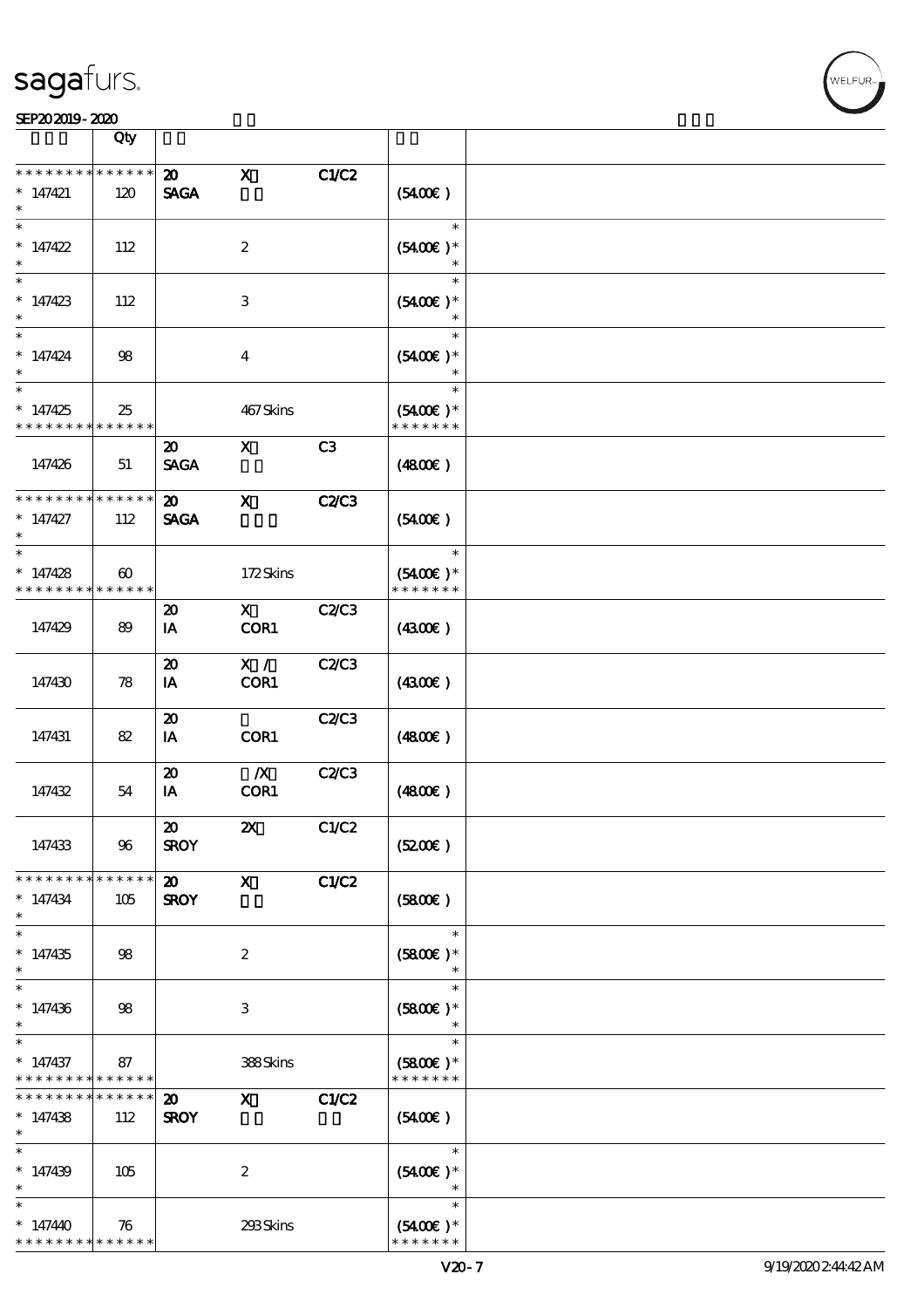|                                                        | Qty                    |                                            |                             |                      |                                          |  |
|--------------------------------------------------------|------------------------|--------------------------------------------|-----------------------------|----------------------|------------------------------------------|--|
| * * * * * * * *<br>$* 147441$                          | * * * * * *<br>105     | $\boldsymbol{\mathfrak{D}}$<br><b>SROY</b> | $\mathbf{x}$                | C1/C2                | $(5400\varepsilon)$                      |  |
| $\ast$<br>$* 147442$                                   | 98                     |                                            | $\boldsymbol{2}$            |                      | $\ast$<br>$(5400)$ *                     |  |
| $*147443$<br>* * * * * * * *                           | 84<br>* * * * * *      |                                            | 287 Skins                   |                      | $\ast$<br>$(5400)$ *<br>* * * * * * *    |  |
| * * * * * * * *<br>$* 147444$<br>$\ast$                | * * * * * *<br>105     | $\boldsymbol{\mathfrak{D}}$<br><b>SROY</b> | $\mathbf{X}$<br><b>INAP</b> | C1/C2                | (5600)                                   |  |
| $*147445$<br>* * * * * * * *                           | 53<br>******           |                                            | 158Skins                    |                      | $\ast$<br>$(5600)$ *<br>* * * * * * *    |  |
| 147446                                                 | 75                     | $\boldsymbol{\mathfrak{D}}$<br><b>SROY</b> | $\mathbf{x}$                | C1/C2                | (4900)                                   |  |
| * * * * * * * * <mark>* * * * * *</mark><br>$* 147447$ | 91                     | $\boldsymbol{\mathfrak{D}}$<br><b>SROY</b> |                             | C1/C2                | (6200)                                   |  |
| $\ast$<br>$*147448$<br>* * * * * * * *                 | 25<br>* * * * * *      |                                            | 116Skins                    |                      | $\ast$<br>$(6200)$ *<br>* * * * * * *    |  |
| 147449                                                 | 55                     | $\boldsymbol{\mathfrak{D}}$<br><b>SROY</b> |                             | C1/C2<br><b>LNAP</b> | (5800)                                   |  |
| * * * * * * * *<br>$*147450$<br>$\ast$                 | $* * * * * * *$<br>112 | $\boldsymbol{\mathfrak{D}}$<br><b>SROY</b> |                             | <b>C1/C2</b>         | (5600)                                   |  |
| $\ast$<br>$*147451$<br>$\ast$                          | 105                    |                                            | $\boldsymbol{2}$            |                      | $\ast$<br>$(5600)$ *<br>$\ast$           |  |
| $\ast$<br>$*147452$<br>$^{\ast}$                       | 105                    |                                            | 3                           |                      | $\ast$<br>$(5600)$ *<br>$\ast$           |  |
| $\ast$<br>$*147453$<br>$\ast$                          | 105                    |                                            | $\boldsymbol{4}$            |                      | $\ast$<br>$(5600)$ *                     |  |
| $\ast$<br>$*147454$<br>* * * * * * * *                 | 54<br>******           |                                            | 481 Skins                   |                      | $\ast$<br>$(5600)$ *<br>* * * * * * *    |  |
| 147455                                                 | 48                     | $\boldsymbol{\mathfrak{D}}$<br><b>SROY</b> | <b>INAP</b>                 | C1/C2                | (5600)                                   |  |
| * * * * * * *<br>$*147456$<br>$\ast$                   | * * * * * *<br>105     | $\boldsymbol{\mathfrak{D}}$<br><b>SROY</b> |                             | C1/C2                | (0,000)                                  |  |
| $\ast$<br>$*147457$<br>$\ast$                          | 98                     |                                            | $\boldsymbol{2}$            |                      | $\ast$<br>$(6000\varepsilon)*$<br>$\ast$ |  |
| $\ast$<br>$* 147458$<br>$\ast$                         | 98                     |                                            | 3                           |                      | $\ast$<br>$(6000\varepsilon)*$<br>$\ast$ |  |
| $\ast$<br>$*147459$                                    | 98                     |                                            | $\bf{4}$                    |                      | $\ast$<br>$(6000\varepsilon)*$<br>$\ast$ |  |
| $\ast$<br>$*147460$<br>$\ast$                          | 98                     |                                            | $\mathbf 5$                 |                      | $\ast$<br>(0,000)                        |  |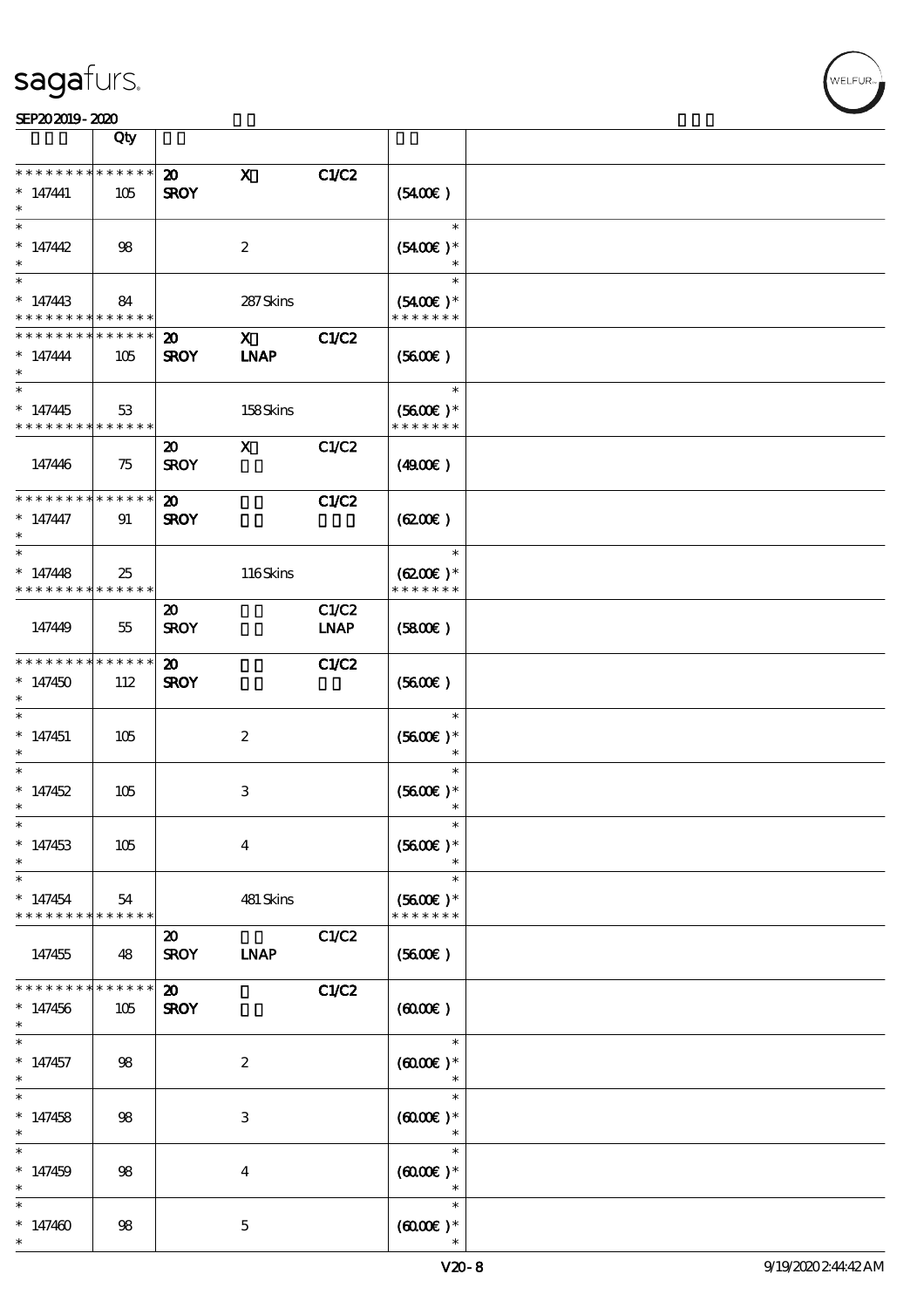# WELFUR-

|                                           | Qty |                                            |                           |       |                                |  |
|-------------------------------------------|-----|--------------------------------------------|---------------------------|-------|--------------------------------|--|
| $\ast$                                    |     | $\boldsymbol{\mathfrak{D}}$                |                           | C1/C2 | $\ast$                         |  |
| $* 147461$<br>$\ast$                      | 98  | <b>SROY</b>                                |                           |       | $(6000\varepsilon)*$<br>$\ast$ |  |
| $\ast$<br>$*147462$                       | 98  |                                            | $\boldsymbol{7}$          |       | $\ast$<br>$(6000\text{E})$ *   |  |
| $\ast$                                    |     |                                            |                           |       | $\ast$                         |  |
| $\ast$<br>$*147463$                       | 98  |                                            | 791 Skins                 |       | $\ast$<br>$(6000\varepsilon)*$ |  |
| * * * * * * * * * * * * * *               |     |                                            |                           |       | * * * * * * *                  |  |
| 147464                                    | 54  | $\boldsymbol{\mathfrak{D}}$<br><b>SROY</b> | <b>INAP</b>               | C1/C2 | (5800)                         |  |
|                                           |     |                                            |                           |       |                                |  |
| * * * * * * * * * * * * * *<br>$*147465$  | 105 | $\boldsymbol{\mathfrak{D}}$<br><b>SROY</b> |                           | C1/C2 | (6200)                         |  |
| $\ast$                                    |     |                                            |                           |       |                                |  |
| $\ast$<br>$*147406$                       | 98  |                                            | $\boldsymbol{2}$          |       | $\ast$<br>$(6200)$ *           |  |
| $\ast$                                    |     |                                            |                           |       |                                |  |
| $\ast$<br>$*147467$                       | 98  |                                            | $\ensuremath{\mathbf{3}}$ |       | $\ast$<br>$(6200)$ *           |  |
| $\ast$                                    |     |                                            |                           |       |                                |  |
| $\overline{\phantom{1}}$<br>$*147468$     | 98  |                                            | $\overline{\mathbf{4}}$   |       | $\ast$<br>$(6200\text{E})*$    |  |
| $\ast$                                    |     |                                            |                           |       |                                |  |
| $\ast$<br>$*147409$                       | 31  |                                            | 430Skins                  |       | $\ast$<br>$(6200)$ *           |  |
| * * * * * * * * * * * * * *               |     |                                            |                           |       | * * * * * * *                  |  |
| * * * * * * * * * * * * * *               |     | $\boldsymbol{\mathfrak{D}}$                | $\mathbf{x}$              | C1/C2 |                                |  |
| $* 147470$                                | 105 | <b>SROY</b>                                |                           |       | 00000                          |  |
| $\ast$                                    |     |                                            |                           |       | $\ast$                         |  |
| $*$ 147471<br>* * * * * * * * * * * * * * | 26  |                                            | 131 Skins                 |       | 5800€ *<br>* * * * * * *       |  |
|                                           |     | $\boldsymbol{\mathfrak{D}}$                | $\mathbf{x}$              | C1/C2 |                                |  |
| 147472                                    | 105 | <b>SROY</b>                                |                           |       | 5800E                          |  |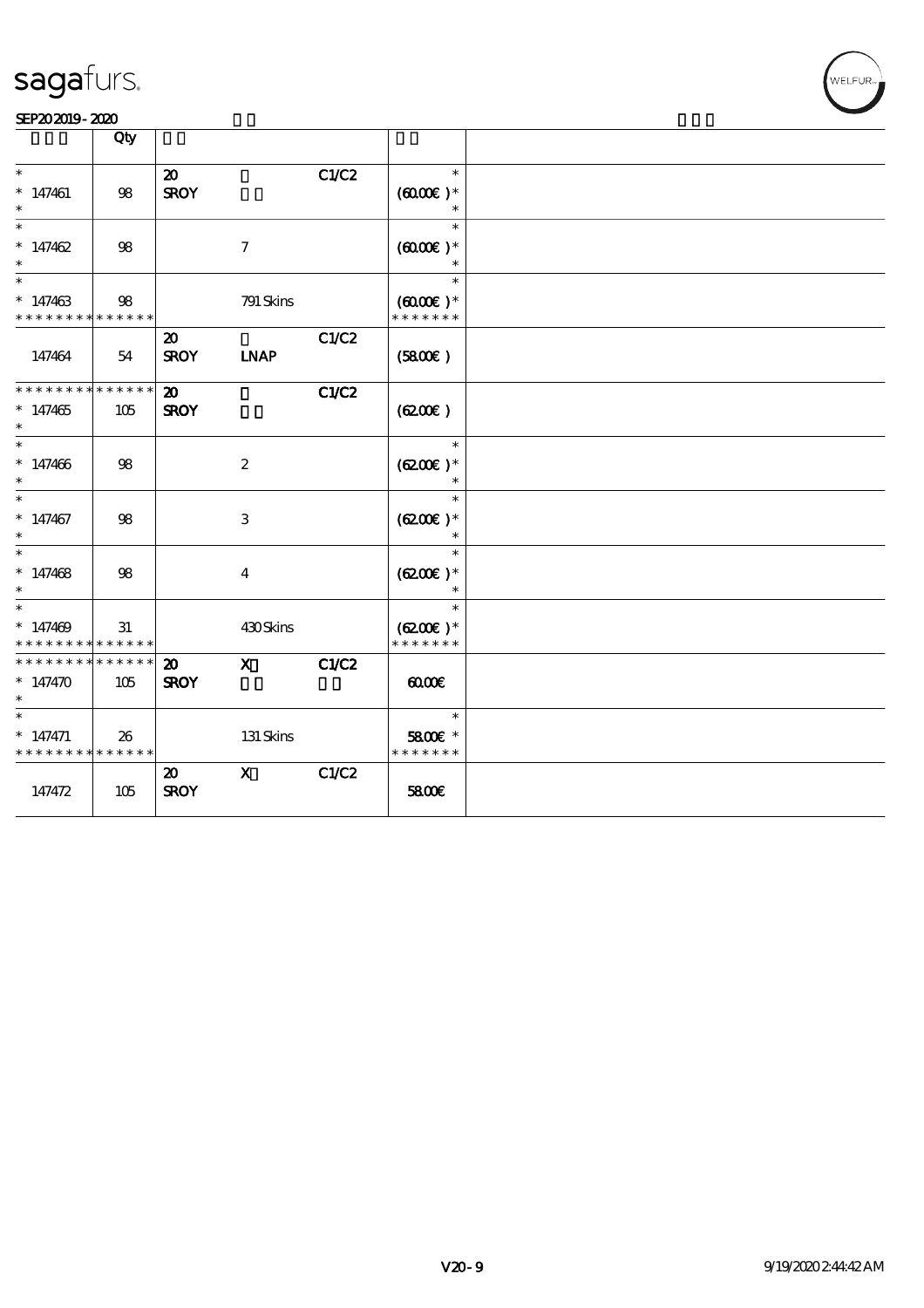|                                                                   | Qty                   |                             |                              |             |                                       |  |
|-------------------------------------------------------------------|-----------------------|-----------------------------|------------------------------|-------------|---------------------------------------|--|
|                                                                   |                       |                             |                              |             |                                       |  |
| 147501                                                            | $99$                  | $\mathbf O$<br>${\bf s}$    | $\boldsymbol{\mathsf{Z}}$    | C2/C3       | (280)                                 |  |
| 147502                                                            | 102                   | $\mathbf{o}$<br>${\bf s}$   | $\mathbf x$                  | C2/C3       | (2900)                                |  |
| 147503                                                            | 111                   | $\mathbf{o}$<br>${\bf s}$   | $\boldsymbol{\mathsf{X}}$    | C2/C3       | (280)                                 |  |
| 147504                                                            | 75                    | $\mathbf 0$<br>${\bf s}$    | X /<br><b>LNAP</b>           | C2/C3       | (300)                                 |  |
| * * * * * * * *<br>$*147505$                                      | ******<br>126         | $\mathbf 0$<br>${\bf s}$    |                              | C1/C2       | (320)                                 |  |
| $\ast$<br>$*147506$<br>* * * * * * * * <mark>* * * * * * *</mark> | 67                    |                             | 193Skins                     |             | $\ast$<br>$(3200)$ *<br>* * * * * * * |  |
| 147507                                                            | $\boldsymbol{\omega}$ | $\mathbf 0$<br>${\bf s}$    |                              | <b>C3C4</b> | (2900)                                |  |
| 147508                                                            | 118                   | $\mathbf{o}$<br>${\bf s}$   |                              | C2/C3       | (2900)                                |  |
| * * * * * * * *<br>* $147509$                                     | * * * * * *<br>126    | $\mathbf{o}$<br>${\bf s}$   |                              | C1/C2       | (3400)                                |  |
| $\ast$<br>$*147510$<br>* * * * * * * *                            | 118<br>* * * * * *    |                             | 244Skins                     |             | $\ast$<br>$(3400)$ *<br>* * * * * * * |  |
| 147511                                                            | 111                   | $\mathbf 0$<br>${\bf s}$    | $\mathcal{F}$                | <b>C3C4</b> | (31.00)                               |  |
| 147512                                                            | 106                   | $\mathbf{o}$<br>${\bf s}$   | $\mathcal{L}$<br><b>INAP</b> | C1/C2       | (3400)                                |  |
| 147513                                                            | 115                   | $\mathbf{o}$<br>${\bf s}$   | $\mathcal{L}$                | C1/C2       | (3L00E)                               |  |
| * * * * * * * *<br>$*147514$<br>$\ast$                            | ******<br>126         | $\mathbf{O}$<br>${\bf s}$   |                              | C1/C2       | (3600)                                |  |
| $\ast$<br>$*147515$<br>* * * * * * * *                            | 51<br>******          |                             | 177Skins                     |             | $\ast$<br>3600€ *<br>* * * * * * *    |  |
| 147516                                                            | 94                    | $\mathbf{O}$<br>${\bf s}$   | X / ZX                       | C1/C2       | (3400)                                |  |
| 147517                                                            | 51                    | $\mathbf{O}$<br>${\bf s}$   | X / ZX                       | C1/C2       | (320)                                 |  |
| 147518                                                            | 99                    | $\mathbf{O}$<br><b>SAGA</b> | $\boldsymbol{\mathsf{Z}}$    | C1/C2       | (37.00)                               |  |
| 147519                                                            | 127                   | $\mathbf{O}$<br><b>SAGA</b> | $\boldsymbol{\mathsf{Z}}$    | C1/C2       | (350)                                 |  |
| 147520                                                            | 83                    | $\mathbf{O}$<br><b>SAGA</b> | $X$ $N$                      | <b>C3C4</b> | (3500)                                |  |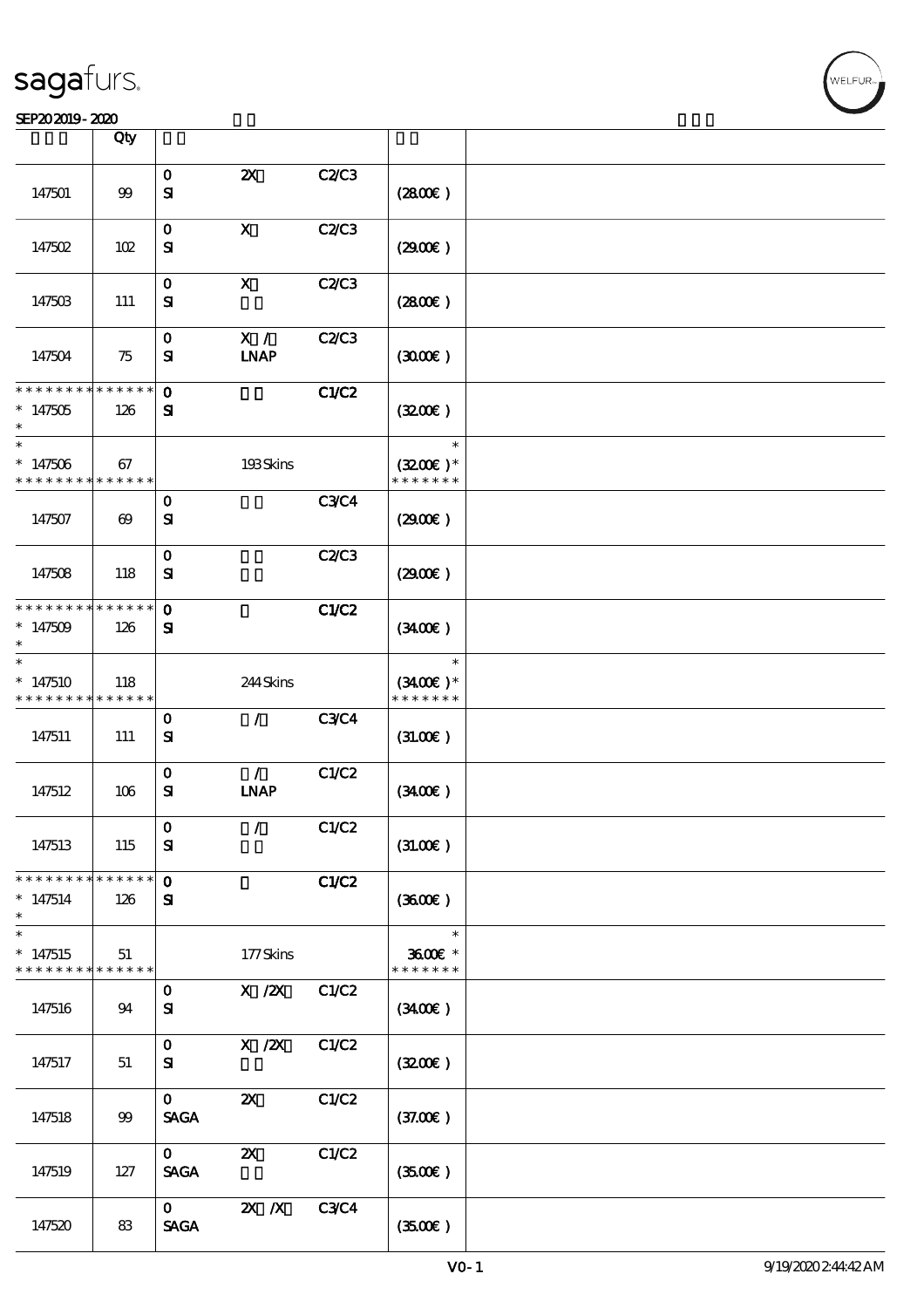### SEP202019-2020

|                                            | Qty             |              |                  |             |                   |  |
|--------------------------------------------|-----------------|--------------|------------------|-------------|-------------------|--|
|                                            |                 | $\mathbf{O}$ | $2X$ $X$         | <b>C3C4</b> |                   |  |
|                                            |                 |              |                  |             |                   |  |
| 147521                                     | 80              | <b>SAGA</b>  |                  |             | (3300)            |  |
| * * * * * * * *                            | ******          | $\mathbf{O}$ | $\mathbf{X}$     |             |                   |  |
|                                            |                 |              |                  | C1/C2       |                   |  |
| $*147522$                                  | 119             | <b>SAGA</b>  |                  |             | (300)             |  |
| $\ast$                                     |                 |              |                  |             | $\ast$            |  |
|                                            |                 |              |                  |             |                   |  |
| $*147523$                                  | 21              |              | 140Skins         |             | $(3900)$ *        |  |
| * * * * * * * * * * * * * * *              |                 |              |                  |             | * * * * * * *     |  |
| * * * * * * * *                            | $* * * * * * *$ | $\mathbf{0}$ | $\mathbf{x}$     | C1/C2       |                   |  |
| $*147524$                                  | 126             | <b>SAGA</b>  |                  |             | (37.00)           |  |
| $*$                                        |                 |              |                  |             |                   |  |
| $\overline{\ast}$                          |                 |              |                  |             | $\ast$            |  |
| $*147525$                                  | $77\,$          |              | 203Skins         |             | $(37.00)$ *       |  |
| * * * * * * * *                            | ******          |              |                  |             | * * * * * * *     |  |
|                                            |                 | 0            | X /              | C1/C2       |                   |  |
| 147526                                     | 64              | <b>SAGA</b>  | <b>INAP</b>      |             | (300)             |  |
|                                            |                 |              |                  |             |                   |  |
|                                            |                 | $\mathbf{O}$ | X /              | C2C3        |                   |  |
| 147527                                     | 52              | <b>SAGA</b>  |                  |             | (3500)            |  |
|                                            |                 |              |                  |             |                   |  |
| * * * * * * * * * * * * * *                |                 | $\mathbf{O}$ |                  | C1/C2       |                   |  |
| $*147528$                                  | 119             | <b>SAGA</b>  |                  |             | (41.00)           |  |
| $\ast$                                     |                 |              |                  |             |                   |  |
| $\ast$                                     |                 |              |                  |             | $\ast$            |  |
| $*147529$                                  | 112             |              | $\boldsymbol{2}$ |             | $(41.00)$ *       |  |
| $\ast$                                     |                 |              |                  |             | $\ast$            |  |
| $\ast$                                     |                 |              |                  |             | $\ast$            |  |
| $*147530$                                  | 45              |              | 276Skins         |             | $(41.00)$ *       |  |
| * * * * * * * * <mark>* * * * * *</mark>   |                 |              |                  |             | * * * * * * *     |  |
| ___<br>******** <mark>******</mark>        |                 | 0            |                  | C1/C2       |                   |  |
| $*147531$                                  | 112             | <b>SAGA</b>  |                  |             | (41.00)           |  |
| $\ast$                                     |                 |              |                  |             |                   |  |
| $\ast$                                     |                 |              |                  |             | $\ast$            |  |
| $*147532$                                  | 84              |              | 196Skins         |             | $(41.00)$ *       |  |
| * * * * * * * * <mark>* * * * * * *</mark> |                 |              |                  |             | * * * * * * *     |  |
| *************** 0                          |                 |              |                  | <b>C3C4</b> |                   |  |
| $*147533$                                  | 10B             | <b>SAGA</b>  |                  |             | (300)             |  |
| $\ast$                                     |                 |              |                  |             |                   |  |
| $\ast$                                     |                 |              |                  |             | $\ast$            |  |
| $*147534$                                  | 21              |              | 124Skins         |             | $(3900)$ *        |  |
| * * * * * * * *                            | * * * * * *     |              |                  |             | * * * * * * *     |  |
| * * * * * * * *                            | ******          | $\mathbf{o}$ |                  | C1/C2       |                   |  |
| $*147535$                                  | 126             | <b>SAGA</b>  |                  |             | (300)             |  |
| $\ast$                                     |                 |              |                  |             |                   |  |
| $\ast$                                     |                 |              |                  |             | $\ast$            |  |
| $*147536$                                  | 67              |              | 193Skins         |             | $(3900)$ *        |  |
| * * * * * * * * <mark>* * * * * *</mark>   |                 |              |                  |             | * * * * * * *     |  |
|                                            |                 | $\mathbf{O}$ |                  | <b>C3C4</b> |                   |  |
| 147537                                     | 62              | <b>SAGA</b>  |                  |             | (3600)            |  |
|                                            |                 |              |                  |             |                   |  |
| * * * * * * *                              | * * * * * *     | $\Omega$     |                  | C1/C2       |                   |  |
| $*147538$                                  | 119             | <b>SAGA</b>  |                  |             | (3500)            |  |
| $\ast$                                     |                 |              |                  |             |                   |  |
| $\ast$                                     |                 |              |                  |             | $\ast$            |  |
| $*147539$                                  | 112             |              | $\boldsymbol{2}$ |             | $(3500)$ *        |  |
| $\ast$                                     |                 |              |                  |             |                   |  |
| $\ast$                                     |                 |              |                  |             | $\ast$            |  |
| $*147540$                                  | 80              |              | $311$ Skins      |             | $(3500\text{E})*$ |  |
| * * * * * * * *                            | * * * * * *     |              |                  |             | * * * * * * *     |  |
|                                            |                 |              |                  |             |                   |  |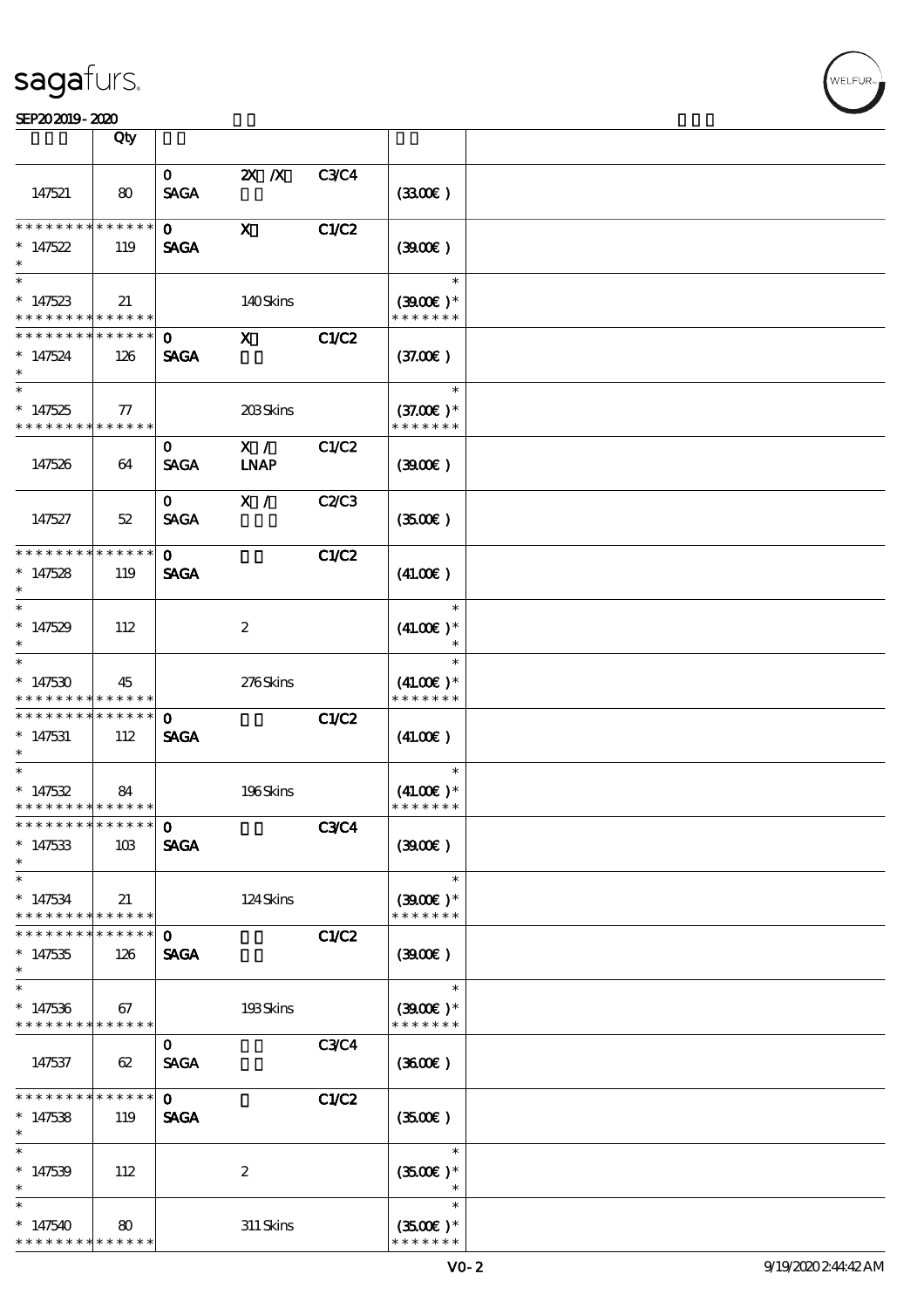|                                         | Qty                         |                             |                                            |             |                                       |  |
|-----------------------------------------|-----------------------------|-----------------------------|--------------------------------------------|-------------|---------------------------------------|--|
| 147541                                  | 100                         | $\mathbf{O}$<br><b>SAGA</b> |                                            | <b>C3C4</b> | (420)                                 |  |
| * * * * * * * *<br>$*147542$<br>$\ast$  | $******$<br>126             | $\Omega$<br><b>SAGA</b>     |                                            | C1/C2       | (430)                                 |  |
| $\ast$<br>$*147543$<br>* * * * * * * *  | $90^{\circ}$<br>* * * * * * |                             | 216Skins                                   |             | $\ast$<br>$(4300)$ *<br>* * * * * * * |  |
| 147544                                  | 81                          | 0<br><b>SAGA</b>            | $\mathcal{L}$<br><b>INAP</b>               | C1/C2       | (450E)                                |  |
| 147545                                  | 76                          | $\mathbf{O}$<br><b>SAGA</b> | $\mathcal{L}$                              | <b>C3C4</b> | (400E)                                |  |
| 147546                                  | 80                          | $\mathbf{O}$<br><b>SAGA</b> | $\mathcal{L}$                              | C1/C2       | (420)                                 |  |
| * * * * * * * *<br>$* 147547$<br>$\ast$ | * * * * * *<br>119          | $\mathbf{O}$<br><b>SAGA</b> |                                            | C1/C2       | (460E)                                |  |
| $\ast$<br>$*147548$<br>* * * * * * * *  | 106<br>$* * * * * * *$      |                             | 225Skins                                   |             | $\ast$<br>$(4600)$ *<br>* * * * * * * |  |
| 147549                                  | $\tau$                      | $\mathbf{o}$<br><b>SAGA</b> |                                            | <b>C3C4</b> | (440E)                                |  |
| * * * * * * * *<br>$*147550$<br>$\ast$  | * * * * * *<br>126          | $\mathbf{o}$<br><b>SAGA</b> |                                            | C1/C2       | (440E)                                |  |
| $\ast$<br>$*147551$<br>* * * * * * * *  | 35<br>* * * * * *           |                             | 161 Skins                                  |             | $\ast$<br>$(440E)^*$<br>* * * * * * * |  |
| * * * * * * * *<br>$*147552$<br>$\ast$  | ******<br>119               | $\mathbf{o}$<br><b>SAGA</b> | $\mathbf{x}$                               | C1/C2       | 4600E                                 |  |
| $*$<br>$*147553$<br>* * * * * * * *     | 23<br>* * * * * *           |                             | 142Skins                                   |             | $\ast$<br>4600€ *<br>* * * * * * *    |  |
| 147554                                  | 99                          | $\mathbf{O}$<br><b>SAGA</b> | $\mathbf{X}$                               | C1/C2       | (440E)                                |  |
| 147555                                  | 72                          | $\mathbf{O}$<br><b>SAGA</b> | $X$ / $ZX$                                 | <b>C3C4</b> | (440E)                                |  |
| 147556                                  | 55                          | $\mathbf{O}$<br><b>SAGA</b> | $X$ / $ZX$<br>$\ensuremath{\mathbf{INAP}}$ | C1/C2       | (47.00)                               |  |
| 147557                                  | 45                          | $\mathbf{O}$<br><b>SAGA</b> | $X \, /ZX$                                 | C1/C2       | (440E)                                |  |
| 147558                                  | 42                          | $\mathbf{O}$<br><b>SAGA</b> | $\boldsymbol{\mathsf{Z}}$                  | C1/C2       | (460E)                                |  |
| 147559                                  | 61                          | $\mathbf{O}$<br><b>SAGA</b> | $\boldsymbol{\mathsf{z}}$                  | C1/C2       | (440E)                                |  |
| 147560                                  | $\boldsymbol{\omega}$       | $\mathbf{O}$<br><b>SROY</b> | $X$ $N$                                    | C1/C2       | (460E)                                |  |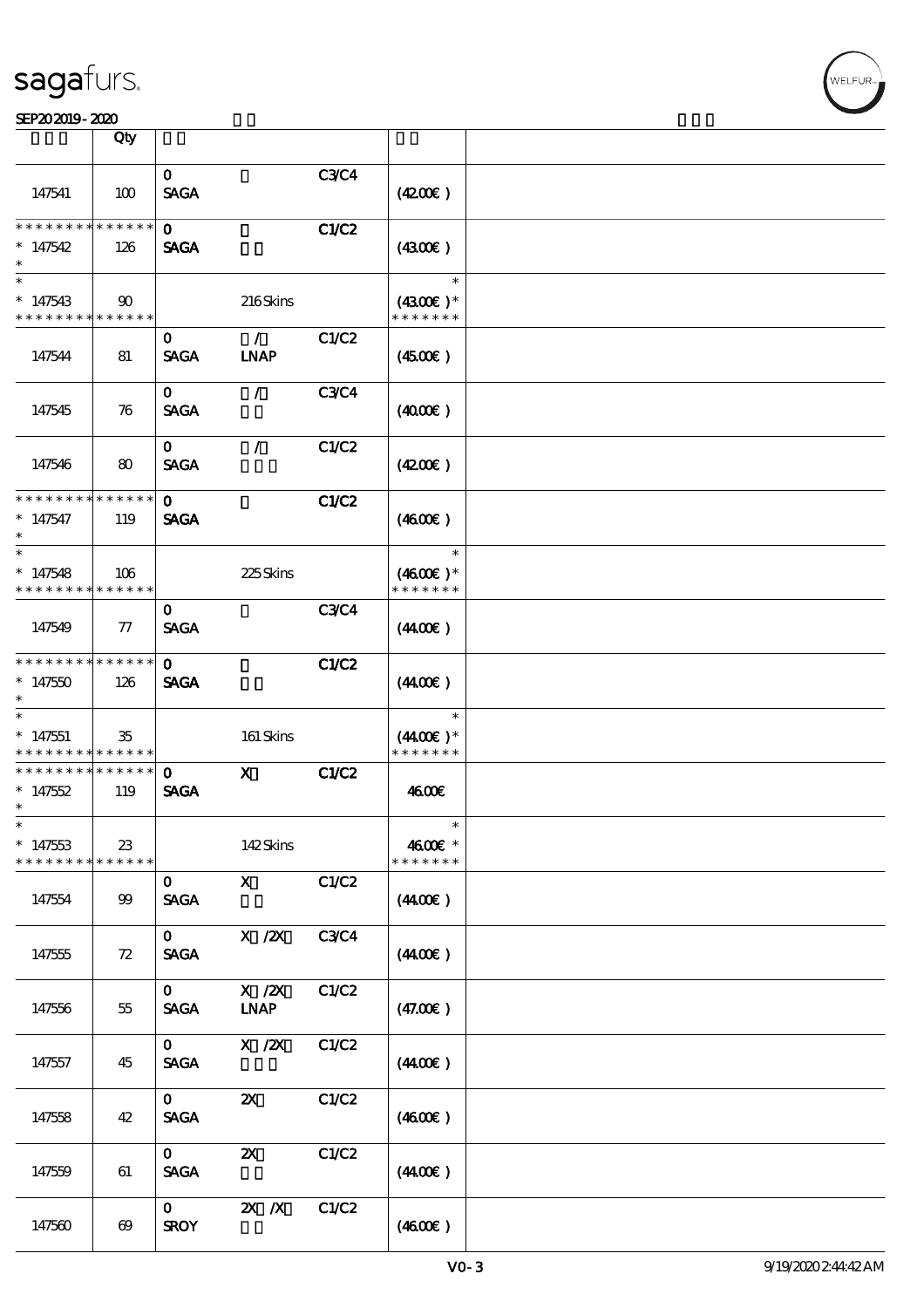#### SEP202019-2020 BEER AND EXAMPLE TO A LIMITED A LIMITED AND THE SEPEDENT CONTROL CONTROL CONTROL CONTROL CONTROL CONTROL CONTROL CONTROL CONTROL CONTROL CONTROL CONTROL CONTROL CONTROL CONTROL CONTROL CONTROL CONTROL CONTRO

|                                                    | Qty               |                             |               |       |                                       |  |
|----------------------------------------------------|-------------------|-----------------------------|---------------|-------|---------------------------------------|--|
| 147561                                             | 40                | $\mathbf{O}$<br><b>SROY</b> | $2X$ $X$      | C1/C2 | (440E)                                |  |
| 147562                                             | 89                | $\mathbf{O}$<br><b>SROY</b> | $X$ $N$       | C1/C2 | (440E)                                |  |
| 147563                                             | 80                | $\mathbf 0$<br><b>SROY</b>  |               | C1/C2 | (47.00)                               |  |
| 147564                                             | 51                | $\mathbf{O}$<br><b>SROY</b> |               | C1/C2 | (450E)                                |  |
| * * * * * * * * * * * * * *<br>$*147565$<br>$\ast$ | 98                | $\mathbf{o}$<br><b>SROY</b> |               | C1/C2 | (460E)                                |  |
| $\ast$<br>$*147566$<br>* * * * * * * *             | 31<br>* * * * * * |                             | 129Skins      |       | $\ast$<br>$(4600E)*$<br>* * * * * * * |  |
| 147567                                             | 100               | $\mathbf{O}$<br><b>SROY</b> |               | C1/C2 | (490E)                                |  |
| * * * * * * * * * * * * * *<br>$*147568$<br>$\ast$ | 105               | $\mathbf{O}$<br><b>SROY</b> |               | C1/C2 | (480)                                 |  |
| $\ast$<br>$*147569$<br>* * * * * * * * * * * * * * | 33                |                             | 138Skins      |       | $\ast$<br>$(4800)$ *<br>* * * * * * * |  |
| 147570                                             | 79                | $\mathbf{O}$<br><b>SROY</b> | $\mathcal{L}$ | C1/C2 | (5400)                                |  |
| 147571                                             | 61                | $\mathbf{O}$<br><b>SROY</b> | $\mathcal{L}$ | C1/C2 | (47.00)                               |  |
| 147572                                             | 73                | $\mathbf{O}$<br><b>SROY</b> |               | C1/C2 | (5200)                                |  |
| 147573                                             | 87                | $\mathbf{O}$<br><b>SROY</b> |               | C1/C2 | (4800)                                |  |
| 147574                                             | 80                | $\mathbf{o}$<br><b>SROY</b> | X / ZX        | C1/C2 | 5200E                                 |  |
| 147575                                             | 47                | $\mathbf{O}$<br><b>SROY</b> | $X$ / $ZX$    | C1/C2 | (480E)                                |  |
| 147576                                             | 104               | $\mathbf{O}$<br><b>SROY</b> | X / ZX        | C1/C2 | (5000)                                |  |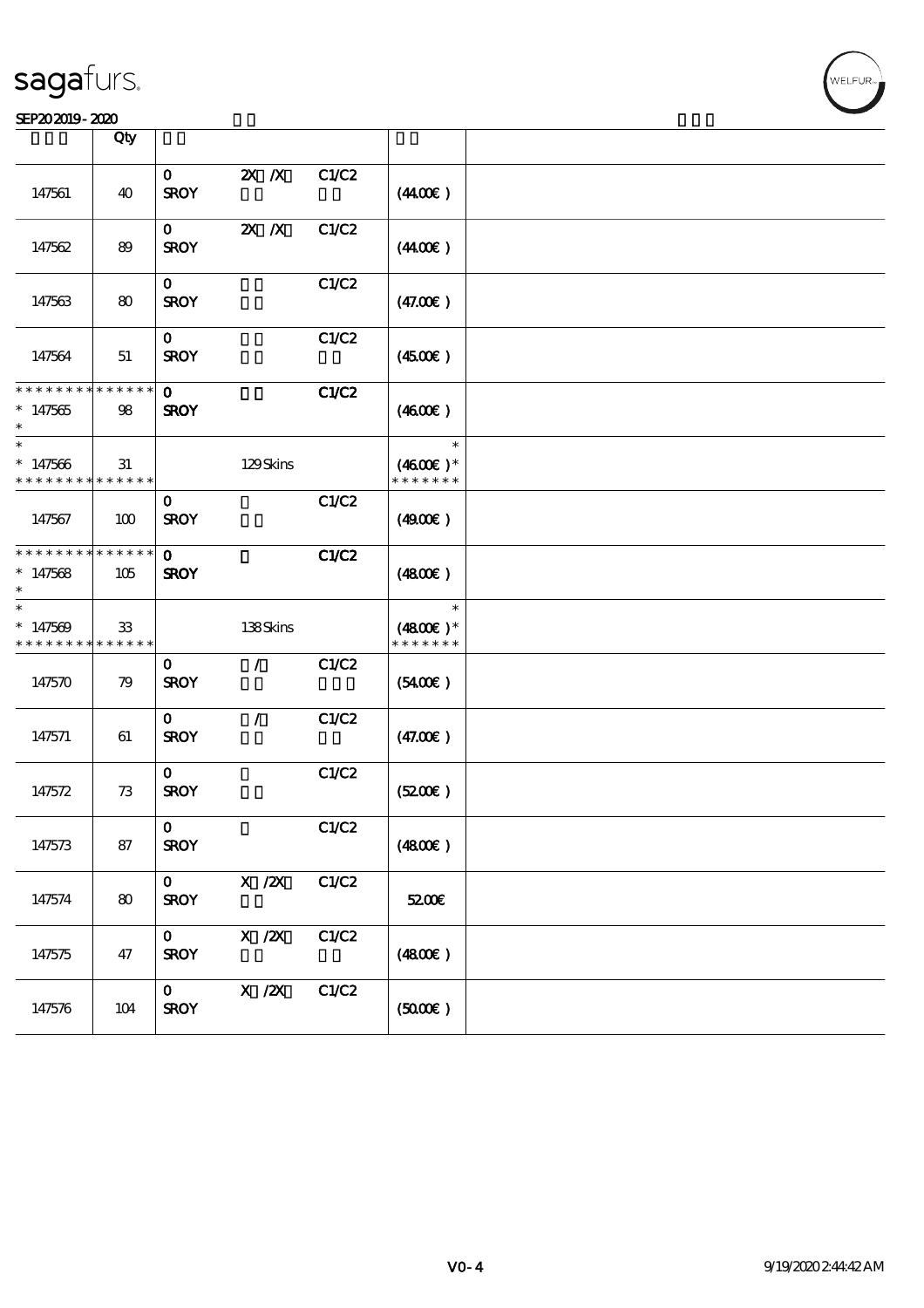#### SEP202019-2020 RUN BOOK ROOM AND RUN BOOK ROOM IN THE RESIDENCE SEPERATION CONTINUES.

|                                           | Qty                   |                             |                                    |                      |                             |  |
|-------------------------------------------|-----------------------|-----------------------------|------------------------------------|----------------------|-----------------------------|--|
|                                           |                       |                             |                                    |                      |                             |  |
| 147601                                    | $22\,$                | 40<br>(S)                   | $\boldsymbol{\mathsf{Z}}$<br>CHIP1 | C1/C2                | (460E)                      |  |
| * * * * * * * *                           | * * * * * *           | 40                          | X /                                | <b>C1/C2</b>         |                             |  |
| $* 147602$<br>$\ast$                      | 98                    | (S)                         | CHIP1                              |                      | 50000                       |  |
| $\ast$                                    |                       |                             |                                    |                      | $\ast$                      |  |
| $* 14760B$<br>* * * * * * * * * * * * * * | 65                    |                             | 163Skins                           |                      | 4900€ *<br>* * * * * * *    |  |
| * * * * * * * * * * * * * *               |                       | $\boldsymbol{\omega}$       | X /                                | <b>C1/C2</b>         |                             |  |
| $*147604$<br>$\ast$                       | 84                    | (S)                         | CHIP1                              | <b>INAP</b>          | (5000)                      |  |
| $\overline{\ast}$                         |                       |                             |                                    |                      | $\ast$                      |  |
| $* 147605$                                | 27                    |                             | 111 Skins                          |                      | $(5000)$ *                  |  |
| * * * * * * * * * * * * * *               |                       |                             |                                    |                      | * * * * * * *               |  |
| 147606                                    | $\mathfrak{B}$        | 40<br>$\boldsymbol{S}$      | $X / \sqrt{2}$<br>CHIP1            | C1/C2                | 4800€                       |  |
|                                           |                       | 40                          | X /                                | C1/C2                |                             |  |
| 147607                                    | 35                    | (SI)                        | CHIP1                              |                      | (5800)                      |  |
| * * * * * * * * * * * * * *               |                       | 40                          | $\mathcal{L}$                      | C1/C2                |                             |  |
| $* 147608$<br>$\ast$                      | 84                    | $\boldsymbol{\mathcal{S}}$  | CHIP1                              |                      | 5000E                       |  |
| $\ast$                                    |                       |                             |                                    |                      | $\ast$                      |  |
| $* 147609$<br>$\ast$                      | 91                    |                             | $\boldsymbol{2}$                   |                      | $50005$ *<br>$\ast$         |  |
| $\ast$                                    |                       |                             |                                    |                      | $\ast$                      |  |
| $*147610$<br>* * * * * * * * * * * * * *  | 71                    |                             | 246Skins                           |                      | $5000$ $*$<br>* * * * * * * |  |
|                                           |                       |                             |                                    |                      |                             |  |
| 147611                                    | $\boldsymbol{\omega}$ | 40<br>$\boldsymbol{S}$      | $\mathcal{L}$<br>CHIP1             | C1/C2<br><b>LNAP</b> | 5000                        |  |
| * * * * * * * *                           | * * * * * *           | $\boldsymbol{\omega}$       | $\mathcal{L}$                      | C1/C2                |                             |  |
| $*147612$                                 | 91                    |                             | CHIP1                              |                      |                             |  |
| $\ast$                                    |                       | $\boldsymbol{\mathcal{S}}$  |                                    |                      | $(6000\varepsilon)$         |  |
| $\ast$                                    |                       |                             |                                    |                      | $\ast$                      |  |
| $* 147613$                                | 27                    |                             | 118Skins                           |                      | 4800€ *                     |  |
| * * * * * * * *                           | * * * * * *           |                             |                                    |                      | * * * * * * *               |  |
|                                           |                       | 40                          | $\mathcal{L}$                      | C1/C2                |                             |  |
| 147614                                    | 40                    | (SI)                        | CHIP1                              |                      | 4600€                       |  |
| * * * * * * * *                           | * * * * * *           | 40                          | $X$ / $ZX$                         | C1/C2                |                             |  |
| $*147615$<br>$\ast$                       | ${\it 77}$            | $\boldsymbol{\mathrm{(S)}}$ | CHIP1                              |                      | 4600E                       |  |
| $\ast$                                    |                       |                             |                                    |                      | $\ast$                      |  |
| $* 147616$<br>* * * * * * * * * * * * * * | 21                    |                             | 98Skins                            |                      | 4600€ *<br>* * * * * * *    |  |
|                                           |                       | $\boldsymbol{\mathfrak{D}}$ | $\mathbf{x}$                       | C1/C2                |                             |  |
| 147617                                    | 79                    | $\boldsymbol{\mathrm{(S)}}$ | CHIP1                              |                      | (3800)                      |  |
| * * * * * * *                             | * * * * * *           | 30                          | X /                                | C1/C2                |                             |  |
| $*147618$<br>$\ast$                       | 105                   | $\boldsymbol{\mathrm{(S)}}$ | CHIP1                              |                      | (4200)                      |  |
| $\ast$                                    |                       |                             |                                    |                      | $\ast$                      |  |
| $*147619$<br>$\ast$                       | 98                    |                             | $\boldsymbol{2}$                   |                      | $(4200)$ *<br>$\ast$        |  |
| $\ast$                                    |                       |                             |                                    |                      | $\ast$                      |  |
| $*147620$<br>$\ast$                       | 98                    |                             | 3                                  |                      | $(4200)$ *                  |  |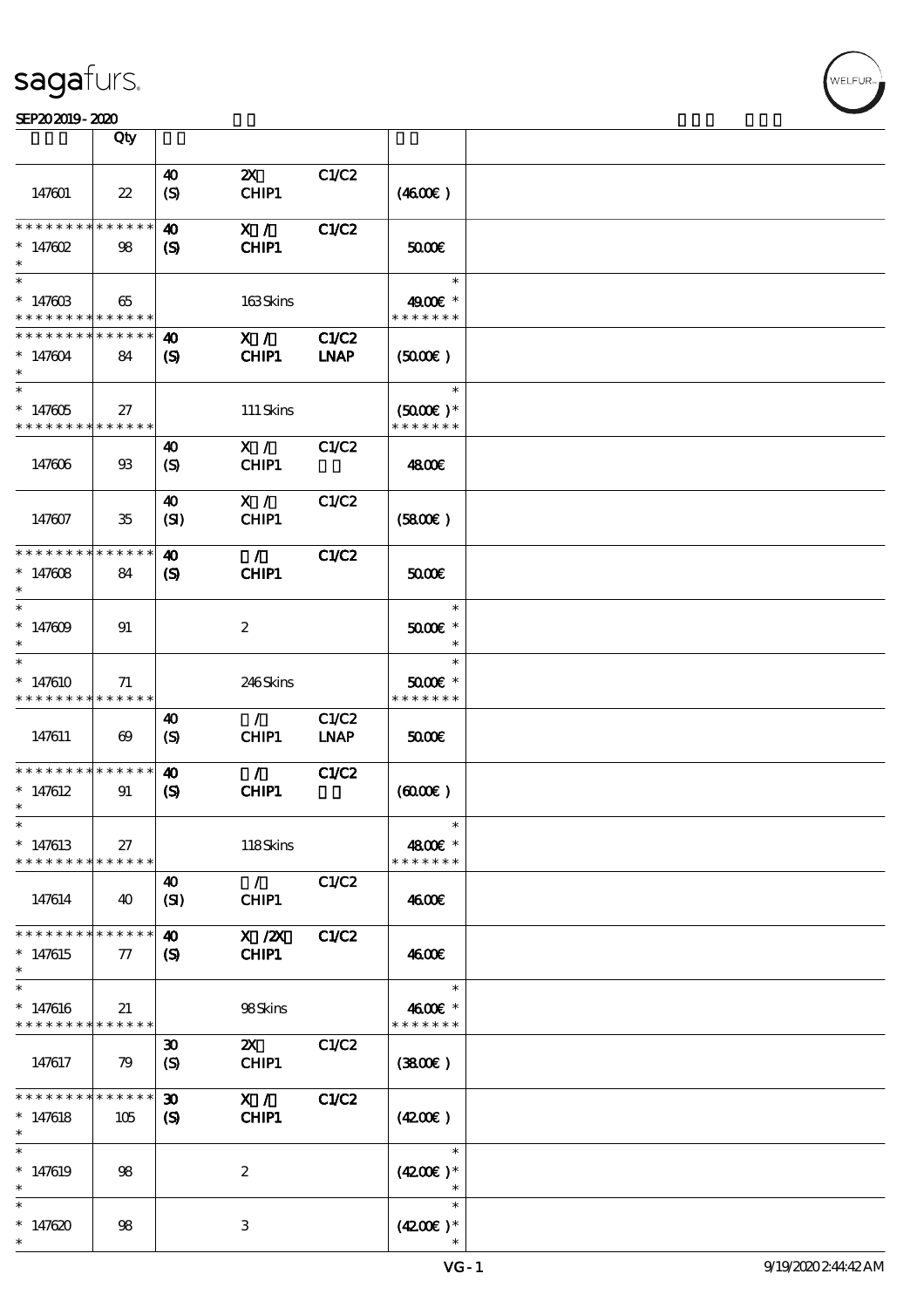|                                                                    | Qty                               |                                                           |                        |                             |                                       |  |
|--------------------------------------------------------------------|-----------------------------------|-----------------------------------------------------------|------------------------|-----------------------------|---------------------------------------|--|
| $\ast$                                                             |                                   | $\boldsymbol{\mathfrak{D}}$                               | X /                    | C1/C2                       | $\ast$                                |  |
| $* 147621$<br>$\ast$                                               | 98                                | (S)                                                       | CHIP1                  |                             | $(4200)$ *                            |  |
| $\ast$<br>$*147622$                                                | 98                                |                                                           | $\mathbf 5$            |                             | $\ast$<br>$(4200)$ *                  |  |
| $\ast$<br>$* 147623$<br>$\ast$                                     | 98                                |                                                           | 6                      |                             | $\ast$<br>$(4200)$ *                  |  |
| $\ast$<br>$* 147624$<br>$\ast$                                     | $98$                              |                                                           | $\boldsymbol{\tau}$    |                             | $\ast$<br>$(4200)$ *                  |  |
| $\overline{\ast}$<br>$* 147625$                                    | $98$                              |                                                           | $\bf 8$                |                             | $\ast$<br>$(4200)$ *<br>$\ast$        |  |
| $\ast$<br>$* 147626$<br>$\ast$                                     | $98$                              |                                                           | $\boldsymbol{9}$       |                             | $\ast$<br>$(4200)$ *<br>$\ast$        |  |
| $\ast$<br>$* 147627$<br>* * * * * * * *                            | 82<br>* * * * * *                 |                                                           | 971 Skins              |                             | $\ast$<br>$(4200)$ *<br>* * * * * * * |  |
| 147628                                                             | 78                                | $\boldsymbol{\mathfrak{D}}$<br>(S)                        | X /<br>CHIP1           | C1/C2<br><b>LNAP</b>        | (420)                                 |  |
| 147629                                                             | 74                                | $\boldsymbol{\mathfrak{D}}$<br>(S)                        | X /<br>CHIP1           | <b>C3C4</b><br><b>LNAP</b>  | (420)                                 |  |
| 147630                                                             | 109                               | $\boldsymbol{\mathfrak{D}}$<br>$\boldsymbol{S}$           | X /<br>CHIP1           | C1/C2                       | (400E)                                |  |
| * * * * * * * *<br>$* 147631$<br>$\ast$                            | * * * * * *<br>112                | $\boldsymbol{\mathfrak{D}}$<br>(S)                        | X /<br>CHIP1           | C1/C2                       | (360)                                 |  |
| $\ast$<br>$* 147632$<br>* * * * * * * * * * * * * *                | 23                                |                                                           | 135Skins               |                             | $\ast$<br>$(3600)$ *<br>* * * * * * * |  |
| 147633                                                             | 50                                | $\pmb{\mathfrak{D}}$<br>(SI)                              | X /<br>CHIP1           | C1/C2<br><b>LNAP</b>        | (360)                                 |  |
| * * * * * * * *<br>$*147634$<br>$\ast$                             | * * * * * *<br>98                 | 30 <sub>o</sub><br>$\mathbf{S}$                           | $\mathcal{L}$<br>CHIP1 | <b>C1/C2</b>                | (420)                                 |  |
| $\overline{\ast}$<br>$* 147635$<br>$\ast$                          | 77                                |                                                           | $\boldsymbol{z}$       |                             | $\ast$<br>$(4200)$ *                  |  |
| $\ast$<br>$*147636$<br>* * * * * * * * <mark>* * * * * * *</mark>  | 30                                |                                                           | 205Skins               |                             | $\ast$<br>$(4200)$ *<br>* * * * * * * |  |
| 147637                                                             | 88                                | $\boldsymbol{\mathfrak{D}}$<br>(S)                        | $\mathcal{L}$<br>CHIP1 | <b>C3C4</b>                 | (400E)                                |  |
| * * * * * * * *<br>$* 147638$<br>$\ast$                            | $\ast\ast\ast\ast\ast\ast$<br>105 | $\boldsymbol{\mathfrak{D}}$<br>(S)                        | $\mathcal{L}$<br>CHIP1 | <b>C1/C2</b><br><b>INAP</b> | 4200E                                 |  |
| $\ast$<br>$* 147639$<br>* * * * * * * * <mark>* * * * * * *</mark> | 59                                |                                                           | 164Skins               |                             | $\ast$<br>4200€ *<br>* * * * * * *    |  |
| * * * * * * * *<br>$*147640$<br>$\ast$                             | $* * * * * * *$<br>112            | $\boldsymbol{\mathfrak{D}}$<br>$\boldsymbol{\mathcal{S}}$ | $\mathcal{L}$<br>CHIP1 | C1/C2                       | (400E)                                |  |

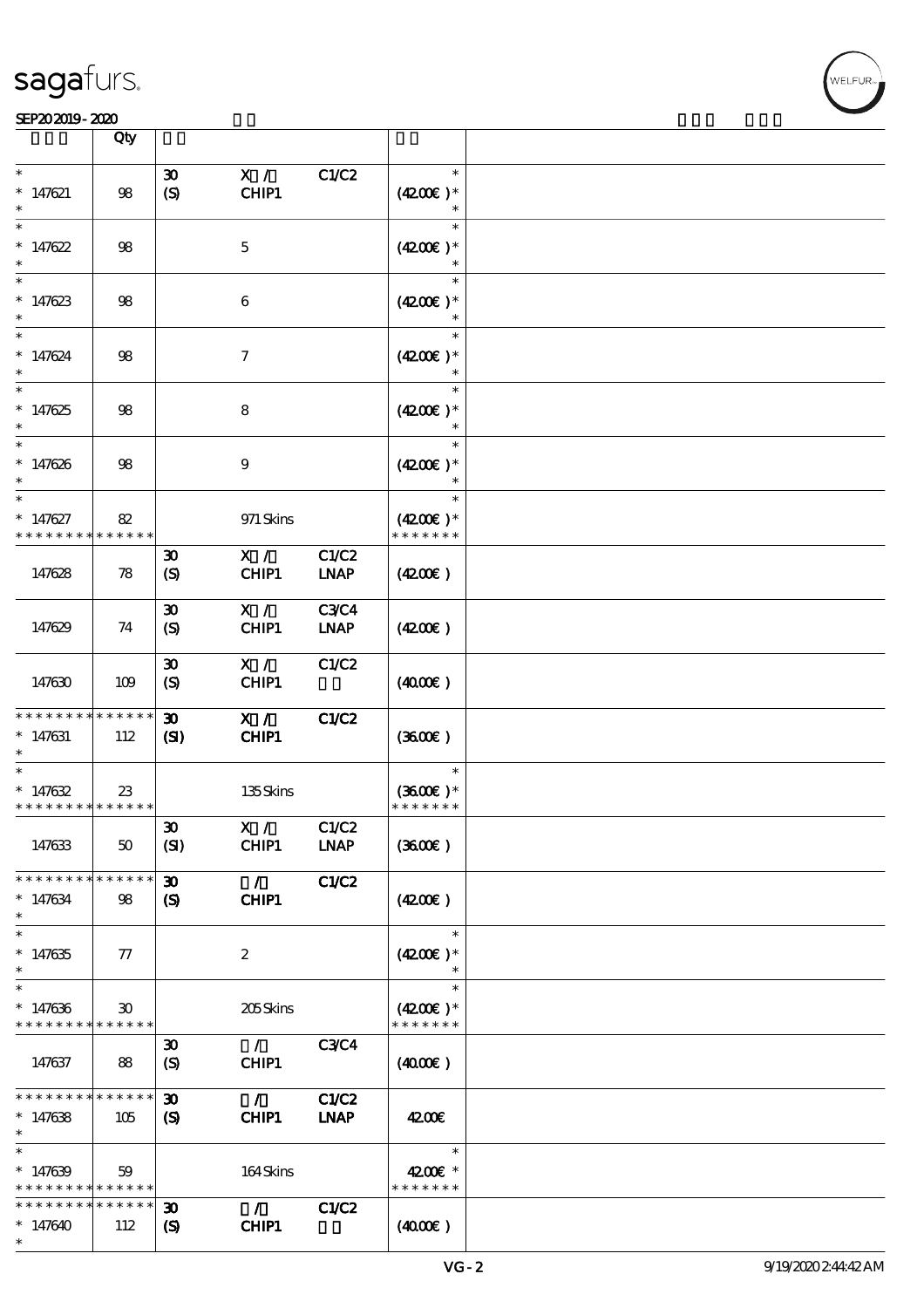#### SEP202019-2020 RUN BOOK ROOM AND RUN BOOK ROOM IN THE RESIDENCE SEPERATION CONTINUES.

|                                                     | Qty                   |                                                            |                                    |                      |                                       |  |
|-----------------------------------------------------|-----------------------|------------------------------------------------------------|------------------------------------|----------------------|---------------------------------------|--|
| $\ast$                                              |                       | $\boldsymbol{\mathfrak{D}}$                                | $\mathcal{L}$                      | C1/C2                | $\ast$                                |  |
| $* 147641$<br>$\ast$                                | 105                   | (S)                                                        | CHIP1                              |                      | $(4000)$ *<br>$\ast$                  |  |
| $\ast$<br>$*147642$                                 | 105                   |                                                            | 3                                  |                      | $\ast$<br>$(4000)$ *                  |  |
| $\ast$<br>$*147643$<br>$\ast$                       | 105                   |                                                            | $\bf{4}$                           |                      | $\ast$<br>$(4000)$ *                  |  |
| $\ast$<br>$* 147644$<br>* * * * * * * *             | 54<br>* * * * * *     |                                                            | 481 Skins                          |                      | $\ast$<br>$(4000)$ *<br>* * * * * * * |  |
| 147645                                              | 71                    | $\boldsymbol{\mathfrak{D}}$<br>(S)                         | $\mathcal{L}$<br>CHIP1             | C1/C2<br>COR1        | (320)                                 |  |
| * * * * * * * * * * * * * *<br>$*147646$<br>$\ast$  | 112                   | 30 <sub>o</sub><br>$\mathbf{S}$                            | $\mathcal{F}$<br>CHIP1             | <b>C1/C2</b>         | (3800)                                |  |
| $\ast$<br>$* 147647$<br>* * * * * * * *             | 35<br>* * * * * *     |                                                            | 147Skins                           |                      | $\ast$<br>3800€ *<br>* * * * * * *    |  |
| 147648                                              | 92                    | $\boldsymbol{\mathfrak{D}}$<br>(SI)                        | $\mathcal{F}$<br>CHIP1             | <b>C2/C3</b>         | (37.00)                               |  |
| 147649                                              | 61                    | $\boldsymbol{\mathfrak{D}}$<br>(SI)                        | $\mathcal{L}$<br>CHIP1             | C1/C2<br><b>LNAP</b> | (3800)                                |  |
| * * * * * * *<br>$*147650$<br>$\ast$                | * * * * * *<br>105    | $\boldsymbol{\mathfrak{D}}$<br>$\boldsymbol{\mathrm{(S)}}$ | $X$ / $ZX$<br><b>CHIP1</b>         | C1/C2                | (420)                                 |  |
| $\ast$<br>$* 147651$<br>$\ast$                      | 98                    |                                                            | $\boldsymbol{z}$                   |                      | $\ast$<br>4200€ *<br>$\ast$           |  |
| $\ast$<br>$* 147652$<br>* * * * * * * * * * * * * * | 35                    |                                                            | 238Skins                           |                      | $\ast$<br>4200€ *<br>* * * * * * *    |  |
| 147653                                              | 57                    | $\pmb{\mathfrak{D}}$<br>(S)                                | X / ZX<br>CHIP1                    | C1/C2<br><b>LNAP</b> | (4200)                                |  |
| * * * * * * * *<br>$*147654$<br>$\ast$              | ******<br>98          | $\boldsymbol{\mathfrak{D}}$<br>$\boldsymbol{\mathcal{S}}$  | $X$ / $ZX$<br>CHIP1                | <b>C1/C2</b>         | 4000€                                 |  |
| $\ast$<br>$* 147655$<br>* * * * * * * * * * * * * * | 25                    |                                                            | 123Skins                           |                      | $\ast$<br>4000€ *<br>* * * * * * *    |  |
| 147656                                              | 88                    | $\boldsymbol{\mathfrak{D}}$<br>(SI)                        | $X$ / $ZX$<br>CHIP1                | C1/C2                | 3800                                  |  |
| 147657                                              | 59                    | $\boldsymbol{\mathfrak{D}}$<br>(SI)                        | CHIP1                              | <b>C2/C3</b><br>COR1 | (320)                                 |  |
| 147658                                              | $\boldsymbol{\omega}$ | $\boldsymbol{\mathfrak{D}}$<br>(S)                         | $\boldsymbol{\mathsf{Z}}$<br>CHIP1 | C1/C2                | (320)                                 |  |
| 147659                                              | 29                    | $\boldsymbol{\mathfrak{D}}$<br>(SI)                        | $\boldsymbol{\mathsf{Z}}$<br>CHIP1 | C2/C3                | (300)                                 |  |
| * * * * * * * *<br>$* 147600$<br>$\ast$             | * * * * * *<br>126    | $\boldsymbol{\mathfrak{D}}$<br>$\boldsymbol{\mathcal{S}}$  | X /<br>CHIP1                       | C1/C2                | (340)                                 |  |

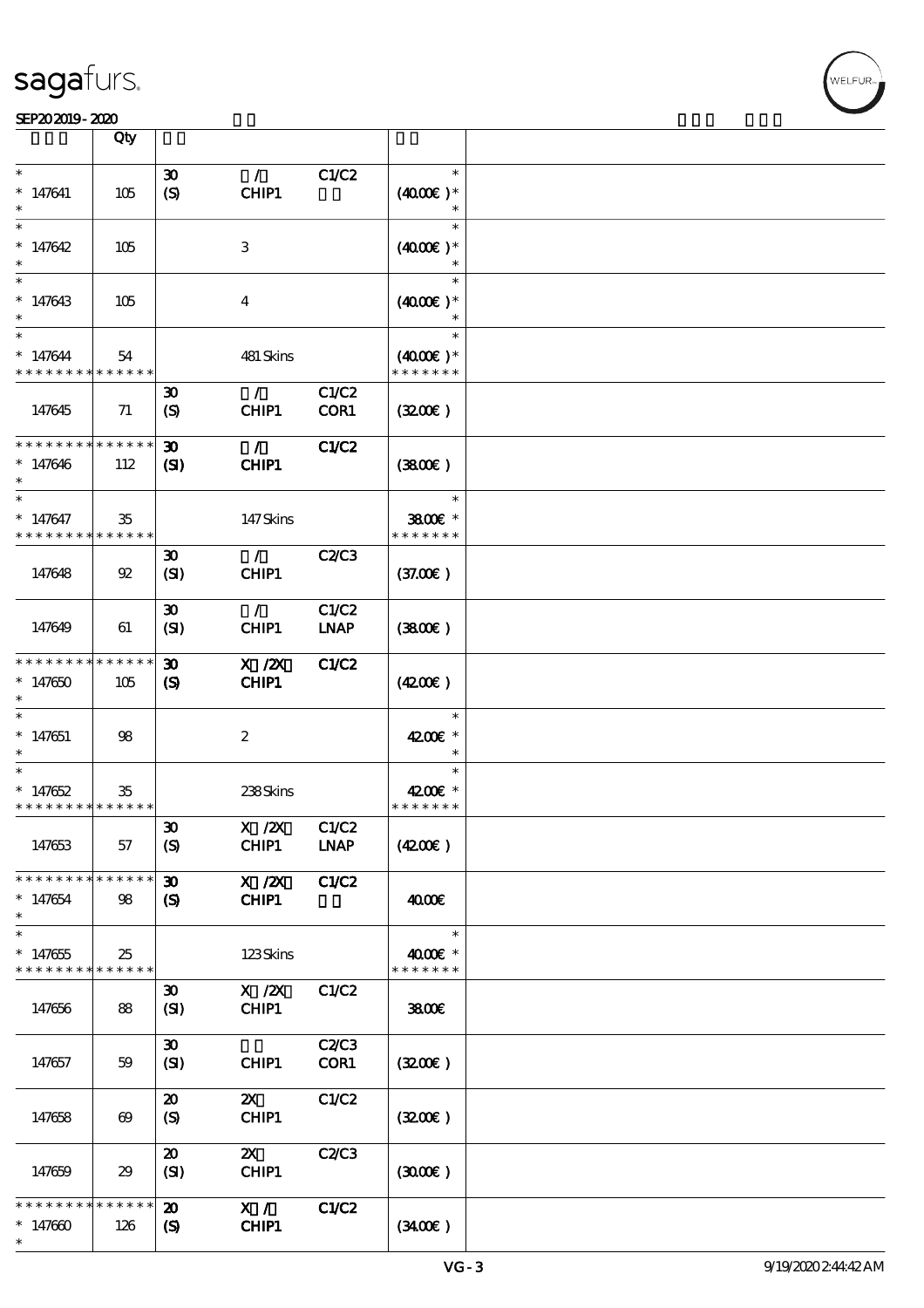#### SEP202019-2020 RUN BOOK ROOM AND RUN BOOK ROOM IN THE RESIDENCE SEPERATION CONTINUES.

|                                                                 | Qty                |                                                            |                               |                             |                                                |  |
|-----------------------------------------------------------------|--------------------|------------------------------------------------------------|-------------------------------|-----------------------------|------------------------------------------------|--|
| $\ast$<br>$* 147661$<br>* * * * * * * * * * * * * *             | 119                | $\boldsymbol{\mathfrak{D}}$<br>(S)                         | X /<br>CHIP1                  | C1/C2                       | $\ast$<br>$(3400)$ *<br>* * * * * * *          |  |
| * * * * * * * * * * * * * *<br>$*147662$<br>$\ast$              | 112                | $\boldsymbol{\mathfrak{D}}$<br>$\boldsymbol{\mathrm{(S)}}$ | X /<br>CHIP1                  | <b>C1/C2</b><br><b>LNAP</b> | 3400€                                          |  |
| $\ast$<br>$*147663$<br>* * * * * * * * * * * * * *              | 105                |                                                            | 217Skins                      |                             | $\ast$<br>$(4200)$ *<br>* * * * * * *          |  |
| * * * * * * * * <mark>* * * * * *</mark> *<br>$*147664$         | 126                | $\boldsymbol{\mathfrak{D}}$<br>$\boldsymbol{\mathrm{(S)}}$ | X /<br>CHIP1                  | <b>C1/C2</b>                | (340)                                          |  |
| $\ast$<br>$*147665$<br>$\ast$                                   | 112                |                                                            | $\boldsymbol{2}$              |                             | $\ast$<br>$(3400)$ *                           |  |
| $* 147666$<br>* * * * * * * * * * * * * *                       | 27                 |                                                            | 265Skins                      |                             | $\ast$<br>$(3400)$ *<br>* * * * * * *          |  |
| 147667                                                          | 62                 | $\boldsymbol{\mathbf{z}}$<br>(S)                           | X /<br>CHIP1                  | C1/C2                       | (320)                                          |  |
| * * * * * * * * * * * * * *<br>$*147668$<br>$\ast$              | 119                | $\boldsymbol{\mathbf{z}}$<br>$\mathbf{C}$                  | X /<br>CHIP1                  | <b>C1/C2</b>                | (300)                                          |  |
| $\ast$<br>$*147009$<br>$\ast$                                   | 112                |                                                            | $\boldsymbol{2}$              |                             | $\ast$<br>$(3000)$ *                           |  |
| $\ast$<br>$*147670$<br>* * * * * * * * <mark>* * * * * *</mark> | 71                 |                                                            | 302Skins                      |                             | $\ast$<br>$(3000)$ *<br>* * * * * * *          |  |
| 147671                                                          | $\boldsymbol{\pi}$ | $\boldsymbol{\mathfrak{D}}$<br>(SI)                        | X /<br>CHIP1                  | <b>C2/C3</b><br><b>LNAP</b> | 2900€                                          |  |
| 147672                                                          | 85                 | $\boldsymbol{\mathfrak{D}}$<br>(SI)                        | X /<br>CHIP1                  | C1/C2                       | (2800)                                         |  |
| * * * * * * * * * * * * * * *<br>$* 147673$<br>$\ast$<br>$\ast$ | 112                | $\boldsymbol{\mathfrak{D}}$<br>$\boldsymbol{S}$            | $\mathcal{L}$<br><b>CHIP1</b> | C1/C2                       | 3400<br>$\ast$                                 |  |
| $* 147674$<br>$\ast$<br>$\ast$                                  | 105                |                                                            | $\boldsymbol{2}$              |                             | 3400€ *<br>$\ast$<br>$\ast$                    |  |
| $* 147675$<br>$\ast$<br>$\ast$                                  | 105                |                                                            | 3                             |                             | 3300€ *<br>$\ast$<br>$\ast$                    |  |
| $* 147676$<br>$\ast$                                            | 105                |                                                            | 4                             |                             | 3400€ *<br>$\ast$<br>$\ast$                    |  |
| $* 147677$<br>$\ast$                                            | 105                |                                                            | $\mathbf{5}$                  |                             | $3400$ *<br>$\overline{\phantom{a}}$<br>$\ast$ |  |
| $* 147678$<br>$\ast$<br>$\ast$                                  | 105                |                                                            | $\boldsymbol{6}$              |                             | 3400€ *<br>$\overline{\phantom{a}}$<br>$\ast$  |  |
| $* 147679$<br>$\ast$                                            | 105                |                                                            | $\boldsymbol{\tau}$           |                             | 3400€ *<br>$\ast$<br>$\ast$                    |  |
| $*147680$<br>* * * * * * * *                                    | 43<br>* * * * * *  |                                                            | 785Skins                      |                             | 3400€ *<br>* * * * * * *                       |  |

WELFUR<sub>1</sub>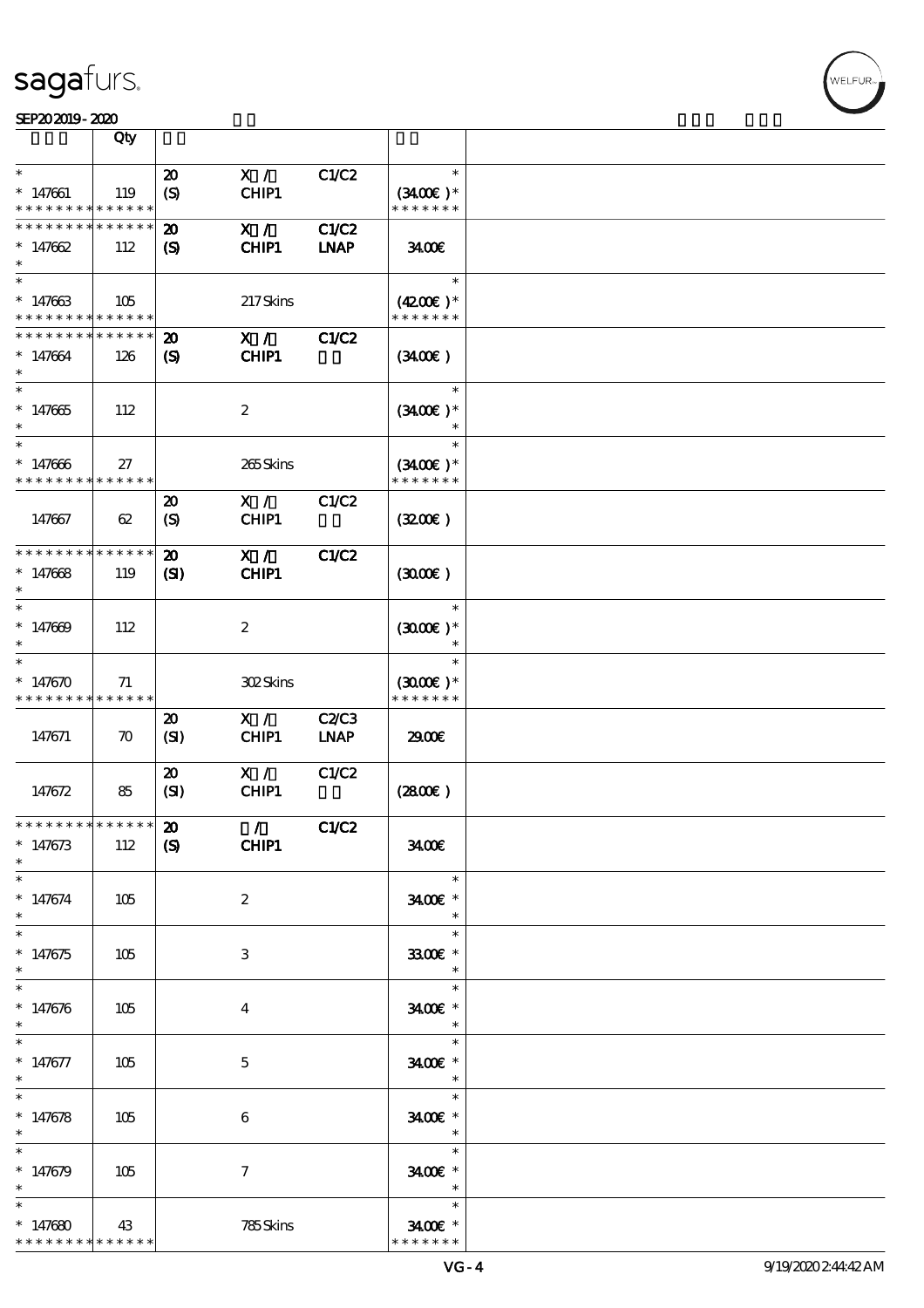**NELFUR** 

|                                                    | Qty                |                                                           |                        |                             |                                       |  |
|----------------------------------------------------|--------------------|-----------------------------------------------------------|------------------------|-----------------------------|---------------------------------------|--|
| * * * * * * * *<br>$*147681$<br>$\ast$             | * * * * * *<br>112 | $\boldsymbol{\mathfrak{D}}$<br>$\boldsymbol{\mathcal{S}}$ | $\mathcal{L}$<br>CHIP1 | <b>C1/C2</b><br><b>INAP</b> | 3400                                  |  |
| $\ast$<br>$*147682$<br>* * * * * * * *             | 47<br>* * * * * *  |                                                           | 159Skins               |                             | $\ast$<br>3400€ *<br>* * * * * * *    |  |
| * * * * * * *<br>$* 147683$<br>$\ast$              | * * * * * *<br>119 | $\boldsymbol{\mathbf{z}}$<br>$\boldsymbol{\mathcal{S}}$   | $\mathcal{L}$<br>CHIP1 | C1/C2                       | (320)                                 |  |
| $\ast$<br>$* 147684$<br>$\ast$                     | 112                |                                                           | $\boldsymbol{2}$       |                             | $\ast$<br>$(3200)$ *                  |  |
| $\overline{\ast}$<br>$* 147685$<br>$\ast$          | 112                |                                                           | 3                      |                             | $\ast$<br>$(3200)$ *<br>$\ast$        |  |
| $\ast$<br>$* 147686$<br>$\ast$                     | 112                |                                                           | $\boldsymbol{4}$       |                             | $\ast$<br>$(3200)$ *<br>$\ast$        |  |
| $\ast$<br>$* 147687$<br>$\ast$                     | 112                |                                                           | $\mathbf 5$            |                             | $\ast$<br>$(3200)$ *<br>$\ast$        |  |
| $\ast$<br>$* 147688$<br>$\ast$                     | 112                |                                                           | 6                      |                             | $\ast$<br>$(3200)$ *<br>$\ast$        |  |
| $\ast$<br>$*147689$<br>* * * * * * * *             | 115<br>* * * * * * |                                                           | 794 Skins              |                             | $\ast$<br>$(3200)$ *<br>* * * * * * * |  |
| * * * * * * * *<br>$*147000$<br>$\ast$             | * * * * * *<br>119 | $\boldsymbol{\mathfrak{D}}$<br>(S)                        | $\mathcal{L}$<br>CHIP1 | <b>C1/C2</b>                | (300)                                 |  |
| $\ast$<br>$*147091$<br>* * * * * * * *             | 82<br>* * * * * *  |                                                           | 201 Skins              |                             | $\ast$<br>$(300E)*$<br>* * * * * * *  |  |
| 147692                                             | $36\,$             | $\boldsymbol{\mathbf{z}}$<br>(SI)                         | $\mathcal{L}$<br>CHIP1 | C1/C2<br><b>LNAP</b>        | (300)                                 |  |
| 147693                                             | 46                 | $\boldsymbol{\mathfrak{D}}$<br>(SI)                       | $\mathcal{L}$<br>CHIP1 | <b>C2/C3</b>                | (2800)                                |  |
| * * * * * * * *<br>$* 147094$<br>$\ast$            | * * * * * *<br>112 | $\boldsymbol{\mathbf{z}}$<br>$\mathbf{S}$                 | X / ZX<br>CHIP1        | C1/C2                       | 3400                                  |  |
| $\overline{\ast}$<br>$*147005$<br>$\ast$           | 105                |                                                           | $\boldsymbol{2}$       |                             | $\ast$<br>3400€ *<br>$\ast$           |  |
| $\ast$<br>$* 147696$<br>$\ast$                     | 105                |                                                           | 3                      |                             | $\ast$<br>3400€ *<br>$\ast$           |  |
| $\overline{\phantom{0}}$<br>$* 147697$<br>$\ast$   | 91                 |                                                           | $\boldsymbol{4}$       |                             | $\ast$<br>3400€ *<br>$\ast$           |  |
| $\overline{\ast}$<br>$* 147608$<br>* * * * * * * * | 31<br>* * * * * *  |                                                           | 444Skins               |                             | $\ast$<br>3400€ *<br>* * * * * * *    |  |
| 147699                                             | 98                 | $\boldsymbol{\mathfrak{D}}$<br>(S)                        | X / ZX<br>CHIP1        | C1/C2<br><b>LNAP</b>        | 3400                                  |  |
| * * * * * * * *<br>$*147700$<br>$\ast$             | * * * * * *<br>119 | $\boldsymbol{\mathfrak{D}}$<br>$\boldsymbol{\mathcal{S}}$ | X / ZX<br>CHIP1        | <b>C1/C2</b>                | (320)                                 |  |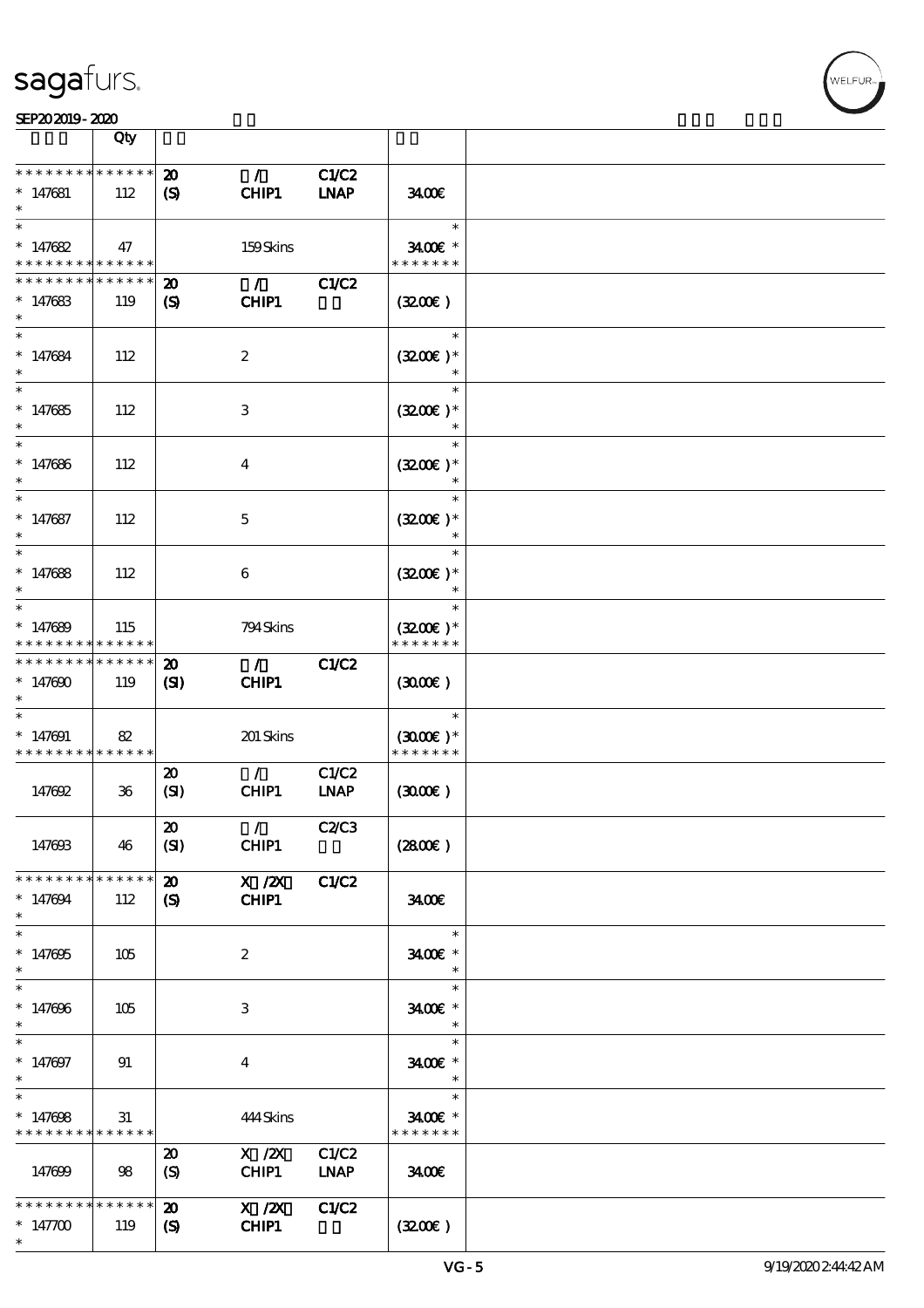

|                                                     | Qty                       |                                                            |                           |                      |                                       |  |
|-----------------------------------------------------|---------------------------|------------------------------------------------------------|---------------------------|----------------------|---------------------------------------|--|
| $\ast$<br>$*147701$<br>$\ast$                       | 112                       | $\boldsymbol{\mathfrak{D}}$<br>(S)                         | $X$ / $ZX$<br>CHIP1       | C1/C2                | $\ast$<br>3200E *                     |  |
| $\ast$<br>$* 147702$<br>* * * * * * * * * * * * * * | 47                        |                                                            | 278Skins                  |                      | $\ast$<br>$3200$ $*$<br>* * * * * * * |  |
| 147703                                              | 42                        | $\boldsymbol{\mathfrak{D}}$<br>$\boldsymbol{S}$            | $X$ / $ZX$<br>CHIP1       | C1/C2<br>COR1        | $(2400\varepsilon)$                   |  |
| 147704                                              | 106                       | $\boldsymbol{\mathbf{z}}$<br>(SI)                          | $X$ / $ZX$<br>CHIP1       | C1/C2                | (300)                                 |  |
| 147705                                              | 49                        | $\boldsymbol{\mathfrak{D}}$<br>$\boldsymbol{\mathrm{(S)}}$ | CHIP1                     | <b>C2/C3</b><br>COR1 | $(2400\varepsilon)$                   |  |
| * * * * * * * *<br>$*147706$<br>$\ast$              | * * * * * *<br>105        | $\mathbf{o}$<br>$\boldsymbol{\mathcal{S}}$                 | X /<br>CHIP1              | <b>C1/C2</b>         | (260E)                                |  |
| $\ast$<br>$* 147707$<br>* * * * * * * *             | 26<br>* * * * * *         |                                                            | 131 Skins                 |                      | $\ast$<br>$(2600)$ *<br>* * * * * * * |  |
| 147708                                              | 71                        | $\mathbf{o}$<br>$\boldsymbol{S}$                           | X /<br>CHIP1              | <b>C3C4</b>          | (250)                                 |  |
| 147709                                              | 76                        | $\mathbf{o}$<br>(S)                                        | X /<br>CHIP1              | C1/C2<br><b>LNAP</b> | (2600)                                |  |
| * * * * * * * *<br>$*147710$                        | * * * * * *<br>126        | $\mathbf 0$<br>$\boldsymbol{\mathcal{S}}$                  | X /<br>CHIP1              | <b>C1/C2</b>         | 2400€                                 |  |
| $*$ 147711                                          | 119                       |                                                            | $\boldsymbol{2}$          |                      | $\ast$<br>2400€ *                     |  |
| $\ast$<br>$* 147712$<br>$\ast$                      | 119                       |                                                            | $\ensuremath{\mathbf{3}}$ |                      | $\ast$<br>2400€ *<br>$\ast$           |  |
| $\ast$<br>$* 147713$<br>* * * * * * * *             | ${\bf 32}$<br>* * * * * * |                                                            | 396Skins                  |                      | $\ast$<br>2400€ *<br>* * * * * * *    |  |
| 147714                                              | 80                        | $\mathbf{o}$<br>(SI)                                       | X /<br>CHIP1              | C1/C2                | (220E)                                |  |
| * * * * * * *<br>$* 147715$<br>$\ast$               | * * * * * *<br>119        | $\mathbf{o}$<br>$\boldsymbol{\mathsf{S}}$                  | $\mathcal{L}$<br>CHIP1    | C1/C2                | (2600)                                |  |
| $\ast$<br>$* 147716$<br>$\ast$                      | 112                       |                                                            | $\boldsymbol{2}$          |                      | $\ast$<br>$(2600E)*$                  |  |
| $\ast$<br>$*147717$<br>* * * * * * * *              | 97<br>* * * * * *         |                                                            | 328Skins                  |                      | $\ast$<br>$(2600E)*$<br>* * * * * * * |  |
| 147718                                              | 99                        | $\mathbf{o}$<br>$\mathcal{S}$                              | $\mathcal{L}$<br>CHIP1    | C1/C2<br><b>LNAP</b> | $(2600\varepsilon)$                   |  |
| * * * * * * *<br>$*147719$<br>$\ast$                | * * * * * *<br>126        | $\mathbf 0$<br>$\boldsymbol{S}$                            | $\mathcal{L}$<br>CHIP1    | C1/C2                | (2400)                                |  |
| $\ast$<br>$* 147720$<br>$\ast$                      | 119                       |                                                            | $\boldsymbol{2}$          |                      | $\ast$<br>$(2400\varepsilon)*$        |  |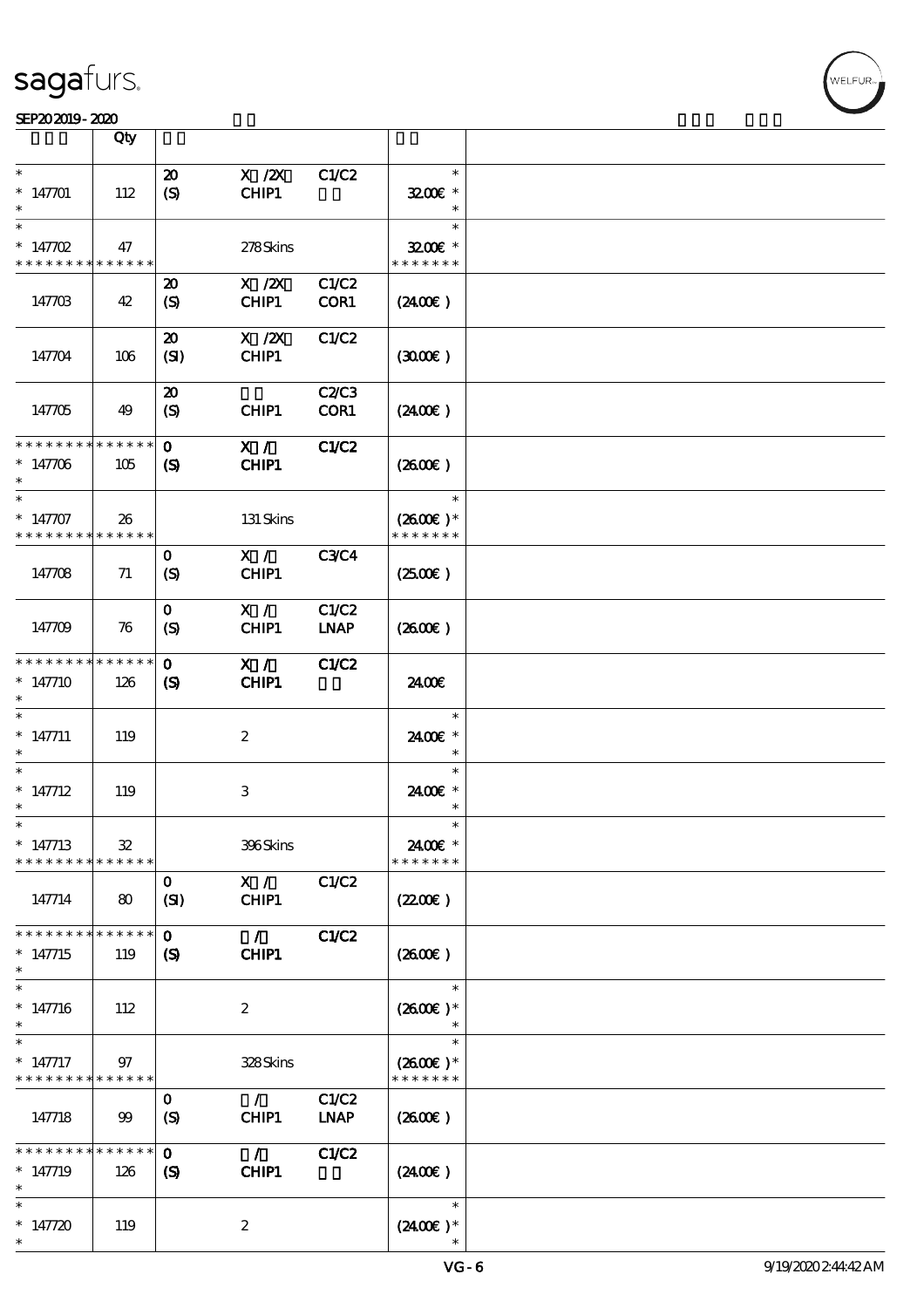

|                                           | Qty                   |                      |                           |              |                                       |  |
|-------------------------------------------|-----------------------|----------------------|---------------------------|--------------|---------------------------------------|--|
| $\ast$                                    |                       | $\mathbf{O}$         | $\mathcal{L}$             | C1/C2        | $\ast$                                |  |
| $* 147721$<br>* * * * * * * * * * * * * * | $\boldsymbol{\omega}$ | (S)                  | CHIP1                     |              | $(2400)$ *<br>* * * * * * *           |  |
| * * * * * * * * * * * * * *               |                       | $\mathbf{o}$         | $\mathcal{L}$             | <b>C2/C3</b> |                                       |  |
| $* 147722$                                | 126                   | (S)                  | CHIP1                     |              | (220)                                 |  |
| $\ast$                                    |                       |                      |                           |              | $\ast$                                |  |
| $*147723$<br>* * * * * * * * * * * * * *  | 58                    |                      | 184Skins                  |              | $(2200\varepsilon)*$<br>* * * * * * * |  |
| * * * * * * * * * * * * * *               |                       | $\mathbf{o}$         | $X$ / $ZX$                | C1/C2        |                                       |  |
| $* 147724$                                | 112                   | $\boldsymbol{S}$     | CHIP1                     |              | $(2600\varepsilon)$                   |  |
| $\ast$                                    |                       |                      |                           |              | $\ast$                                |  |
| $* 147725$<br>* * * * * * * * * * * * * * | $22\,$                |                      | 134Skins                  |              | 2600€ *<br>* * * * * * *              |  |
| 147726                                    | 104                   | $\mathbf{o}$<br>(S)  | $X$ / $ZX$<br>CHIP1       | C1/C2        | (2400)                                |  |
| 147727                                    | 57                    | $\mathbf{o}$<br>(SI) | $X$ / $ZX$<br>CHIP1       | C1/C2        | (220E)                                |  |
| 147728                                    | 63                    | 1<br>(S)             | $\boldsymbol{X}$<br>CHIP1 | C1/C2        | (1800)                                |  |
| 147729                                    | 35                    | 1/2<br>(S)           | X /<br>CHIP1              | C1/C2        | $(1400\varepsilon)$                   |  |
| 147730                                    | 53                    | 1/2<br>(S)           | $\mathcal{L}$<br>CHIP1    | C1/C2        | 1400E                                 |  |
| 147731                                    | 115                   | 1/2<br>(SI)          | $\mathcal{L}$<br>CHIP1    | C1/C2        | (1200E)                               |  |
| 147732                                    | 31                    | $\mathbf{z}$<br>(SI) | CHIP1                     | <b>C2/C3</b> | (900)                                 |  |